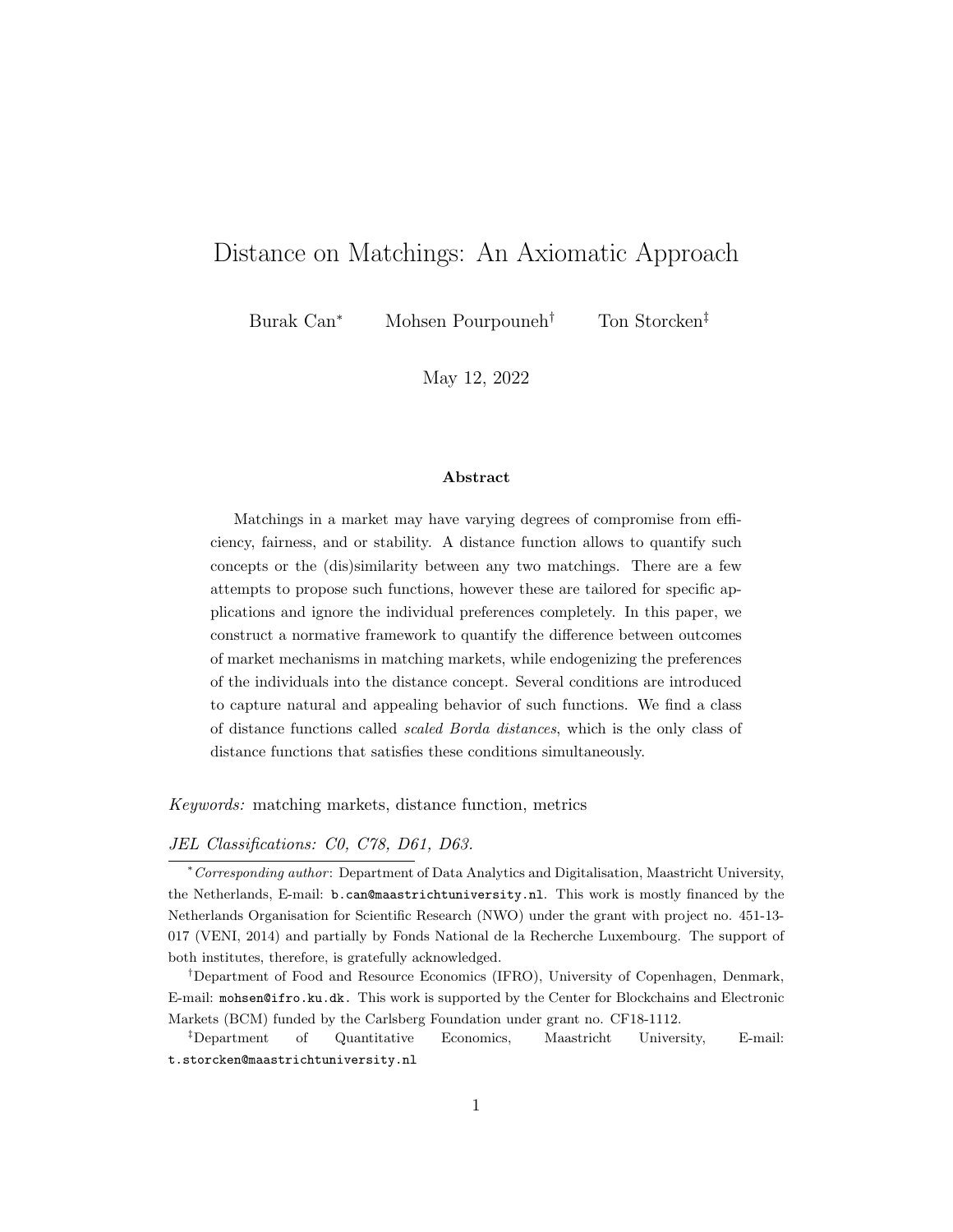# 1 Introduction

Matching theory analyzes markets where agents (e.g., buyers and sellers, hospitals and interns, high schools and students) are matched according to their preferences, and thereby conduct some transactions within the relevant context. These mech-anisms produce matchings with various normative features<sup>[1](#page-1-0)</sup>, e.g., stability, Pareto efficiency, fairness, and computational complexity<sup>[2](#page-1-1)</sup>. Given the different features of matching mechanisms, it is natural to ask how different two matchings are. By means of a distance function, or for short a *distance*, one could quantify the dissimilarity of a mechanism to a particular solution concept, or select/refine from a set of matchings. One can pick the matching(s) from the core with the minimal total distance to all other stable matchings (as a tool to find the median stable match- $ing(s)<sup>3</sup>$  $ing(s)<sup>3</sup>$  $ing(s)<sup>3</sup>$  or analyze the similarity of a chosen outcome to the men(women)-optimal stable matchings, (as a tool for a fairness analysis).

General-purpose distances on matchings can be useful as descriptive summary statistics in various different markets. For instance, consider the house allocation problem, Abdulkadiroğlu and Sönmez [\(1999\)](#page-17-0), which is a one-sided market. In these markets, each agent has an initial endowment and a preference over all endowments. In case a distance function is used to compare the outcome of an individually rational mechanism and the initial endowment, the result can be interpreted as the social welfare improvement of implementing that particular mechanism. See the example below:

**Example 1** (Housing allocation). Let  $N = \{1, 2, ..., 6\}$  be the set of agents and  $H = \{h_1, \ldots, h_6\}$  be the set of houses. Let the initial endowments  $\sigma$  of the agents be  $\sigma(i) = h_i$  for all  $i \in \{1, \ldots, 6\}$ . The preference of each agent is shown in Figure [1.](#page-2-0) It can be verified that after applying the top trading cycle algorithm, the final allocation  $\mu^{TTC}$  will be as follows:  $\mu^{TTC}(1) = h_1, \mu^{TTC}(2) = h_3, \mu^{TTC}(3) = h_4, \mu^{TTC}(4) =$ 

<span id="page-1-0"></span><sup>&</sup>lt;sup>1</sup>For comparisons of some of these methods, see Abdulkadiroglu and Sönmez [\(2003\)](#page-17-1); [Abdulka-](#page-17-2)diroğlu et al. [\(2005\)](#page-17-2); Ergin and Sönmez [\(2006\)](#page-17-4); Chen and Sönmez (2006); [Erdil and Ergin](#page-17-5) [\(2008\)](#page-17-5); [Kesten](#page-18-0) [\(2010\)](#page-18-0); Abdulkadiroğlu et al. [\(2011\)](#page-17-6); [Kesten and](#page-18-1) Ünver [\(2015\)](#page-18-1).

<span id="page-1-2"></span><span id="page-1-1"></span><sup>&</sup>lt;sup>2</sup>See [Irving](#page-17-7) [\(1985\)](#page-17-7), [Irving et al.](#page-17-8) [\(2000\)](#page-17-8), [Manlove et al.](#page-18-2) [\(2002\)](#page-18-2)

 $3$ See [Chen et al.](#page-17-9) [\(2016\)](#page-17-9) and [Klaus and Klijn](#page-18-3) [\(2006\)](#page-18-3) for median stable matching. Note that this method is analogous to the use of the Kemeny distance [\(Kemeny](#page-18-4) [\(1959\)](#page-18-4), and [Can and Storcken](#page-17-10) [\(2018\)](#page-17-10)) in Kemeny-Young method [\(Kemeny](#page-18-4) [\(1959\)](#page-18-4), and [Young and Levenglick](#page-18-5) [\(1978\)](#page-18-5)).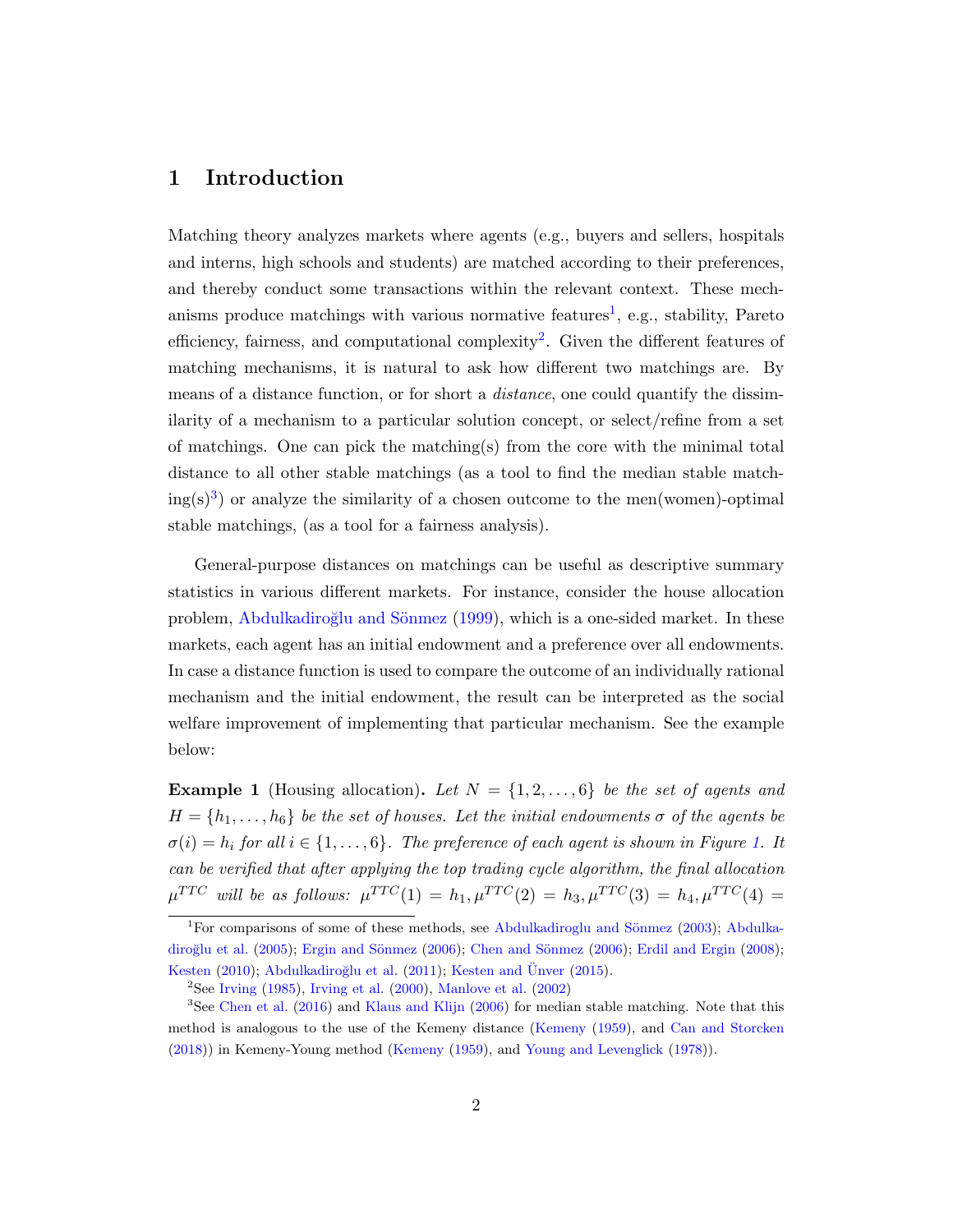<span id="page-2-0"></span>
$$
h_2, \mu^{TTC}(5) = h_5
$$
 and  $\mu^{TTC}(6) = h_6$ .



Figure 1: House allocation problem.

There have been some methods proposed in the literature to address this quantification problem for particular domains and particular features. The most general and intuitive way to compare two matchings is by simply looking at the number of individuals who are matched differently. This method<sup>[4](#page-2-1)</sup> would assign zero if the matchings were identical in all pairs, and would be maximal if they had nothing in common. Such a method can compare any two matchings, hence, can be used to conceptualize "closeness" to any desired feature. However, this neglects individu-als' preferences in the market. Partially addressing this, Biró et al. [\(2014\)](#page-17-11) uses the number of blocking pairs for a given matching as a concept "closeness to stability", while [Niederle and Roth](#page-18-6) [\(2007\)](#page-18-6) proposes to count the number of "disruptive" blocking pairs only for the same concept. Although both attempts somewhat endogenize preferences, they also focus on quantifying closeness to a particular feature, i.e., stability.

In this paper, rather than proposing varying definitions for "closeness to stability" or "closeness to efficiency" in different matching problems, we propose a systematic way to quantify "closeness" to any desired feature with a domain ag-nostic framework. This paper explores metric (distance) functions<sup>[5](#page-2-2)</sup> on matchings. We introduce intuitive conditions and endogenize individual preferences in quantifying the dissimilarity (distance) between two matchings, and hence between two

<span id="page-2-1"></span><sup>&</sup>lt;sup>4</sup>To the best of our knowledge, the first reference to such method can be found in [Klaus et al.](#page-18-7) [\(2010\)](#page-18-7) for stochastic markets.

<span id="page-2-2"></span><sup>&</sup>lt;sup>5</sup>A metric is a function which satisfies non-negativity, identity of indiscernibles, symmetry, and triangular inequality.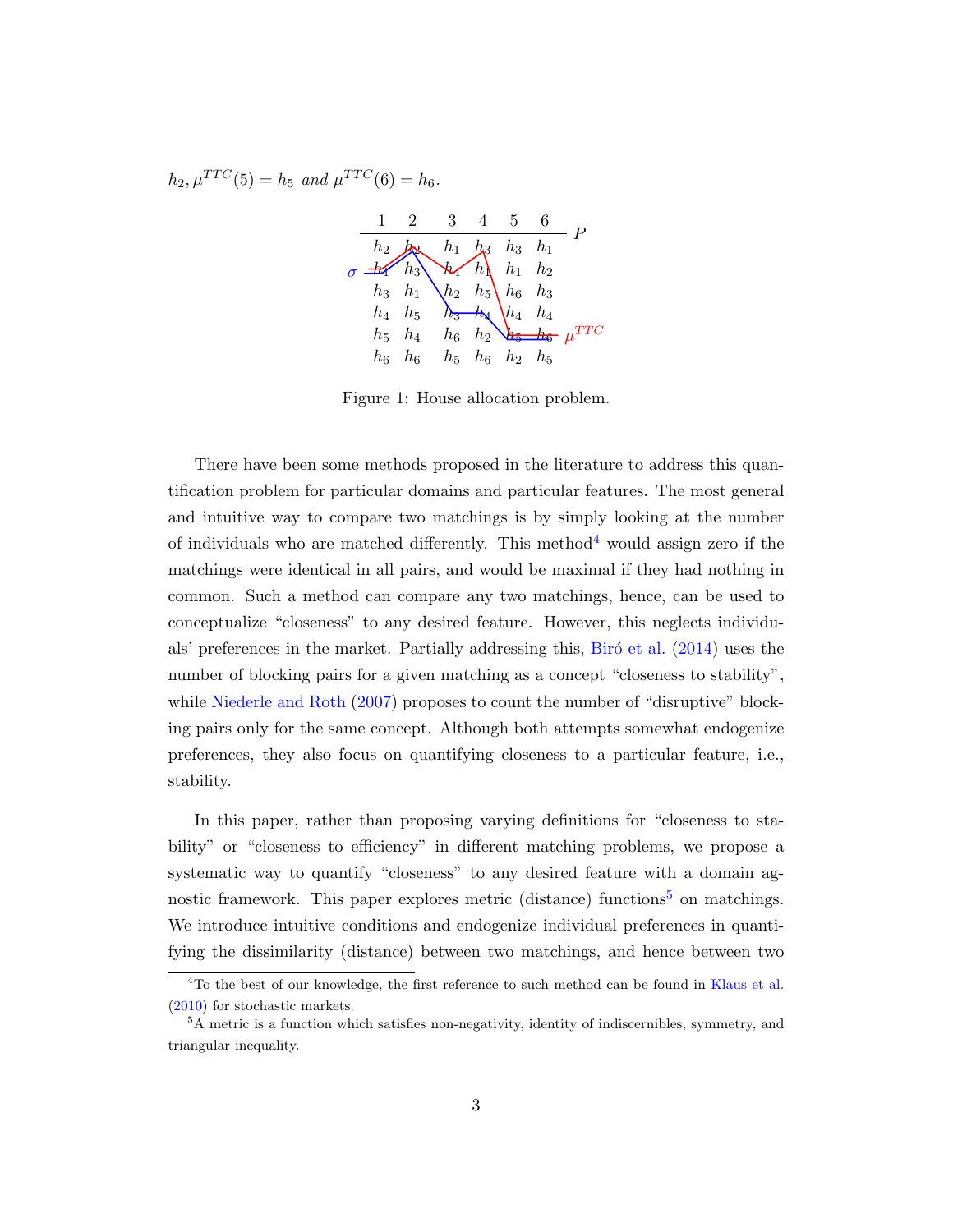mechanisms or between a mechanism and a solution concept (a desired feature) in roommate markets<sup>[6](#page-3-0)</sup>. We formulate our result on the domain of roommate markets since we are also interested in markets that are not necessarily solvable, i.e., markets in which there are no stable matchings. In addition, since roommate markets are generic one-to-one matching problems, the results apply to other well-known twosided markets, e.g., the marriage markets. This creates richness in the way these distances can be employed under different interpretations.

The conditions we propose characterize an intuitive class of positional distances that behave like Borda scoring rules in the context of voting. They assign distances based on the ranks of agents' partners. We refer to this class as scaled Borda distances. Given a market, these distances scale the sum of absolute differences in Borda scores<sup>[7](#page-3-1)</sup> of agents' partners in two matchings.

The paper proceeds as follows. In Section [2,](#page-3-2) we present the basic notation for the model. Section [3](#page-5-0) introduces the model, which is a metric framework and the conditions on distance functions. Section [4](#page-8-0) is devoted to the analysis of the structure of distance functions satisfying those conditions and eventually bringing forth a complete characterization.

# <span id="page-3-2"></span>2 Notation

We consider a countable and infinite set of potential individuals, denoted by  $\mathcal{N},$ with a non-empty and finite subset  $N \subsetneq \mathcal{N}$  interpreted as a set of agents. For each  $i \in N$ , let  $R_i$  denote the preference of agent i, that is a complete, transitive and antisymmetric binary relation over N, while  $R \equiv (R_i)_{i \in N}$  is the preference profile. We say agent j is "at least as good as" agent k for agent i whenever  $jR_ik$ . We denote the position of agent j in the preference  $R_i$ , by  $rank(j, R_i) = |\{k \in N : k R_i | j\}|$ . A generic market (also referred to as a roommate problem) is denoted by  $P = (N, R)$ , and the set of all possible roommate problems over a particular set of agents N by  $\mathcal{P}(N)$ . We denote the domain of all roommate problems by  $\mathcal{D} = \langle \mathcal{P}(N) \rangle_{N \subset \mathcal{N}}$ , i.e.,

<span id="page-3-1"></span><span id="page-3-0"></span><sup>6</sup>A roommate market is a one-sided one-to-one matching market.

<sup>7</sup>The Borda score of a matching for an individual is the number of alternatives that are ranked strictly below the partner of the individual in that matching.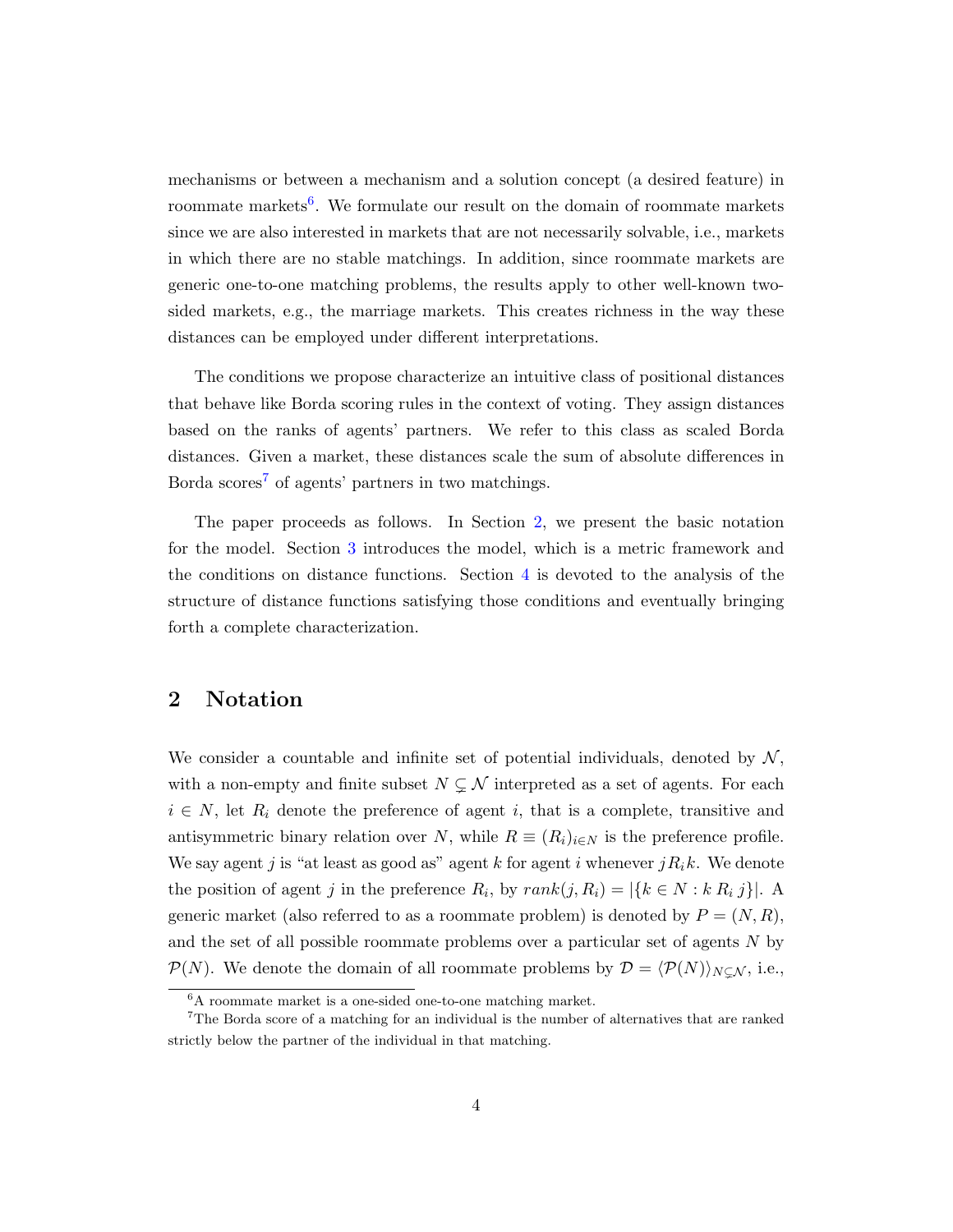the set of all possible roommate problems over all possible sets of agents.

A matching  $\mu$  is a permutation on N such that for all  $i, j \in N$ ,  $\mu(i) = j$  if and only if  $\mu(j) = i$ . We refer to j as the partner (roommate) of i at matching  $\mu$ , and in case  $\mu(i) = i$ , i is said to be *single* at matching  $\mu$ . A matching in which every agent is single is referred to as the *identity matching* and is denoted by  $\mu^{I}$ . We denote the set of all possible matchings on N by  $\mathcal{M}(N)$ . Given any problem  $P = (N, R)$  and any two matchings  $\mu, \bar{\mu} \in \mathcal{M}(N)$ , the set of agents that are preferred (nested) between  $\mu(i)$  and  $\bar{\mu}(i)$  according to  $R_i$  forms an *interval* denoted by  $[\mu, \bar{\mu}]_{R_i}$ . Formally,

$$
[\mu, \bar{\mu}]_{R_i} = \{ j \in N : \mu(i) \, R_i \, j \, R_i \, \bar{\mu}(i) \text{ or } \bar{\mu}(i) \, R_i \, j \, R_i \, \mu(i) \}.
$$

The length of an interval is denoted by  $|\mu, \bar{\mu}|_{R_i} = \#[\mu_1, \mu_2]_{R_i} - 1$ , i.e., the cardinality of the interval minus 1.

We say a matching  $\bar{\mu}$  is between matchings  $\mu$  and  $\bar{\bar{\mu}}$ , if  $\bar{\mu}(i) \in [\mu, \bar{\bar{\mu}}]_{R_i}$  for all  $i \in N$ . Given any sequence of matchings  $\mu^1, \ldots, \mu^t$  in  $\mathcal{M}(N)$  we say  $\mu^1, \ldots, \mu^t$ are "on a line", denoted by  $[\mu^1 - \mu^2 - \cdots - \mu^t]$ , if  $\mu^j$  is between  $\mu^i$  and  $\mu^k$  for all  $1 \leq i \leq j \leq k \leq t$ . We say a matching  $\mu$  is weakly above  $\bar{\mu}$  whenever  $\mu(i) R_i \bar{\mu}(i)$ for all  $i \in N$ . In addition, we say  $\mu$  and  $\bar{\mu}$  are *adjacent* whenever  $|\mu, \bar{\mu}|_{R_i} = 1$ for all  $i \in N$ , we say  $\mu$  and  $\bar{\mu}$  are *disjoint* whenever  $\mu(i) \neq \bar{\mu}(i)$  for all  $i \in N$ . Figure [2](#page-4-0) demonstrates the concepts of interval, length, the identity matching and betweenness.



<span id="page-4-0"></span>Figure 2: In the problem above, an example for an interval is  $[\mu^1, \mu^3]_{R_1} = \{2, 4, 3\}$ and the length of this interval is  $|\mu^1, \mu^3|_{R_1} = 2$ . The matching  $\mu^2$  is between  $\mu^1$  and  $\mu^3$  while the identity matching is denoted with circles.

Consider problem  $P = (N, R)$ . Let  $\pi$  be a permutation over the set of agents N. We denote the *permuted preference profile* by  $R^{\pi}$  where for all  $i, j, k \in N$ ,  $j R_i k$  if and only if  $\pi(j) R_{\pi(i)}^{\pi} \pi(k)$ . Define the *permuted problem*  $P^{\pi} = (N, R^{\pi})$  accordingly.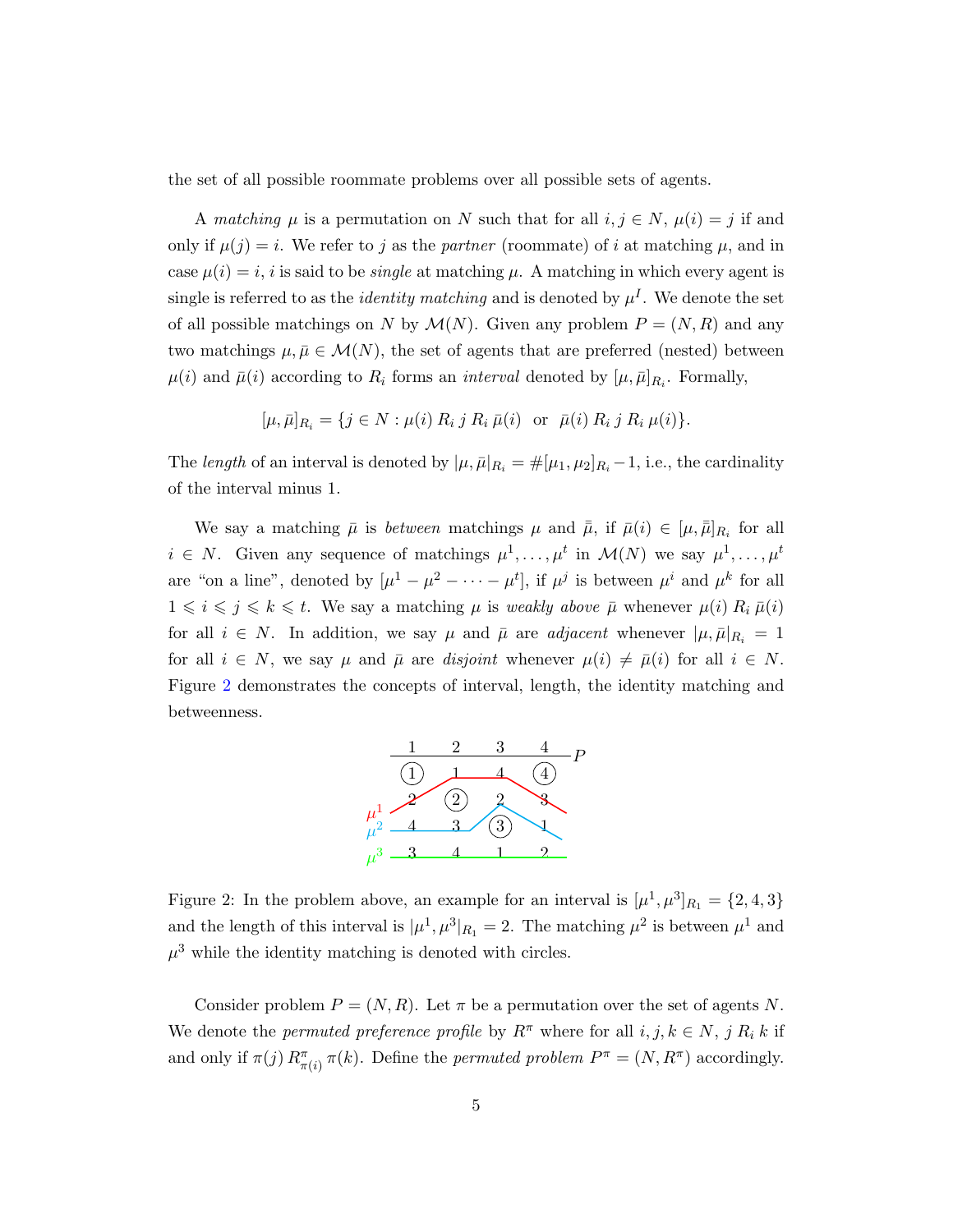Given a matching  $\mu \in \mathcal{M}(N)$ , we denote the *permuted matching* by  $\mu^{\pi}$  where for all  $i, j \in N$ ,  $\mu(i) = j$  if and only if  $\mu^{\pi}(\pi(i)) = \pi(j)$ .<sup>[8](#page-5-1)</sup> The permutations are denoted by the cycle notation, e.g.,  $\pi = (123)(45)$  denotes  $\pi(1) = 2, \pi(2) = 3, \pi(3) = 1,$  $\pi(4) = 5, \pi(5) = 4$  and  $\pi(i) = i$  for all  $i \in N \setminus \{1, 2, 3, 4, 5\}.$ 

Let N be a set of agents and consider a newcomer  $a \in \mathcal{N} \setminus N$ . A problem  $P^* = (N \cup \{a\}, R^*)$  is called an *extension* of the problem  $P = (N, R)$  by a whenever preferences of agents in N over agents in N does not change from R to  $R^*$ , and the newcomer is ranked at the bottom in  $R^*$  by everyone in N. Formally:

- 1.  $rank(j, R_i) = rank(j, R_i^*),$  for all  $i, j \in N$ ,
- 2.  $rank(a, R_i^*) = \#N + 1$ , for all  $i \in N$ .

Similarly, we say  $\bar{\mu} \in \mathcal{M}(N \cup \{a\})$ , is the extension of a matching  $\mu \in \mathcal{M}(N)$ by agent  $a \in \mathcal{N} \setminus N$ , whenever  $\bar{\mu}(i) = \mu(i)$  for all  $i \in N$ , and  $\bar{\mu}(a) = a$ . In such extensions, we call  $a \in \mathcal{N} \setminus N$ , an *irrelevant newcomer*.

Finally, let  $A = \{a_1, a_2, \ldots, a_k\}$ , be a set of agents such that  $N \cap A = \emptyset$ . Consider the sequence  $P^0, P^1, P^2, \ldots, P^k$  of problems such that  $P^0 = P$  and  $P^t$  is an extension of  $P^{t-1}$  by agent  $a_t \in A$ . Then we say  $P^k$  is an extension of P by the set of agents A. Similarly, we can define the extension of a matching by a set of agents. It should be noted that, the order of adding agents results in different problems.

# <span id="page-5-0"></span>3 Model

We use metric functions as our main framework for comparing matchings. Given a set of agents N, and a problem  $P \in \mathcal{P}(N)$ , a function on matchings  $\delta_P : \mathcal{M}(N) \times$  $\mathcal{M}(N) \to \mathbb{R}$  is called a metric (or a distance function) function if and only if it satisfies the regular metric conditions<sup>[9](#page-5-2)</sup>. Hence, for a given problem  $P$ , a distance function  $\delta_P$  assigns every pair of matchings  $\mu, \bar{\mu} \in \mathcal{M}(N)$  a non-negative real number depending on the structure of  $P$ . Note that according to this framework, as  $P$ 

<span id="page-5-1"></span><sup>&</sup>lt;sup>8</sup>This is a typical definition for permutations in roommate markets, as examples of this see [Klaus](#page-18-8)  $(2017)$ ;  $\ddot{O}$ zkal-Sanver  $(2010)$ ; [Sasaki and Toda](#page-18-10)  $(1992)$ .

<span id="page-5-2"></span><sup>&</sup>lt;sup>9</sup>i) Non-negativity:  $\delta_P(\mu,\bar{\mu}) \geq 0$ , ii) identity of indiscernibles:  $\delta_P(\mu,\bar{\mu}) = 0$  if and only if  $\mu = \bar{\mu}$ , iii) symmetry:  $\delta_P(\mu, \bar{\mu}) = \delta_P(\bar{\mu}, \mu)$ , and iv) triangular inequality:  $\delta_P(\mu, \bar{\mu}) \leq \delta_P(\mu, \bar{\mu}) + \delta_P(\bar{\mu}, \bar{\mu})$ .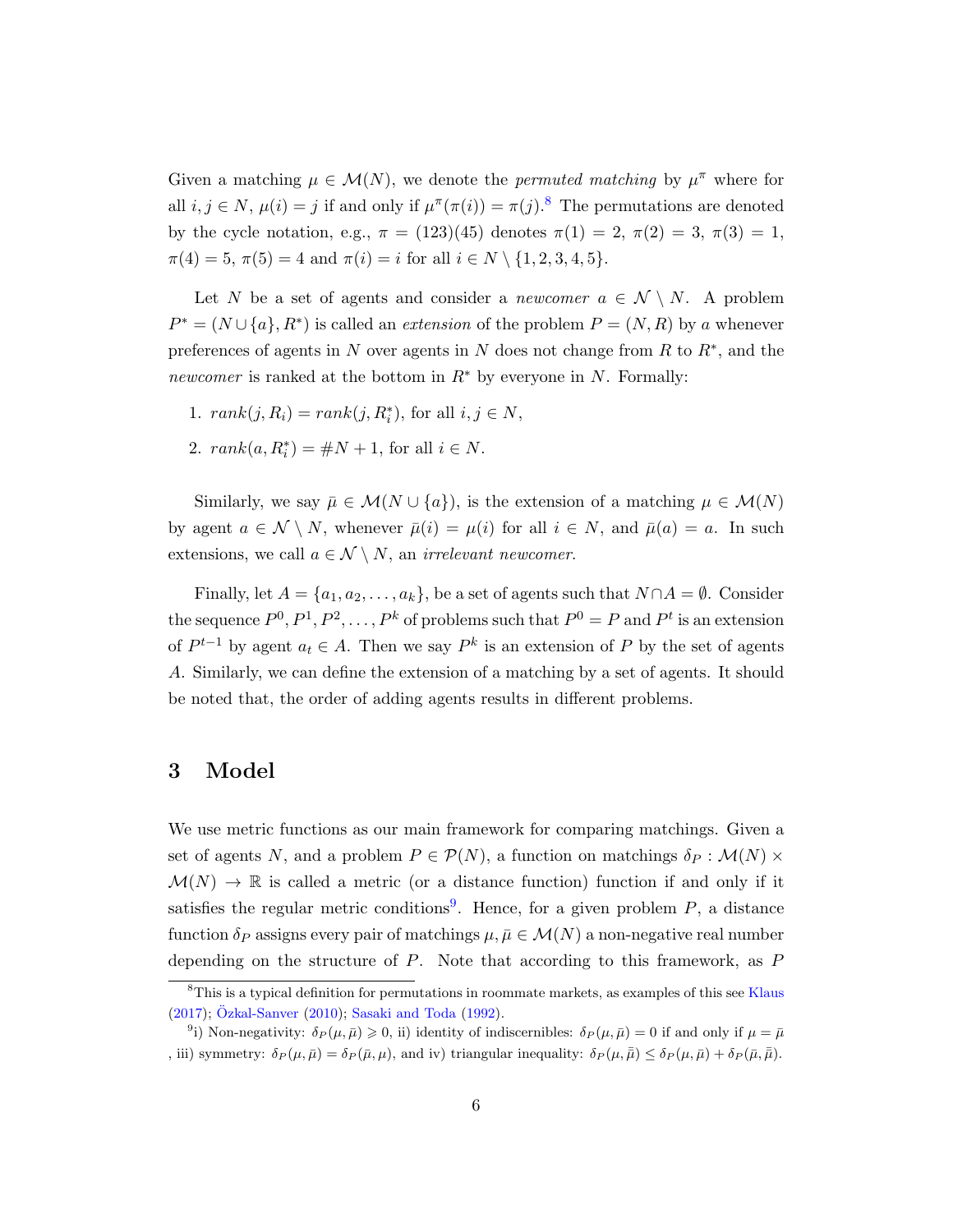changes, so does the distance between matchings. Therefore, we define distances on matchings as "collections of distance functions on all possible problems in the domain", denoted by

$$
\delta = \langle \delta_P \rangle_{P \in \mathcal{D}}.
$$

Next we propose some conditions on distance functions on matchings. When three points are on a line, i.e., they are aligned, distances typically have an additive feature. In the case of individuals, this alignment can be thought of as a prospective partner being ranked in between another two. Hence, the change from the worst to the middle partner and the change from the middle to the best partner should add up to the change from the worst to the best partner. In the case of matchings, this alignment can be thought of as a matching being ordered by every individual in between another two. Therefore this feature, which [Kemeny](#page-18-4) [\(1959\)](#page-18-4) calls between- $ness<sup>10</sup>$  $ness<sup>10</sup>$  $ness<sup>10</sup>$ , requires that when three matchings are ordered "on a line," the distance function should be additive on these matchings.

Condition 1 (Betweenness):  $\delta$  satisfies *betweenness* if for all problems  $P =$  $(N, R) \in \mathcal{D}$  and for all matchings  $\mu, \bar{\mu}, \bar{\mu} \in \mathcal{M}(N)$  such that  $\bar{\mu}$  is between  $\mu, \bar{\mu}$ 

$$
\delta_P(\mu,\bar{\bar{\mu}}) = \delta_P(\mu,\bar{\mu}) + \delta_P(\bar{\mu},\bar{\bar{\mu}}).
$$

Anonymity condition is straightforward and requires that the relabeling of the agents should not matter.

**Condition 2 (Anonymity):**  $\delta$  satisfies anonymity if for all problems  $P = (N, R) \in$ D and for all matchings  $\mu, \bar{\mu} \in \mathcal{M}(N)$  and permutation  $\pi : N \to N$ 

$$
\delta_P(\mu,\bar{\mu}) = \delta_{P^{\pi}}(\mu^{\pi},\bar{\mu}^{\pi}).
$$

Monotonicity condition requires that if from one problem to another, the two matchings fall further apart from one another, then the distance function should reflect that by an increase in the distance.

<span id="page-6-0"></span><sup>&</sup>lt;sup>10</sup>This is a standard additivity condition which strengthens the triangular inequality condition for cases where the weak inequality becomes equality, e.g., when three points are on a line in the Euclidian sense.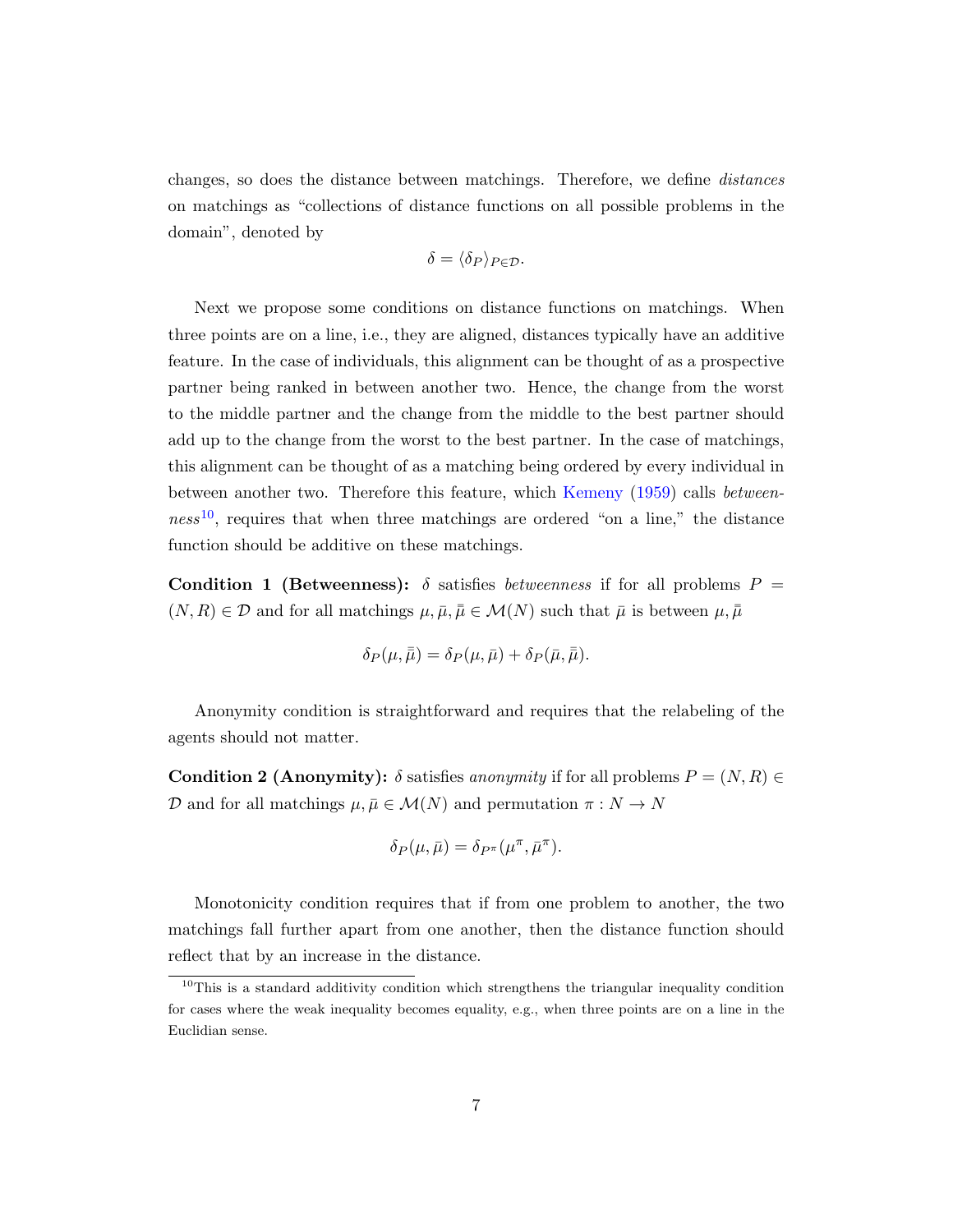Condition 3 (Monotonicity):  $\delta$  satisfies monotonicity if for all problems  $P =$  $(N, R) \in \mathcal{D}$  and  $\hat{P} = (N, \hat{R}) \in \mathcal{D}$  and all matchings  $\mu, \bar{\mu} \in \mathcal{M}(N)$  such that  $[\mu, \bar{\mu}]_{R_i} \subseteq [\mu, \bar{\mu}]_{\widehat{R}_i}$  for all  $i \in N$ 

$$
\delta_P(\mu,\bar\mu) \le \delta_{\widehat{P}}(\mu,\bar\mu).
$$

Remark 1. An immediate implication of monotonicity is that if for two matchings  $\mu$  and  $\bar{\mu}$ , the intervals remain the same across two problems on the same set of agents, then the distance should not change. Furthermore, changing the relative order of  $\mu$ ,  $\bar{\mu}$  in individual preferences does not alter the distance as long as the intervals remain the same.

The next condition is an invariance axiom which states that if a problem and two matchings are extended by a dummy (single) agent which essentially does not change the matchings, the distance between these matchings should be the same in the extended problem.

Condition 4 (Independence of irrelevant newcomers):  $\delta$  satisfies independence of irrelevant newcomers if for all problems  $P = (N, R) \in \mathcal{D}$  and any extension  $P^* = (N^*, R^*) \in \mathcal{D}$  and all matchings  $\mu, \bar{\mu} \in \mathcal{M}(N)$  with the extension  $\mu^*, \bar{\mu}^* \in \mathcal{M}(\widehat{N})$  by some agent  $a \in \mathcal{N} \setminus N$ 

$$
\delta_P(\mu,\bar{\mu}) = \delta_{P^*}(\mu^*,\bar{\mu}^*).
$$

<span id="page-7-1"></span>Remark 2. An immediate implication of independence of irrelevant newcomers is that if  $P^*, \mu^*, \bar{\mu}^*$  are extensions of  $P, \mu, \bar{\mu}$ , by a set of agents A, then  $\delta_P(\mu, \bar{\mu}) =$  $\delta_{P^*}(\mu^*,\bar{\mu}^*)$ .

Often when dealing with matching problems, one has to compare matchings for different populations and sizes. Therefore it is common to propose conditions to ensure consistency across these populations and and their subgroups<sup>[11](#page-7-0)</sup>. As the set of agents enlarge, it is natural to expect the distances between matchings to increase, ceteris paribus. The simplest way to ensure consistency in such variable

<span id="page-7-0"></span> $11$ [Thomson](#page-18-11) [\(2011\)](#page-18-11) provides an extensive survey on consistency and converse consistency in various domains while [Karakaya and Klaus](#page-18-12) [\(2017\)](#page-18-12) focuses population sensitivity properties in coalition formation games, e.g., roommate markets. Similar to our approach, [Kemeny](#page-18-4) [\(1959\)](#page-18-4) also uses normalization to set the minimal non-zero distance on rankings.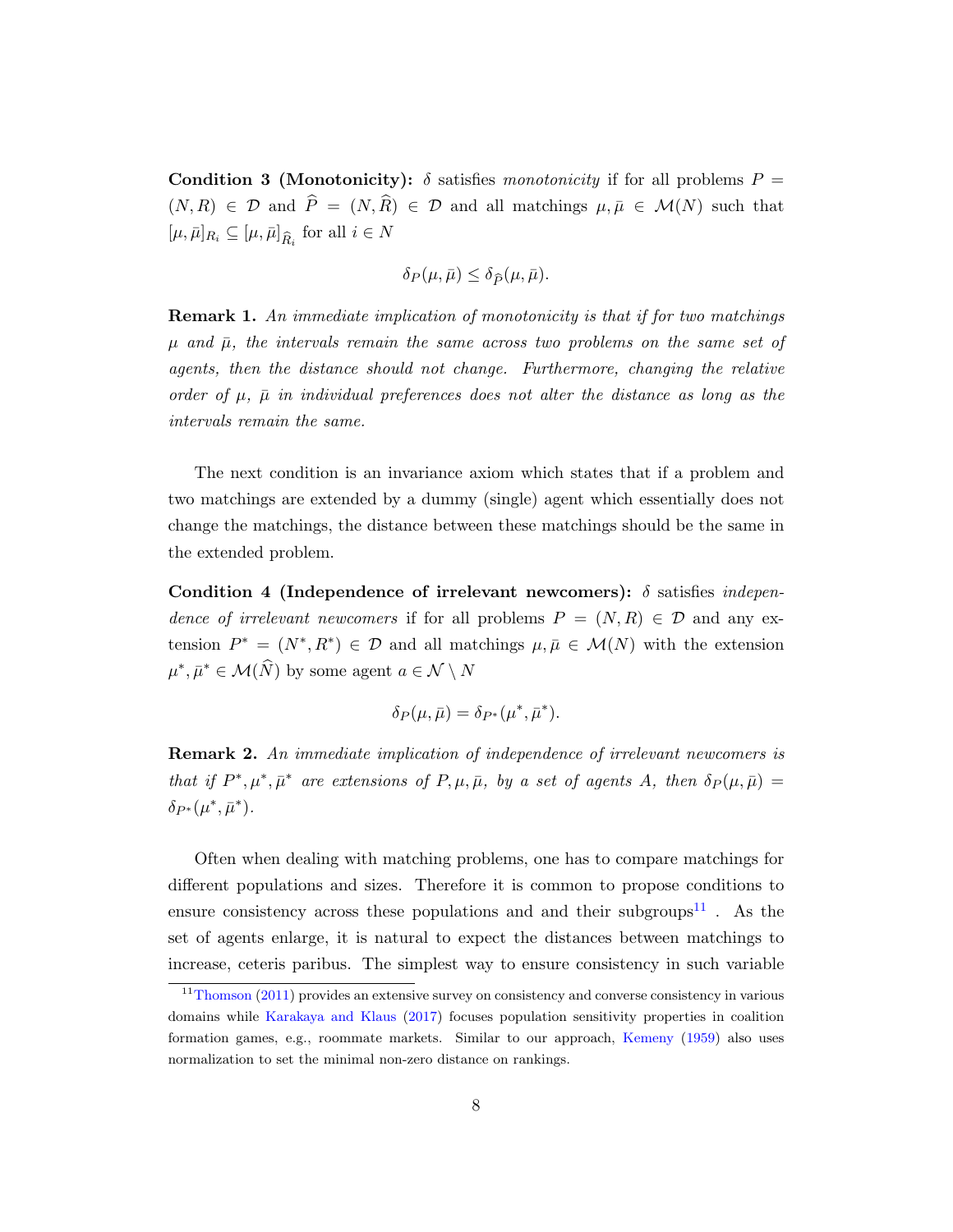population scenarios, would be to set the minimal non-zero distance on disjoint matchings equal to the population size, i.e.,  $|N|$ , to allow comparison of populations of varying cardinality. To allow richness in possible solutions, we propose a weaker version of this method which sets this distance to be a function of the population instead.

Condition 5 (Standardization):  $\delta$  satisfies *standardization* if there exists a function  $\kappa : 2^{\mathcal{N}} \to \mathbb{R}$  such that for all N and for all disjoint matchings  $\mu, \bar{\mu} \in \mathcal{M}(N)$ ,

$$
\min_{P \in \mathcal{P}(N)} \delta_P(\mu, \bar{\mu}) = \kappa(N).
$$

# <span id="page-8-0"></span>4 Results

In what follows, we focus on distance functions that satisfy the five conditions laid out in Section [3,](#page-5-0) i.e., Betweenness, Anonymity, Monotonicity, Independence of Irrelevant Newcomers and Standardization. We also explicitly mention the necessary condition(s) for each lemma, proposition, and theorem, as a prerequisite. We first introduce Lemma [1](#page-9-0) (Decomposition lemma) which proves that the distance functions we seek decompose the distance into sums of distances between pairs of matchings that look like components of the original matchings (see Figure [3\)](#page-9-1). Thereafter, the results are presented in two subsections. In Section [4.1](#page-10-0) we analyze the behavior of these distance functions specifically when they compare a matching with the identity matching, i.e., the matching where every agent is single, and in Section [4.2,](#page-14-0) the results are extended to cases where any two matchings are compared.

In Section [4.1,](#page-10-0) we first use Lemmas [2,](#page-11-0) [3,](#page-11-1) and [4](#page-12-0) to show the distances between one-couple matchings (matchings in which everyone except one couple is single) and the identity matching is the same across all problems as long as the interval lengths are the same. These lemmas also quantify how different interval lengths relate to one another. Proposition [1](#page-12-1) shows that the distances of such one-couple matchings to the identity matching should be based on positions of the partners. Finally, Theorem [1](#page-14-1) combines the aforementioned results and extends Proposition [1](#page-12-1) to conclude that the distance functions we seek is equivalent to a class of positional distances.

In Section [4.2,](#page-14-0) we extend the findings of Section [4.1](#page-10-0) to any two matchings using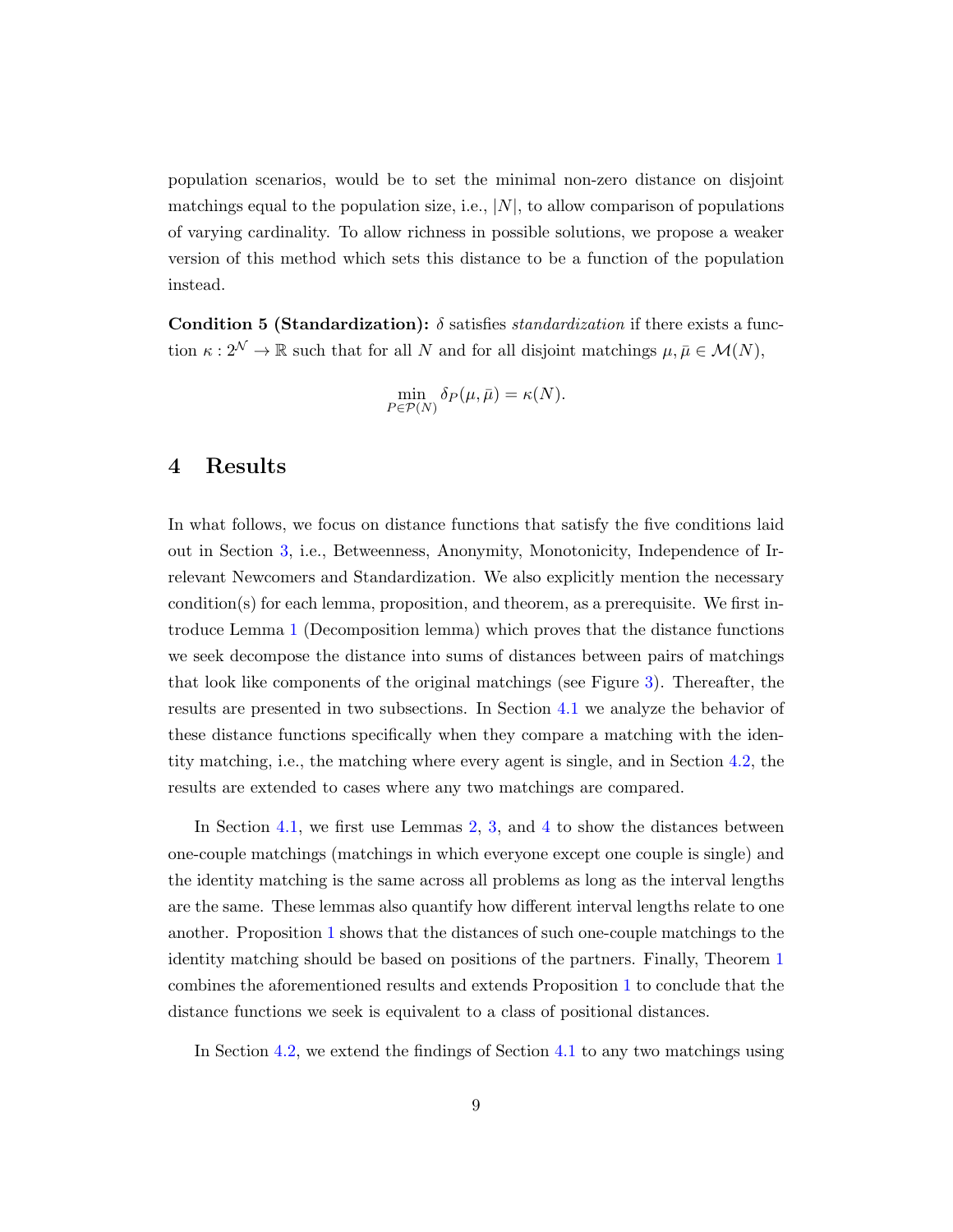two more building blocks, i.e., Propositions [3](#page-14-2) and [4,](#page-15-0) to generalize Theorem [1](#page-14-1) for any two matchings. Hence, Theorem [2](#page-16-0) provides a complete characterization of a class of positional distances which we refer to as scaled Borda distances. In Appendix [D,](#page-43-0) we also demonstrate that the conditions in the characterization results are logically independent.

To state the first lemma, let  $\mu, \bar{\mu} \in \mathcal{M}(N)$  be two matchings and  $S \subseteq N$  be a subset of agents that are matched among themselves in  $\mu$  and  $\bar{\mu}$ , i.e.,  $\mu(i), \bar{\mu}(i) \in S$ for all  $i \in S$ . Based on the set S, we define two matchings,  $\mu^S$  and  $\bar{\mu}^S$ , as follows:

1. for all  $i \in S$ , let  $\mu^{S}(i) = \mu(i)$  and for all  $i \in N \setminus S$ , let  $\mu^{S}(i) = \bar{\mu}(i)$ , 2. for all  $i \in S$ , let  $\bar{\mu}^S(i) = \bar{\mu}(i)$  and for all  $i \in N \setminus S$ , let  $\bar{\mu}^S(i) = \mu(i)$ .

In the following lemma, we show that the distance between  $\mu$ ,  $\bar{\mu}$  can be decomposed into the sum of the distances from  $\mu^S$  and  $\bar{\mu}^S$  to  $\mu$  (or  $\bar{\mu}$ ). Figure [3](#page-9-1) shows a demonstration of this decomposition.

<span id="page-9-1"></span>

Figure 3: The general view of the Decomposition Lemma.

<span id="page-9-0"></span>**Lemma 1.** (Decomposition Lemma) Let  $\delta$  be a distance function which satisfies betweenness. Let  $\mu, \bar{\mu} \in \mathcal{M}(N)$ . Then, for all  $S \subseteq N$  such that  $\mu(i), \bar{\mu}(i) \in S$  for all  $i \in S$ , we have

$$
\delta_P(\mu, \bar{\mu}) = \delta_P(\mu, \bar{\mu}^S) + \delta_P(\mu, \mu^S) = \delta_P(\bar{\mu}^S, \bar{\mu}) + \delta_P(\mu^S, \bar{\mu}).
$$

Proof. See Appendix [A.](#page-19-0)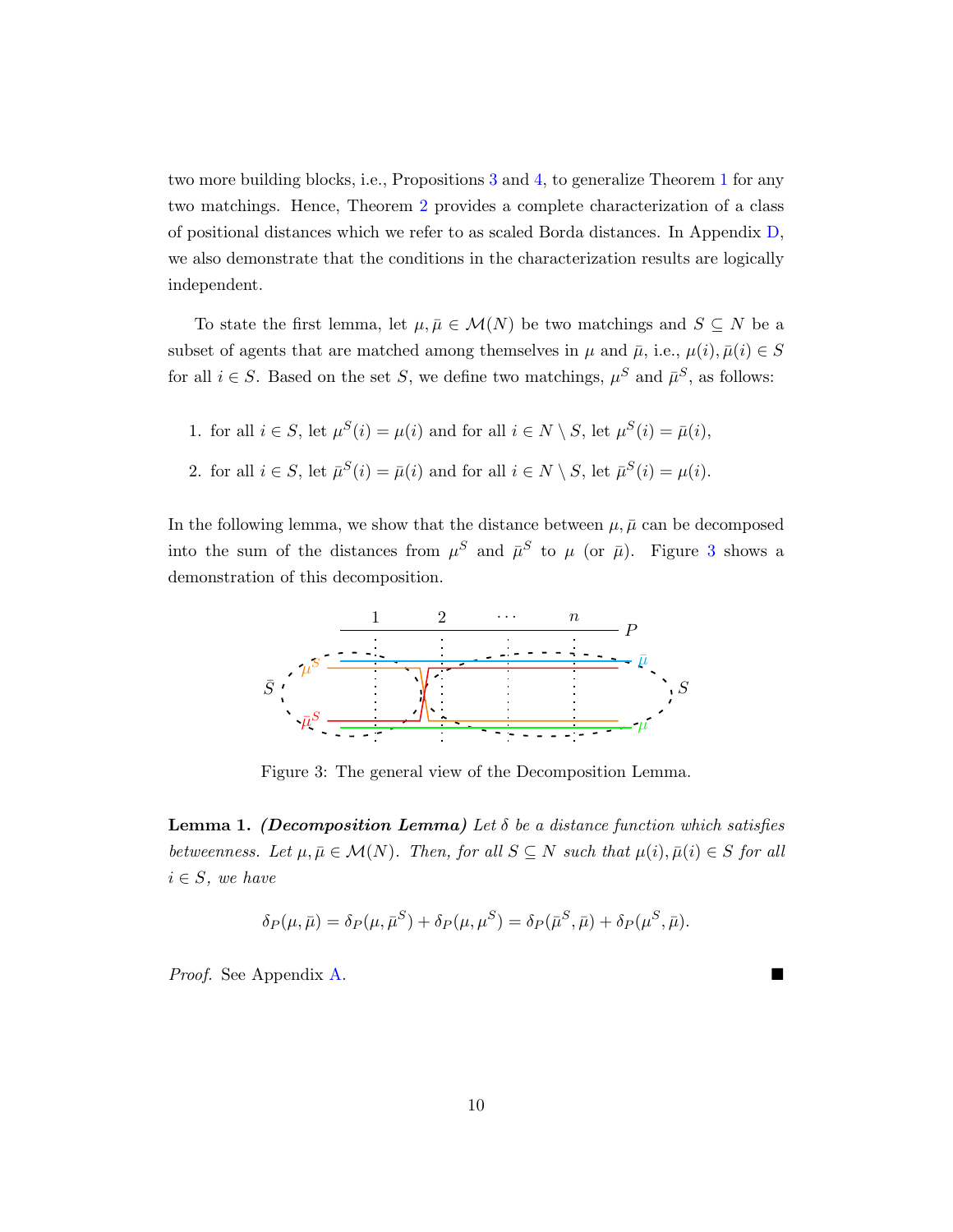### <span id="page-10-0"></span>4.1 Comparing any matching with the identity matching

We now focus on the distance between any matching and the identity matching. By monotonicity, as long as the intervals between the two matchings remain the same, the distance will remain unchanged. Therefore, in order to keep the figures simple, we draw the identity matching below the other matchings and denote the matchings as straight lines whenever possible.

Consider a matching in which everyone is single except one couple, say  $\mu(i) = j$ with  $i \neq j$ . We call such a matching a *one-couple matching* (see Figure [5\)](#page-10-1) and denote it by  $\mu^{ij}$ . Given a problem  $P = (N, R)$ , we say a one-couple matching  $\mu^{ij}$  is of length  $(x, y)$  whenever  $(|\mu^{ij}(i), i|_{R_i}, |\mu^{ij}(j), j|_{R_j}) = (x, y)$ .

<span id="page-10-2"></span>**Remark 3.** Consider any matching  $\mu$  with k distinct couples. Then, by Decomposition Lemma, and letting  $S = \{i, j\}$  and  $\overline{S} = N \setminus S$  for each couple of  $\mu$ , the distance between  $\mu$  and  $\mu^I$  can be decomposed as the sum of distances of each of these k one-couple matchings, and the identity matching.

According to Remark [3,](#page-10-2) to compute the distance between any matching and the identity matching, we only need to focus on the distance between a one-couple matching and the identity matching. The total distance then equals the sum of each of these one-couple matchings. In the sequel, we show that the distance between a one-couple matching and the identity matching is the same for all problems whenever the interval lengths are the same. In Lemma [2,](#page-11-0) we demonstrate the case where the interval length is  $(x, 1)$ , see Figure [4.](#page-10-1) Then in Lemma [3,](#page-11-1) we extend this to any interval length  $(x, y)$ , see Figure [5.](#page-10-1)

<span id="page-10-1"></span>

Figure 4: A one-couple matching  $\mu^{ij}$  of length  $(x, 1)$ .



Figure 5: A one-couple matching  $\mu^{ij}$  of length  $(x, y)$ .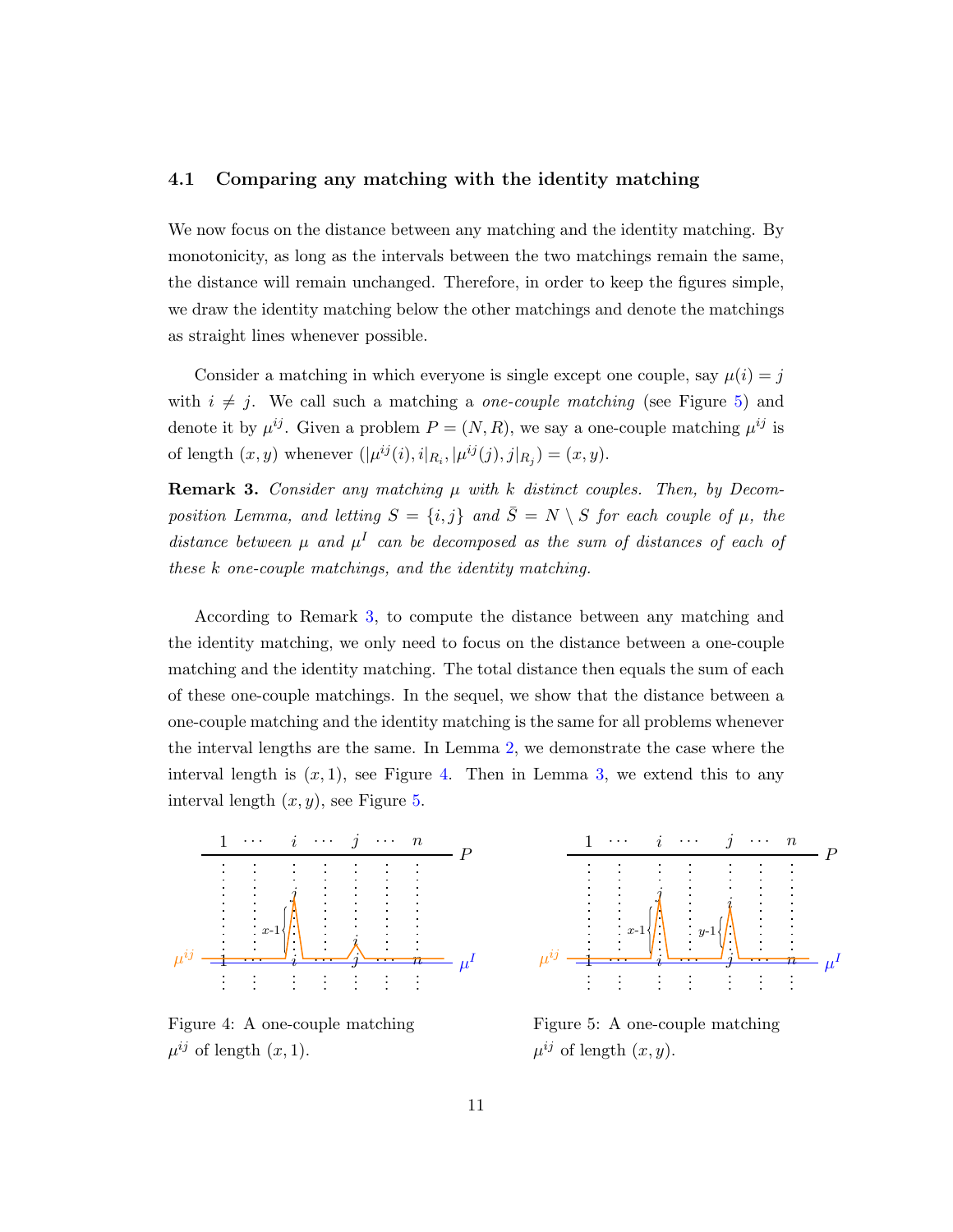<span id="page-11-0"></span>**Lemma 2.** Let  $\delta$  be a distance function which satisfies anonymity, monotonicity, and independence of irrelevant newcomers. Consider any finite  $N, N' \subseteq \mathcal{N}$  and a strictly positive integer x. Consider any one-couple matching  $\mu^{ij} \in \mathcal{M}(N)$ , and any  $P \in \mathcal{P}(N)$  such that  $\mu^{ij}$  is of length  $(x,1)$  in P. Similarly consider any one-couple matching  $\mu^{i'j'} \in \mathcal{M}(N')$ , and any  $P' \in \mathcal{P}(N')$  such that  $\mu^{i'j'}$  is of length  $(x, 1)$  in P'. Let  $\mu^I$  and  $\mu^{I'}$  denote the identity matchings in corresponding problems, then

$$
\delta_P(\mu^{ij}, \mu^I) = \delta_{P'}(\mu^{i'j'}, \mu^{I'}).
$$

Proof. See Appendix [B.1.](#page-20-0)

<span id="page-11-2"></span>**Remark 4.** Given a distance function  $\delta$  satisfying the conditions in Section [3,](#page-5-0) Lemma [2](#page-11-0) shows that the distance between the identity matching and any one-couple matching of length  $(x, 1)$  is the same across all the problems in the domain, i.e., regardless of the set of agents. Therefore each distance function  $\delta$  is associated with a constant for such one-couple matchings, denoted by  $\alpha_{x1}^{\delta}$ . Note, however, that throughout the rest of the paper, we omit the superscript to simplify the notation whenever it is clear and denote this constant simply as  $\alpha_{x_1}$  for  $\delta$ .

The next lemma extends Lemma [2](#page-11-0) to any one-couple matching of length  $(x, y)$ .

<span id="page-11-1"></span>**Lemma 3.** Let  $\delta$  be a distance function which satisfies betweenness, anonymity, monotonicity, and independence of irrelevant newcomers. Consider any finite  $N, N' \subsetneq$  $N$  and two strictly positive integers x and y. Consider any one-couple matching  $\mu^{ij} \in \mathcal{M}(N)$ , and any  $P \in \mathcal{P}(N)$  such that  $\mu^{ij}$  is of length  $(x, y)$  in P. Similarly consider any one-couple matching  $\mu^{i'j'} \in \mathcal{M}(N')$ , and any  $P' \in \mathcal{P}(N')$  such that  $\mu^{i'j'}$  is of length  $(x, y)$  in  $P'$ . Let  $\mu^I$  and  $\mu^{I'}$  denote the identity matchings in corresponding problems, then

$$
\delta_P(\mu^{ij}, \mu^I) = \delta_{P'}(\mu^{i'j'}, \mu^{I'}) = \alpha_{x1} + \alpha_{y1} - \alpha_{11}.
$$

Proof. See Appendix [B.2.](#page-21-0)

Lemma [3,](#page-11-1) shows that the distance between the identity matching and any onecouple matching of length  $(x, y)$  is the same across all the problems in the domain,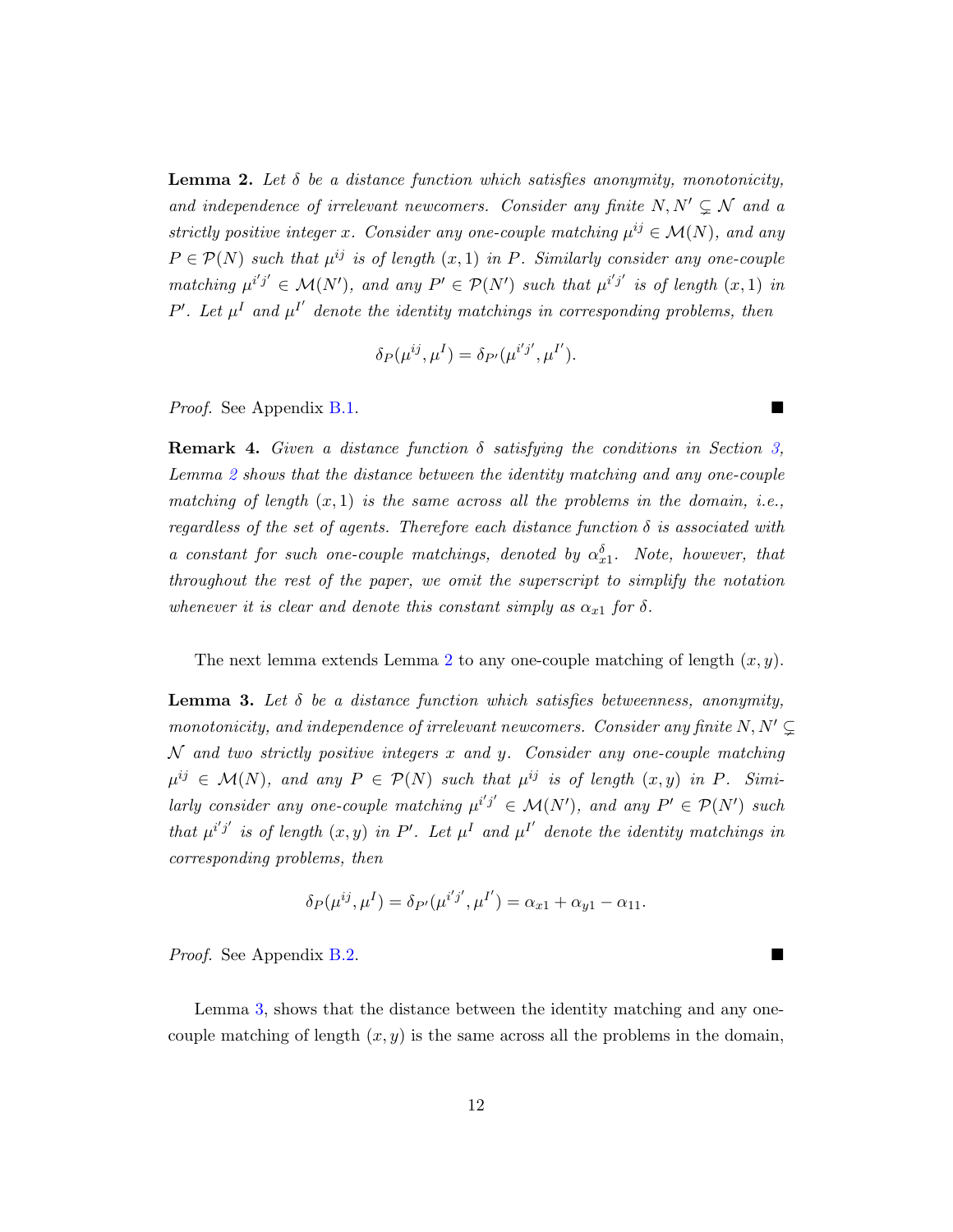i.e., regardless of the set of agents. To simplify the notation, we denote this distance by  $\alpha_{xy}$ . Akin to Remark [4,](#page-11-2) each  $\delta$  satisfying the conditions will have a unique  $\alpha_{xy}$ .

Next as a particular case of Lemma [3,](#page-11-1) we show that for any strictly positive integer x,  $\alpha_{xx} = x\alpha_{11}$ , i.e., a one-couple matching of length  $(x, x)$  has x times the distance that a one-couple matching of length  $(1, 1)$  has (to the identity matching).

<span id="page-12-0"></span>**Lemma 4.** Let  $\delta$  be a distance function which satisfies betweenness, anonymity, monotonicity, independence of irrelevant newcomers, and standardization. Consider any finite  $N \subsetneq \mathcal{N}$  and a strictly positive integer x. Consider any one-couple matching  $\mu^{ij} \in \mathcal{M}(N)$ , and any problem  $P \in \mathcal{P}(N)$  such that  $\mu^{ij}$  is of length  $(x, x)$ in P. Let  $\mu^I$  denote the identity matching, then

$$
\delta_P(\mu^{ij}, \mu^I) = x \times \alpha_{11}.
$$

Proof. See Appendix [B.3.](#page-25-0)

Now we introduce Proposition [1.](#page-14-1) When all five conditions in Section [3](#page-5-0) are imposed on a distance function  $\delta$ , Proposition [1](#page-14-1) states that the distance between the identity matching and a one-couple matching  $\mu^{ij}$  must equal to a scalar function of the sum of absolute difference in the position of each agents' partners in these matchings.

<span id="page-12-1"></span>**Proposition 1.** Let  $\delta$  be a distance function which satisfies betweenness, anonymity, monotonicity, independence of irrelevant newcomers, and standardization. Then, for any problem  $P = (N, R)$  and any one-couple matching  $\mu^{ij} \in \mathcal{M}(N)$  we have

<span id="page-12-2"></span>
$$
\delta_P(\mu^{ij}, \mu^I) = \frac{1}{2} \alpha_{11} \sum_{k \in \{i, j\}} |rank(\mu^{ij}(k), R_k) - rank(\mu^I(k), R_k)|.
$$
 (1)

Proof. See Appendix [B.4.](#page-27-0)

Proposition [1](#page-12-1) is fundamental in that it compares one-couple matchings and their distance to the identity matching. It also provides a clear picture of how the class of distance functions we are looking for should behave. In fact, the right hand side of Equation [1](#page-12-2) in the proof above is very similar to a positional voting concept known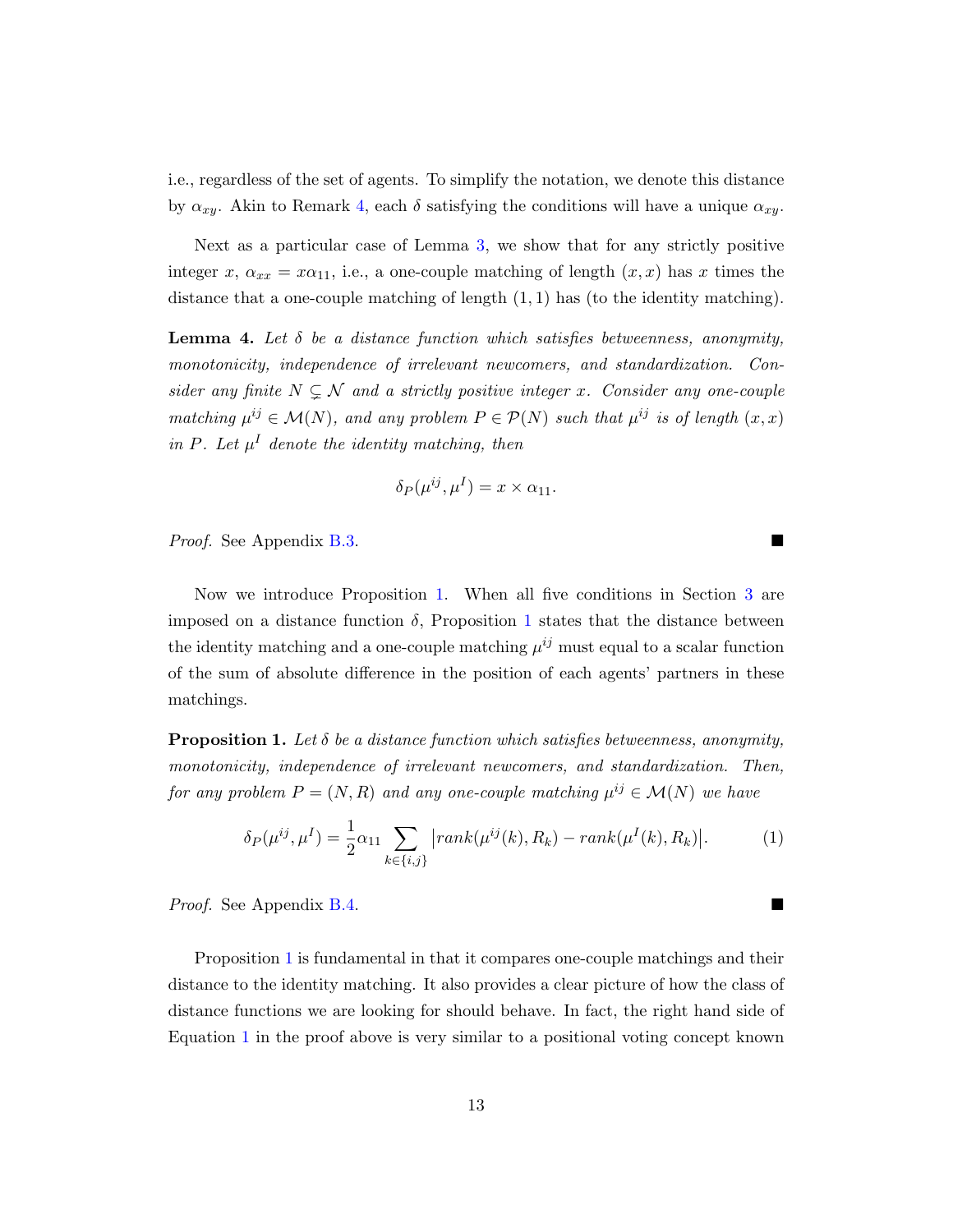as the Borda rule in voting literature<sup>[12](#page-13-0)</sup>. For each candidate in a voting problem, Borda rule defines a score that candidates get from each voter as follows:

$$
BordaScore(j, R_i) = |N| - rank(j, R_i)
$$
\n(2)

which is interpreted as the score candidate j gets from voter i. A very straightforward application of this scoring concept to comparing two matchings, is one where we compare the Borda scores of partners of an agent  $i$ , in these two matchings (in absolute value):

$$
|BordaScore(\mu(i), R_i) - BordaScore(\bar{\mu}(i), R_i)|
$$

Finally, adding all the Borda score differentials for each individual's partners in the two matchings would properly define a new distance function which we call the Borda distance.

**Borda Distance:** A distance function is called the *Borda Distance*, denoted by  $\delta^{Borda}$ , if for all  $P = (N, R) \in \mathcal{D}$ , and for all matchings  $\mu, \bar{\mu} \in \mathcal{M}(N)$ 

$$
\delta_P^{Borda}(\mu, \bar{\mu}) = \sum_{i \in N} |BordaScore(\mu(i), R_i) - BordaScore(\bar{\mu}(i), R_i)|.
$$
  
= 
$$
\sum_{i \in N} |rank(\mu(i), R_i) - rank(\bar{\mu}(i), R_i)|.
$$
 (3)

Remark that Equation [3](#page-13-1) shows a clear resemblance to Equation [1](#page-12-2) in Proposition [1.](#page-12-1) In fact, the latter is just a scalar transformation of the former with some constant. In what follows, we formally define these scalar transformations of the Borda distance as scaled Borda ditances. Formally:

Scaled Borda Distances: A distance function is called a Scaled Borda Distance, denoted by  $\delta^{\sigma-Borda}$ , if for some  $\sigma \in \mathbb{R}_{++}$ , for all  $P = (N, R) \in \mathcal{D}$ , and for all matchings  $\mu, \bar{\mu} \in \mathcal{M}(N)$ 

<span id="page-13-1"></span>
$$
\delta_P^{\sigma-Borda}(\mu,\bar{\mu}) = \sigma \times \delta_P^{Borda}(\mu,\bar{\mu})
$$
\n(4)

We first show that all the scaled Borda distances satisfy the conditions introduced in Section [3.](#page-5-0) Hence the lemmas and propositions introduced above are also applicable to scaled Borda distances.

<span id="page-13-0"></span><sup>12</sup>See [Borda](#page-17-12) [\(1781\)](#page-17-12); [Saari](#page-18-13) [\(1990\)](#page-18-13).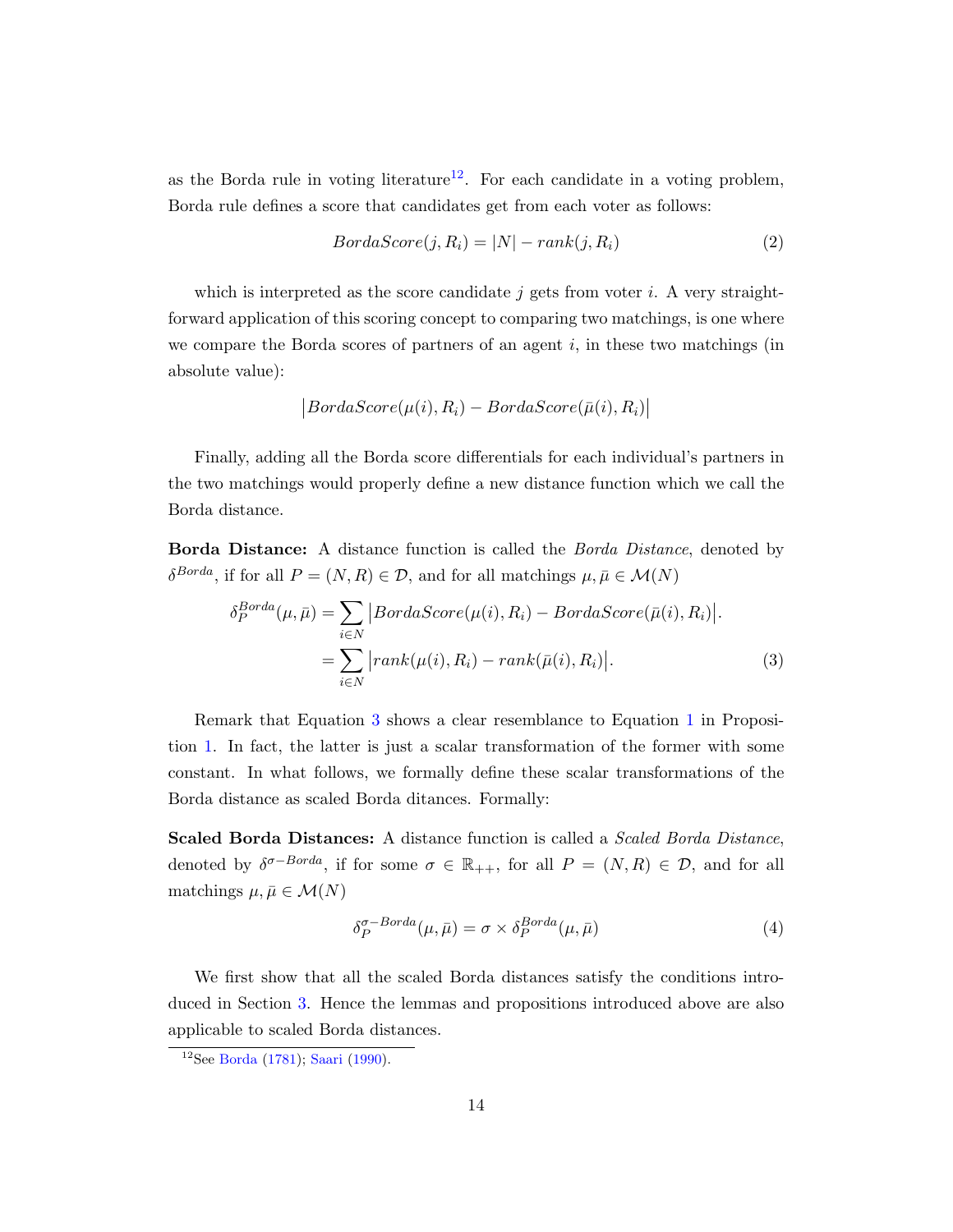<span id="page-14-3"></span>Proposition 2. Scaled Borda distances satisfy betweenness, anonymity, monotonicity, independence of irrelevant newcomers and standardization.

Proof. See Appendix [B.5](#page-27-1)

We can now introduce our first theorem which expands Proposition [1](#page-12-1) from onecouple matchings to all matchings when compared with the identity matchings. Formally:

<span id="page-14-1"></span>**Theorem 1.** A distance function  $\delta$  satisfies betweenness, anonymity, monotonicity, independence of irrelevant newcomers and standardization if and only if  $\delta$  equals a scaled Borda distance when comparing the identity matching with others. That is, there exists  $\sigma > 0$  such that for any problem  $P = (N, R)$  and any  $\mu \in \mathcal{M}(N)$ , we have

$$
\delta_P(\mu, \mu^I) = \delta_P^{\sigma-Borda}(\mu, \mu^I).
$$

Proof. See Appendix [B.6.](#page-29-0)

Note that Theorem [1](#page-14-1) is restricted to cases comparing matchings with the identity matching, although Proposition [2](#page-14-3) is more general, i.e., the distances satisfy these conditions for any two matchings. The next section discusses the generalization of Theorem [1](#page-14-1) and provides a complete characterization of the scaled Borda distances on any two matchings.

#### <span id="page-14-0"></span>4.2 Comparing any two non-identity matching

In this section, we generalize Theorem [1](#page-14-1) to any two matchings. That is, under the imposed conditions, given any problem and any two matchings, a ditance function which compares these two matchings must be equivalent to a scalar Borda distance. To do so, first we propose two propositions for four-agents' problems, then use these two propositions as building blocks to construct Theorem [2.](#page-16-0)

<span id="page-14-2"></span>**Proposition 3.** Let  $\delta$  be a distance function which satisfies betweenness, anonymity, monotonicity, independence of irrelevant newcomers, and standardization. Consider a problem P over four agents with the preference profile and the matchings shown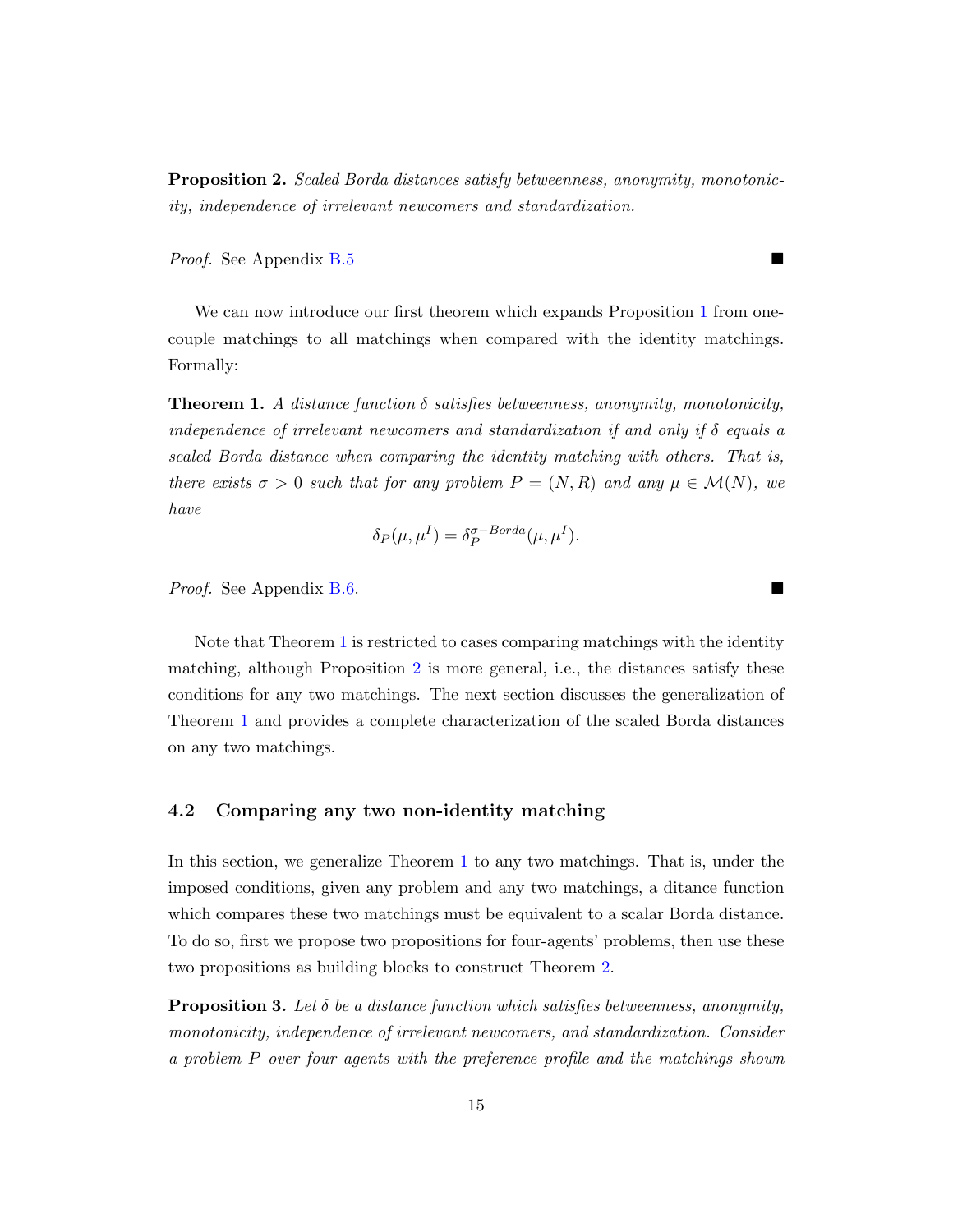in Figure [6.](#page-15-1) Note that one singleton is nested between  $\mu^1$  and  $\mu^2$  and another is nested between  $\mu^2$  and  $\mu^3$ . In such specific cases,

<span id="page-15-1"></span>1. 
$$
\delta_P(\mu^1, \mu^2) = \delta_P^{\sigma-Borda}(\mu^1, \mu^2)
$$
 for  $\sigma = \frac{1}{2}\alpha_{11}$ ,  
2.  $\delta_P(\mu^2, \mu^3) = \delta_P^{\sigma-Borda}(\mu^2, \mu^3)$  for  $\sigma = \frac{1}{2}\alpha_{11}$ .



Figure 6: A problem over four agent with one singleton agent between the matchings.

Proof. See Appendix [C.1.](#page-30-0) ■

<span id="page-15-0"></span>**Proposition 4.** Let  $\delta$  be a distance function which satisfies betweenness, anonymity, monotonicity, independence of irrelevant newcomers, and standardization. Consider a problem P over four agents with the preference profile and the matchings shown in Figure [7.](#page-15-2) Note that two singletons are nested between  $\mu^1$  and  $\mu^2$  and another two are nested between  $\mu^2$  and  $\mu^3$ . In such specific cases,

<span id="page-15-2"></span>1. 
$$
\delta_P(\mu^2, \mu^3) = \delta_P^{\sigma-Borda}(\mu^2, \mu^3)
$$
 for  $\sigma = \frac{1}{2}\alpha_{11}$ ,  
2.  $\delta_P(\mu^1, \mu^2) = \delta_P^{\sigma-Borda}(\mu^1, \mu^2)$  for  $\sigma = \frac{1}{2}\alpha_{11}$ .

$$
\begin{array}{r}\n1 & 2 & 3 & 4 \\
\mu^1 \overline{)4} & 3 & 2 & 1 \\
\hline\n\text{(1)} & \text{(2)} & 1 & 2 \\
\mu^2 \overline{)3} & 4 & \text{(3)} & 4 \\
\mu^3 \overline{)2} & 1 & 4 & 3\n\end{array}
$$

Figure 7: Problem P over four agents with two singleton agents between the matchings.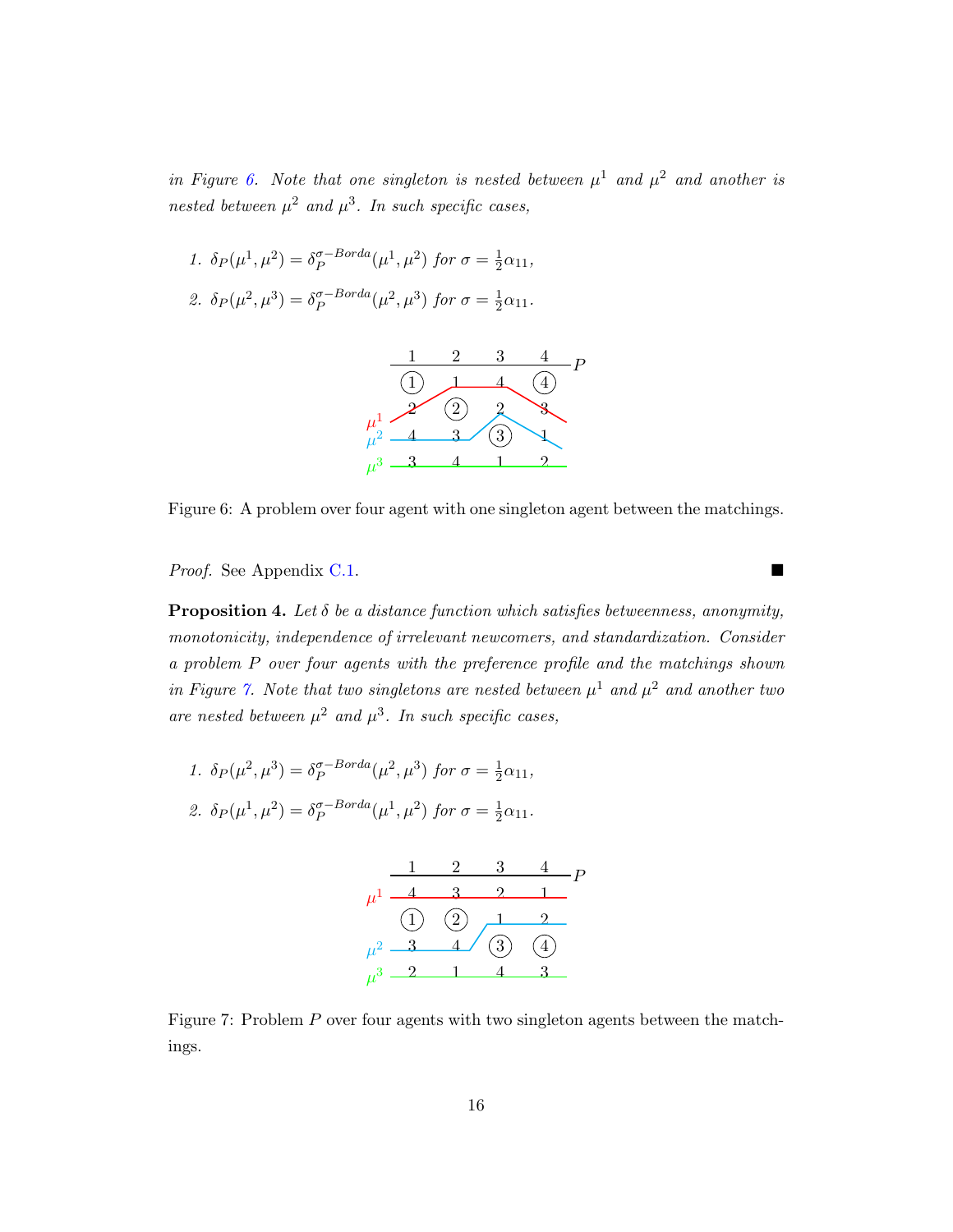Proof. See Appendix [C.2.](#page-35-0) ■

Next we propose our main characterization.

<span id="page-16-0"></span>**Theorem 2.** A distance function  $\delta$  satisfies betweenness, anonymity, monotonicity, independence of irrelevant newcomers and standardization if and only if  $\delta$  equals a scaled Borda distance. That is, there exists  $\sigma > 0$  such that for any problem  $P = (N, R)$  and any  $\mu, \tilde{\mu} \in \mathcal{M}(N)$ , we have

$$
\delta_P(\mu, \tilde{\mu}) = \delta_P^{\sigma-Borda}(\mu, \tilde{\mu}).
$$

Proof. See Appendix [C.3](#page-37-0) ■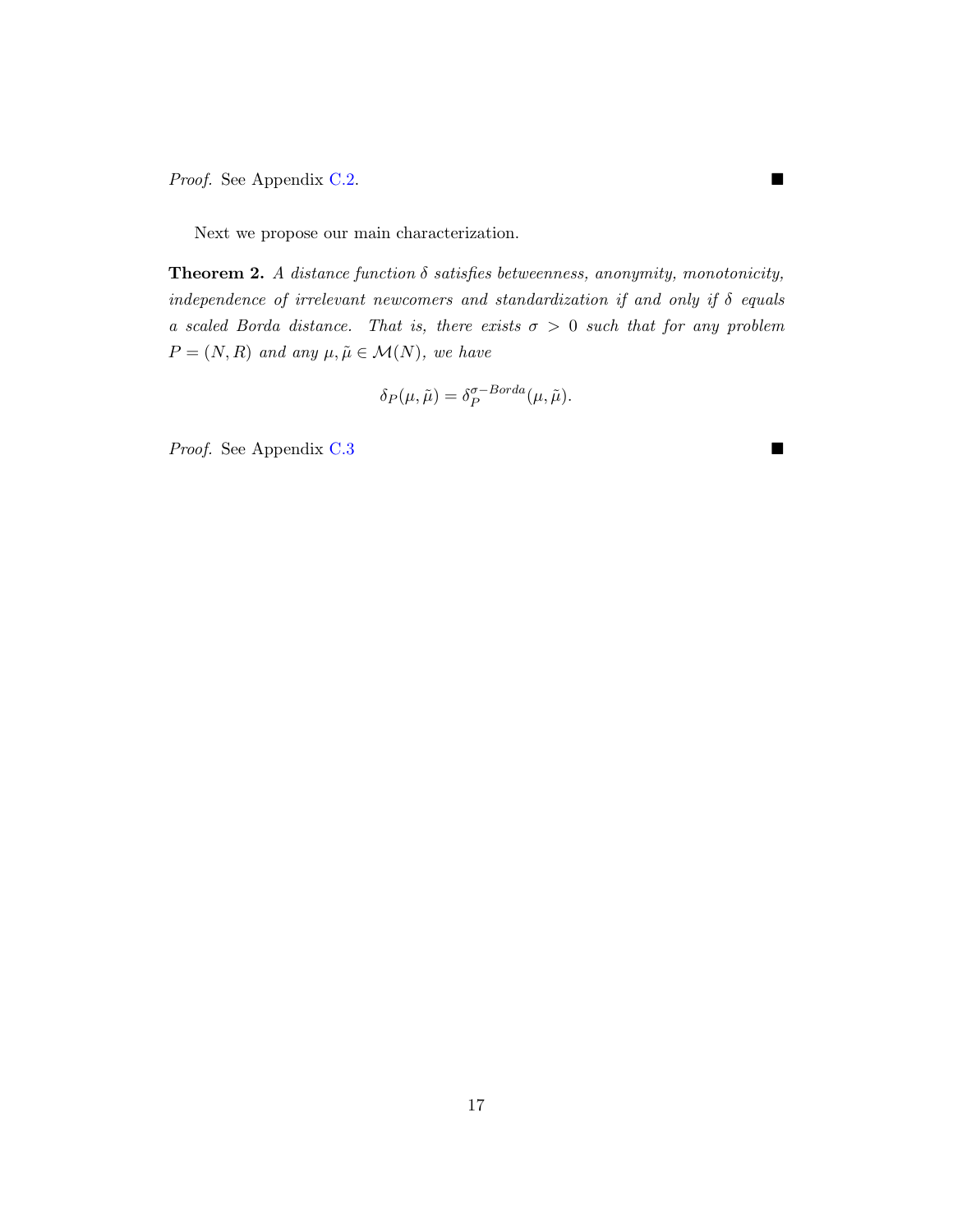# References

- <span id="page-17-6"></span>Abdulkadiroğlu, A., Y.-K. Che, and Y. Yasuda (2011). Resolving conflicting preferences in school choice: The "Boston mechanism" reconsidered. The American Economic Review 101 (1), 399–410.
- <span id="page-17-2"></span>Abdulkadiroğlu, A., P. A. Pathak, A. E. Roth, and T. Sönmez (2005). The Boston public school match. The American Economic Review, 368–371.
- <span id="page-17-0"></span>Abdulkadiroğlu, A. and T. Sönmez (1999). House allocation with existing tenants. Journal of Economic Theory 88 (2), 233–260.
- <span id="page-17-1"></span>Abdulkadiroglu, A. and T. Sönmez (2003). School choice: A mechanism design approach. The American Economic Review 93 (3), 729–747.
- <span id="page-17-11"></span>Biró, P., E. Iñarra, and E. Molis (2014). A new solution for the roommate problem: The Q-stable matchings. Number MT-DP-2014/22. IEHAS Discussion Papers.
- <span id="page-17-12"></span>Borda, J. C. (1781). Mémoire sur les élections au scrutin.
- <span id="page-17-10"></span>Can, B. and T. Storcken (2018). A re-characterization of the Kemeny distance. Journal of Mathematical Economics.
- <span id="page-17-9"></span>Chen, P., M. Egesdal, M. Pycia, and M. B. Yenmez (2016). Median stable matchings in two-sided markets. Games and Economic Behavior 97, 64–69.
- <span id="page-17-4"></span>Chen, Y. and T. Sönmez (2006). School choice: an experimental study. *Journal of Economic theory 127(1), 202–231.*
- <span id="page-17-5"></span>Erdil, A. and H. Ergin (2008). What's the matter with tie-breaking? improving efficiency in school choice. The American Economic Review 98 (3), 669–689.
- <span id="page-17-3"></span>Ergin, H. and T. Sönmez (2006). Games of school choice under the Boston mechanism. Journal of Public Economics  $90(1)$ ,  $215-237$ .
- <span id="page-17-7"></span>Irving, R. W. (1985). An efficient algorithm for the "stable roommates" problem. Journal of Algorithms  $6(4)$ , 577–595.
- <span id="page-17-8"></span>Irving, R. W., D. F. Manlove, and S. Scott (2000). The hospitals/residents problem with ties. In *Scandinavian Workshop on Algorithm Theory*, pp. 259–271. Springer.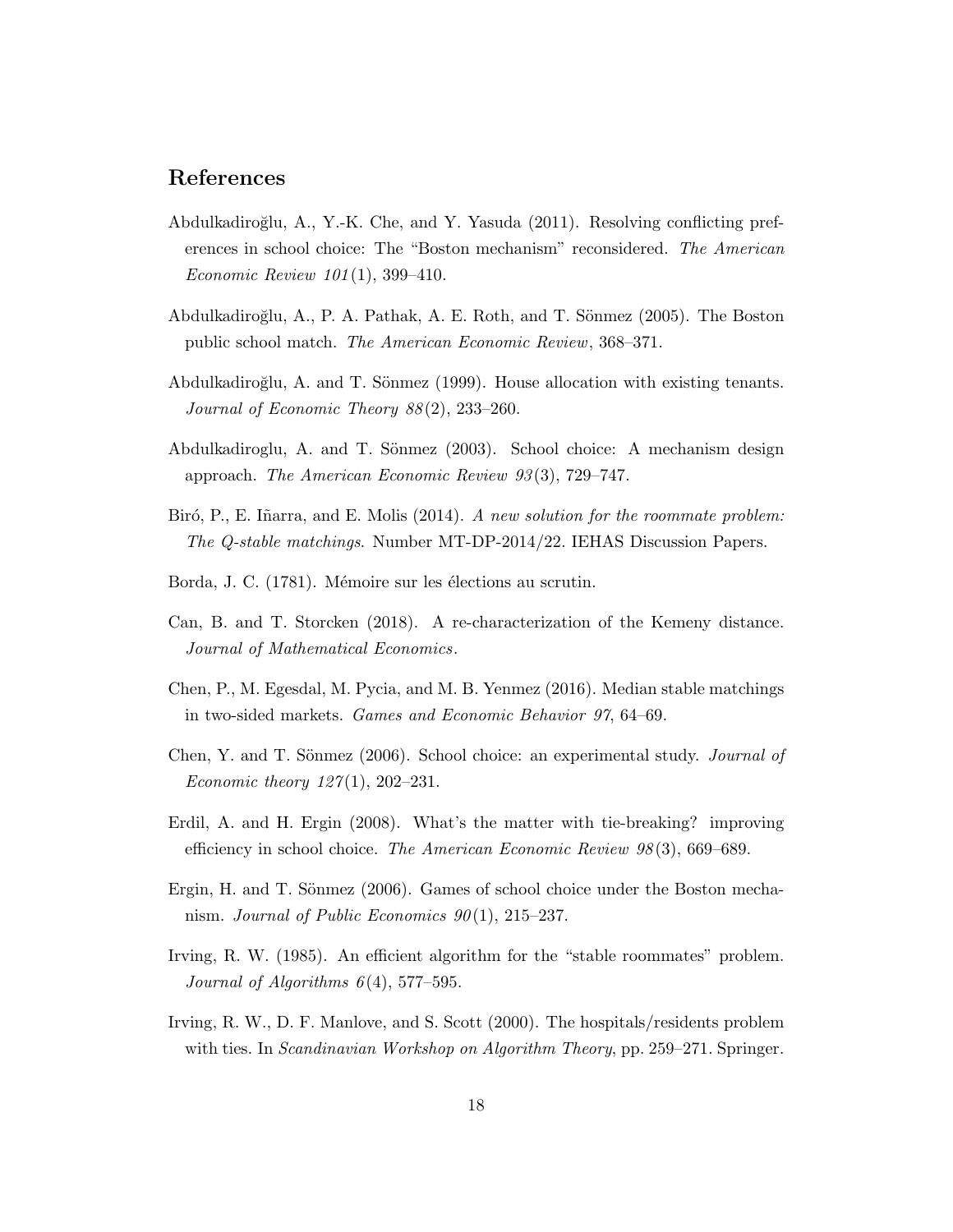- <span id="page-18-12"></span>Karakaya, M. and B. Klaus (2017). Hedonic coalition formation games with variable populations: core characterizations and (im) possibilities. International Journal of Game Theory  $46(2)$ , 435–455.
- <span id="page-18-4"></span>Kemeny, J. G. (1959). Mathematics without numbers. *Daedalus 88*(4), 577–591.
- <span id="page-18-0"></span>Kesten, O. (2010). School choice with consent. The Quarterly Journal of Economics 125(3), 1297–1348.
- <span id="page-18-1"></span>Kesten, O. and M. U. Unver (2015). A theory of school-choice lotteries. *Theoretical* Economics  $10(2)$ , 543-595.
- <span id="page-18-8"></span>Klaus, B. (2017). Consistency and its converse for roommate markets. Games and Economic Behavior 104, 43–58.
- <span id="page-18-3"></span>Klaus, B. and F. Klijn (2006). Median stable matching for college admissions. International Journal of Game Theory  $34(1)$ , 1–11.
- <span id="page-18-7"></span>Klaus, B., F. Klijn, and M. Walzl (2010). Stochastic stability for roommate markets. Journal of Economic Theory 145 (6), 2218–2240.
- <span id="page-18-2"></span>Manlove, D. F., R. W. Irving, K. Iwama, S. Miyazaki, and Y. Morita (2002). Hard variants of stable marriage. Theoretical Computer Science 276 (1-2), 261–279.
- <span id="page-18-6"></span>Niederle, M. and A. E. Roth (2007). Making markets thick: Designing rules for offers and acceptances. Preprint.
- <span id="page-18-9"></span>Ozkal-Sanver, I. (2010). Impossibilities for roommate problems. *Mathematical Social* Sciences 59(3), 360–363.
- <span id="page-18-13"></span>Saari, D. G. (1990). The borda dictionary. Social Choice and Welfare 7(4), 279–317.
- <span id="page-18-10"></span>Sasaki, H. and M. Toda (1992). Consistency and characterization of the core of two-sided matching problems. Journal of Economic Theory  $56(1)$ , 218–227.
- <span id="page-18-11"></span>Thomson, W. (2011). Consistency and its converse: an introduction. Review of *Economic Design 15*(4), 257–291.
- <span id="page-18-5"></span>Young, H. P. and A. Levenglick (1978). A consistent extension of condorcet's election principle. SIAM Journal on Applied Mathematics 35 (2), 285–300.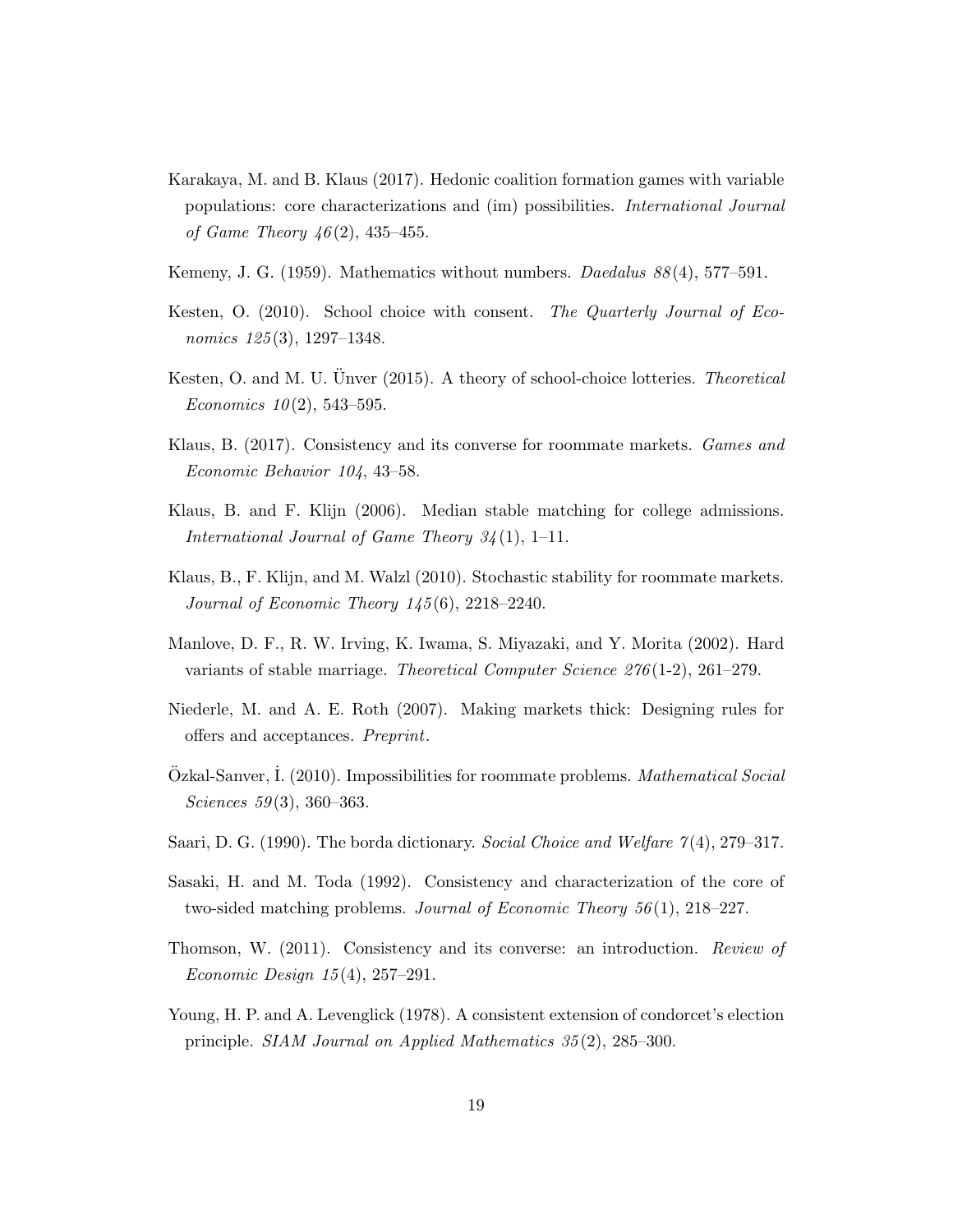# Appendix

# <span id="page-19-0"></span>A Proofs of Lemma [1](#page-9-0)

**Lemma [1.](#page-9-0)** (Decomposition Lemma) Let  $\delta$  be a distance function which satisfies betweenness. Let  $\mu, \bar{\mu} \in \mathcal{M}(N)$ . Then, for all  $S \subseteq N$  such that  $\mu(i), \bar{\mu}(i) \in S$  for all  $i \in S$ , we have

$$
\delta_P(\mu,\bar{\mu}) = \delta_P(\mu,\bar{\mu}^S) + \delta_P(\mu,\mu^S) = \delta_P(\bar{\mu}^S,\bar{\mu}) + \delta_P(\mu^S,\bar{\mu}).
$$

*Proof.* By definition of  $\bar{\mu}^S$  and  $\mu^S$ , both are between  $\mu$  and  $\bar{\mu}$ , hence betweenness yields

<span id="page-19-2"></span>
$$
\delta_P(\mu, \bar{\mu}) = \delta_P(\mu, \bar{\mu}^S) + \delta_P(\bar{\mu}^S, \bar{\mu}) \text{ and}, \qquad (5)
$$

<span id="page-19-3"></span>
$$
\delta_P(\mu, \bar{\mu}) = \delta_P(\mu, \mu^S) + \delta_P(\mu^S, \bar{\mu}). \tag{6}
$$

Since  $\mu$  and  $\bar{\mu}$  are both between  $\mu^S$  and  $\bar{\mu}^S$  betweenness results in

$$
\delta_P(\mu^S, \bar{\mu}^S) = \delta_P(\mu^S, \mu) + \delta_P(\mu, \bar{\mu}^S) \text{ and,}
$$
  

$$
\delta_P(\mu^S, \bar{\mu}^S) = \delta_P(\mu^S, \bar{\mu}) + \delta_P(\bar{\mu}, \bar{\mu}^S).
$$

The four equations above yield

$$
\delta_P(\mu, \bar{\mu}^S) + \delta_P(\bar{\mu}^S, \bar{\mu}) = \delta_P(\mu, \mu^S) + \delta_P(\mu^S, \bar{\mu})
$$
 and,  

$$
\delta_P(\mu^S, \mu) + \delta_P(\mu, \bar{\mu}^S) = \delta_P(\mu^S, \bar{\mu}) + \delta_P(\bar{\mu}, \bar{\mu}^S).
$$

Subtracting the latter equation from the former we have  $\delta_P(\bar{\mu}^S, \bar{\mu}) - \delta_P(\mu^S, \mu) =$  $\delta_P(\mu, \mu^S) - \delta_P(\bar{\mu}, \bar{\mu}^S)$  which reduces to

<span id="page-19-1"></span>
$$
\delta_P(\bar{\mu}^S, \bar{\mu}) = \delta_P(\mu^S, \mu). \tag{7}
$$

Plugging Equation [7](#page-19-1) into Equation [5,](#page-19-2) and as  $\delta$  is a symmetric function, yields  $\delta_P(\mu,\bar{\mu}) = \delta_P(\mu,\bar{\mu}^S) + \delta_P(\mu,\mu^S)$ , and plugging Equation [7](#page-19-1) into Equation [6](#page-19-3) results  $\sin\,\delta_P(\mu,\bar\mu) = \delta_P(\bar\mu^S,\bar\mu) + \delta_P(\mu^S)$  $,\bar{\mu}).$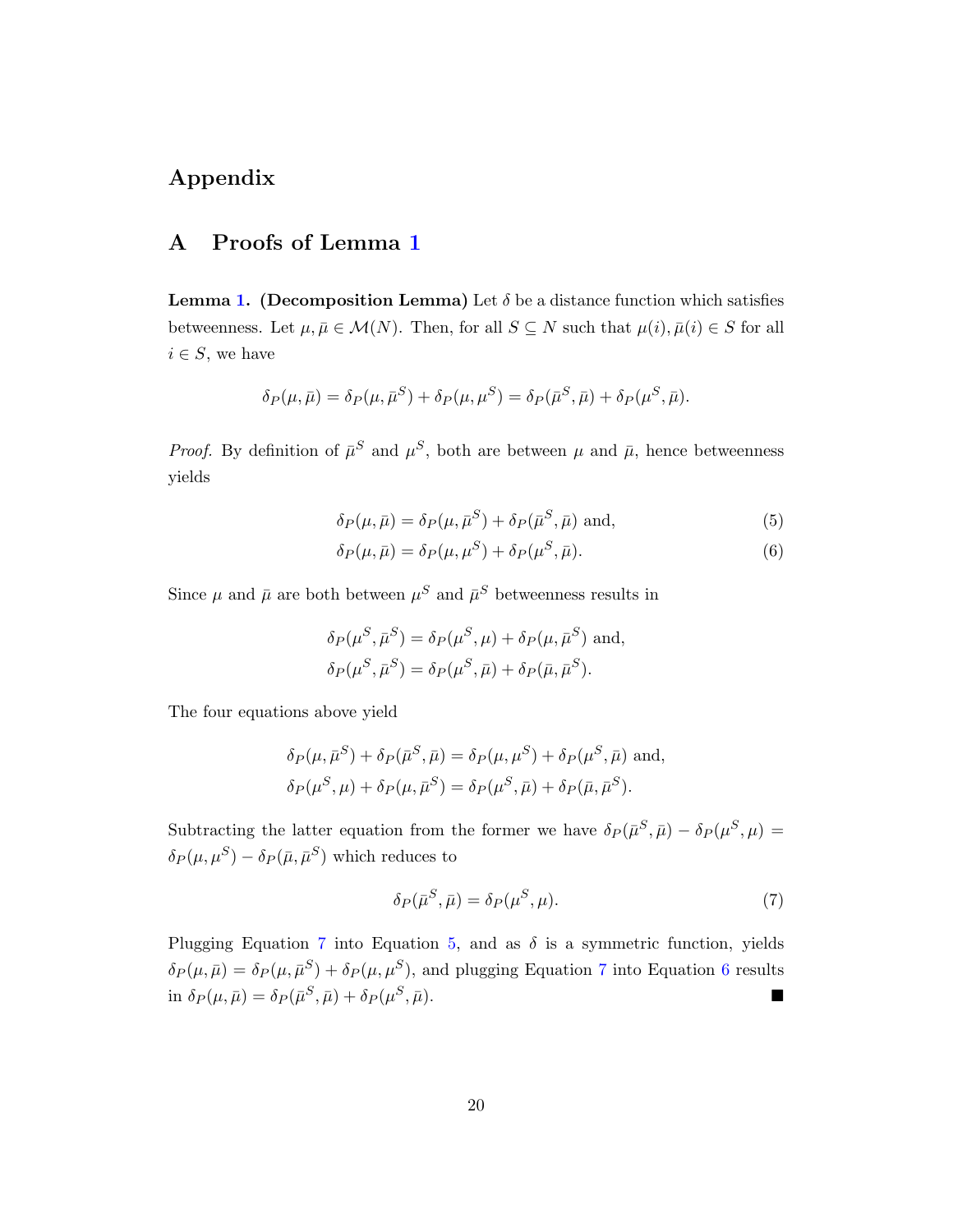# B Proofs of Section [4.1](#page-10-0)

### <span id="page-20-0"></span>B.1 Proof of Lemma [2](#page-11-0)

**Lemma [2.](#page-11-0)** Let  $\delta$  be a distance function which satisfies anonymity, monotonicity, and independence of irrelevant newcomers. Consider any  $N, N' \subsetneq \mathcal{N}$  and a strictly positive integer x. Consider any one-couple matching  $\mu^{ij} \in \mathcal{M}(N)$ , and any  $P \in$  $\mathcal{P}(N)$  such that  $\mu^{ij}$  is of length  $(x, 1)$  in P. Similarly consider any one-couple matching  $\mu^{i'j'} \in \mathcal{M}(N')$ , and any  $P' \in \mathcal{P}(N')$  such that  $\mu^{i'j'}$  is of length  $(x, 1)$  in P'. Let  $\mu^I$  and  $\mu^{I'}$  denote the identity matchings in corresponding problems, then

$$
\delta_P(\mu^{ij}, \mu^I) = \delta_{P'}(\mu^{i'j'}, \mu^{I'}).
$$

*Proof.* Consider an extension  $\bar{P}$  of P and the extension  $\bar{\mu}^{ij}$  and  $\bar{\mu}^I$  of matchings  $\mu^{ij}$  and  $\mu^I$  by the set of agents  $N' \setminus N$ , respectively. By Remark [2,](#page-7-1)  $\delta_P(\mu^{ij}, \mu^I)$  =  $\delta_{\bar{P}}(\bar{\mu}^{ij}, \bar{\mu}^{I})$ . For simplicity, we abuse the notation and write P,  $\mu^{ij}$  and  $\mu^{I}$  instead of  $\bar{P}$ ,  $\bar{\mu}^{ij}$  and  $\bar{\mu}^I$ , respectively. Also, consider an extension  $\bar{P}'$  of  $P'$  and the extension  $\bar{\mu}^{i'j'}$  and  $\bar{\mu}^{I'}$  of matchings  $\mu^{i'j'}$  and  $\mu^{I'}$  by the set of agents  $N \setminus N'$ , respectively. By Remark [2,](#page-7-1)  $\delta_{P}(\mu^{i'j'}, \mu^{I'}) = \delta_{\bar{P}'}(\bar{\mu}^{i'j'}, \bar{\mu}^{I'})$ . For simplicity, we abuse the notation and write P',  $\mu^{i'j'}$ , and  $\mu^{I'}$  instead of  $\bar{P}'$ ,  $\bar{\mu}^{i'j'}$  and  $\bar{\mu}^{I'}$ , respectively. Note that now both  $P$  and  $P'$  (as well as the matchings) are defined on the same set of agents  $\bar{N} = N' \cup N$ .

Let  $Z = \{z_1, \ldots, z_{x-1}\}\$  be the set of other agents nested between j and i in  $R_i$ , and  $Z' = \{z'_1, \ldots, z'_{x-1}\}\$ be the set of other agents nested between j' and i' in  $R'_{i'}$ . There are two possible situations; either  $Z = Z'$  or  $Z \neq Z'$ .

**Case 1.**  $Z = Z'$ : Consider permutation  $\pi = (ii')(jj')$ . Applying this permutation on P, and using anonymity yields  $\delta_P(\mu^{ij}, \mu^I) = \delta_{P^{\pi}}((\mu^{ij})^{\pi}, (\mu^I)^{\pi})$ . Since by this permutation,  $(\mu^{ij})^{\pi} = \mu^{i'j'}$  and  $(\mu^I)^{\pi} = \mu^{I'}$ , then  $\delta_{P^{\pi}}((\mu^{ij})^{\pi}, (\mu^I)^{\pi}) =$  $\delta_{P^{\pi}}(\mu^{i'j'}, \mu^{I'})$ . Since,  $Z = Z'$  and both problems are defined on the same set of agents monotonicity implies  $\delta_{P^{\pi}}(\mu^{i'j'}, \mu^{I'}) = \delta_{P'}(\mu^{i'j'}, \mu^{I'})$ . Therefore,  $\delta_P(\mu^{ij}, \mu^{I'}) =$  $\delta_{P'}(\mu^{i'j'},\mu^{I'}).$ 

**Case 2.**  $Z \neq Z'$ : In this case we add the same set of irrelevant newcomers to both problems  $P$  and  $P'$ , and map the agents in  $Z$  and  $Z'$  to these newcomers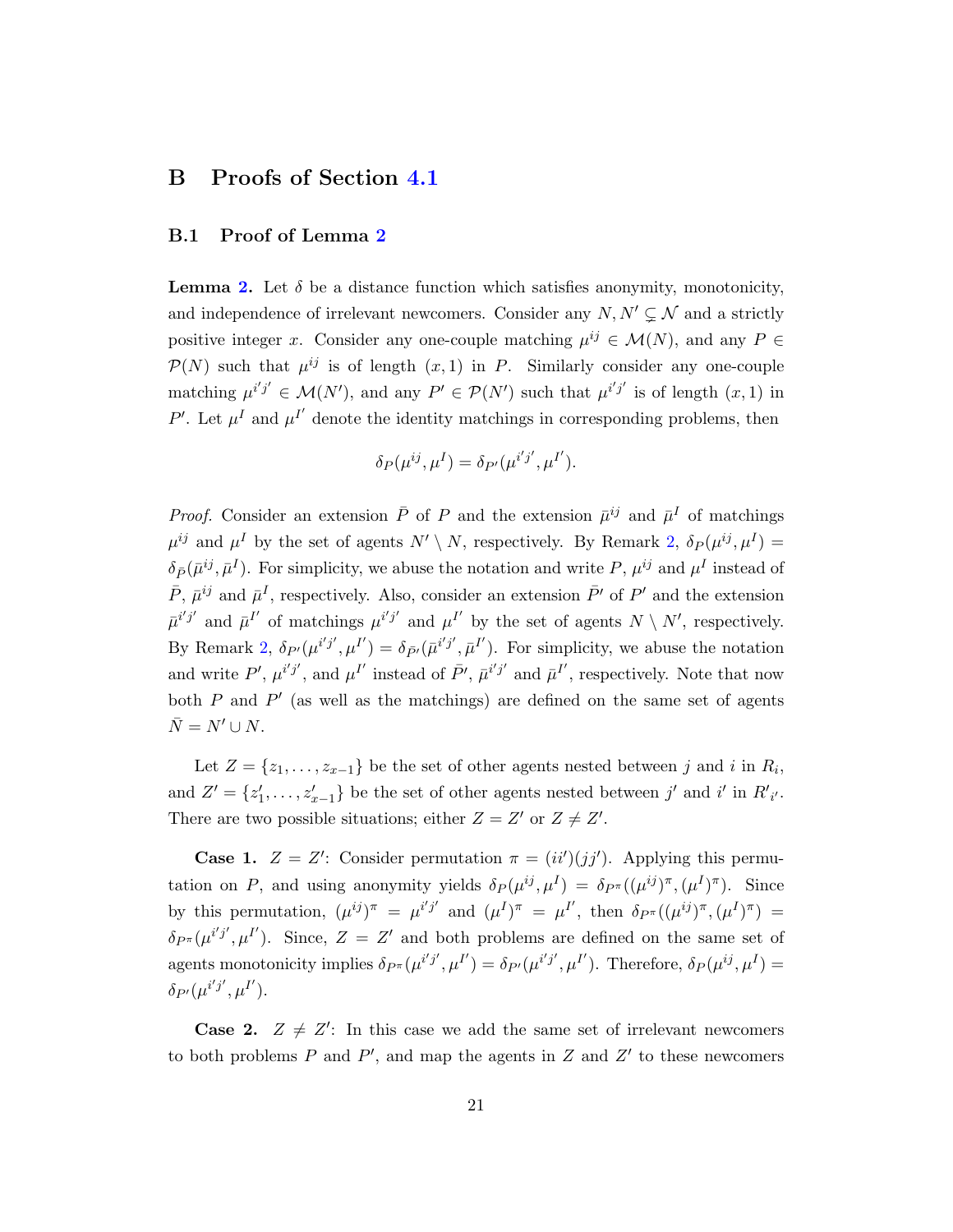so that the set of agents that are nested between the two matchings in these two problems become the same, then Case 1 implies the result. Formally, let  $A =$  $\{a_1,\ldots,a_{x-1}\}\text{, be a set of agents such that }\bar{N}\cap A=\emptyset.$  Next, let  $\widehat{P}$  and  $\widehat{P}'$  be an extensions of P and P' by the set of agents A, respectively. Also, let  $\hat{\mu}^{ij}$  and  $\hat{\mu}^I$  be the extensions of  $\mu^{ij}$  and  $\mu^I$ , and  $\hat{\mu}^{i'j'}$  and  $\hat{\mu}^{I'}$  be the extensions of  $\mu^{i'j'}$  and  $\mu^{I'}$ , respectively, all by the same set of agents A. By Remark [2,](#page-7-1)  $\delta_P(\mu^{ij}, \mu^I) = \delta_{\widehat{P}}(\widehat{\mu}^{ij}, \widehat{\mu}^I)$ and  $\delta_{P'}(\mu^{i'j'}, \mu^{I'}) = \delta_{\widehat{P}'}(\widehat{\mu}^{i'j'}, \widehat{\mu}^{I'})$ . For simplicity, we abuse the notation and write P,  $\mu^{ij}$ , and  $\mu^I$  instead of  $\widehat{P}$ ,  $\widehat{\mu}^{ij}$  and  $\widehat{\mu}^I$ , and we write P',  $\mu^{i'j'}$  and  $\mu^{I'}$  instead of  $\widehat{P}'$ ,  $\widehat{\mu}^{i'j'}$  and  $\widehat{\mu}^{I'}$ , respectively.

Consider the permutation  $\pi = (z_t a_t)$  for all  $t \in \{1, ..., x-1\}$ . Applying  $\pi$ on  $P$  permutes the agents that are nested between  $j$  and  $i$  in  $R_i$  to the agents in A. Also, applying the permutation  $\pi' = (z_t^i a_t)$  for all  $t \in \{1, \ldots, x-1\}$  on P' permutes the agents nested between  $j'$  and  $i'$  in  $R'_{i'}$  to the agents in A. In both problems, anonymity implies the distances to be unchanged. As the set of agents nested between the two matchings both in  $P$  and  $P'$  are now identical, a similar argument to the one in Case 1 implies the result.

 $\blacksquare$ 

## <span id="page-21-0"></span>B.2 Proof of Lemma [3](#page-11-1)

**Lemma [3.](#page-11-1)** Let  $\delta$  be a distance function which satisfies betweenness, anonymity, monotonicity, and independence of irrelevant newcomers. Consider any  $N, N' \subsetneq \mathcal{N}$ and two strictly positive integers x and y. Consider any one-couple matching  $\mu^{ij} \in$  $\mathcal{M}(N)$ , and any  $P \in \mathcal{P}(N)$  such that  $\mu^{ij}$  is of length  $(x, y)$  in P. Similarly consider any one-couple matching  $\mu^{i'j'} \in \mathcal{M}(N')$ , and any  $P' \in \mathcal{P}(N')$  such that  $\mu^{i'j'}$  is of length  $(x, y)$  in P'. Let  $\mu^I$  and  $\mu^{I'}$  denote the identity matchings in corresponding problems, then

$$
\delta_P(\mu^{ij}, \mu^I) = \delta_{P'}(\mu^{i'j'}, \mu^{I'}) = \alpha_{x1} + \alpha_{y1} - \alpha_{11}.
$$

*Proof.* Consider an extension  $\overline{P} = (N \cup \{a, b\}, \overline{R})$  of P and extensions  $\overline{\mu}^{ij}, \overline{\mu}^I \in$  $\mathcal{M}(N \cup \{a, b\})$  of  $\mu^{ij}, \mu^I \in \mathcal{M}(N)$ , respectively, by the set of agents  $A = \{a, b\}.$ By Remark [2,](#page-7-1)  $\delta_P(\mu^{ij}, \mu^I) = \delta_{\bar{P}}(\bar{\mu}^{ij}, \bar{\mu}^I)$ . For simplicity, we abuse the notation and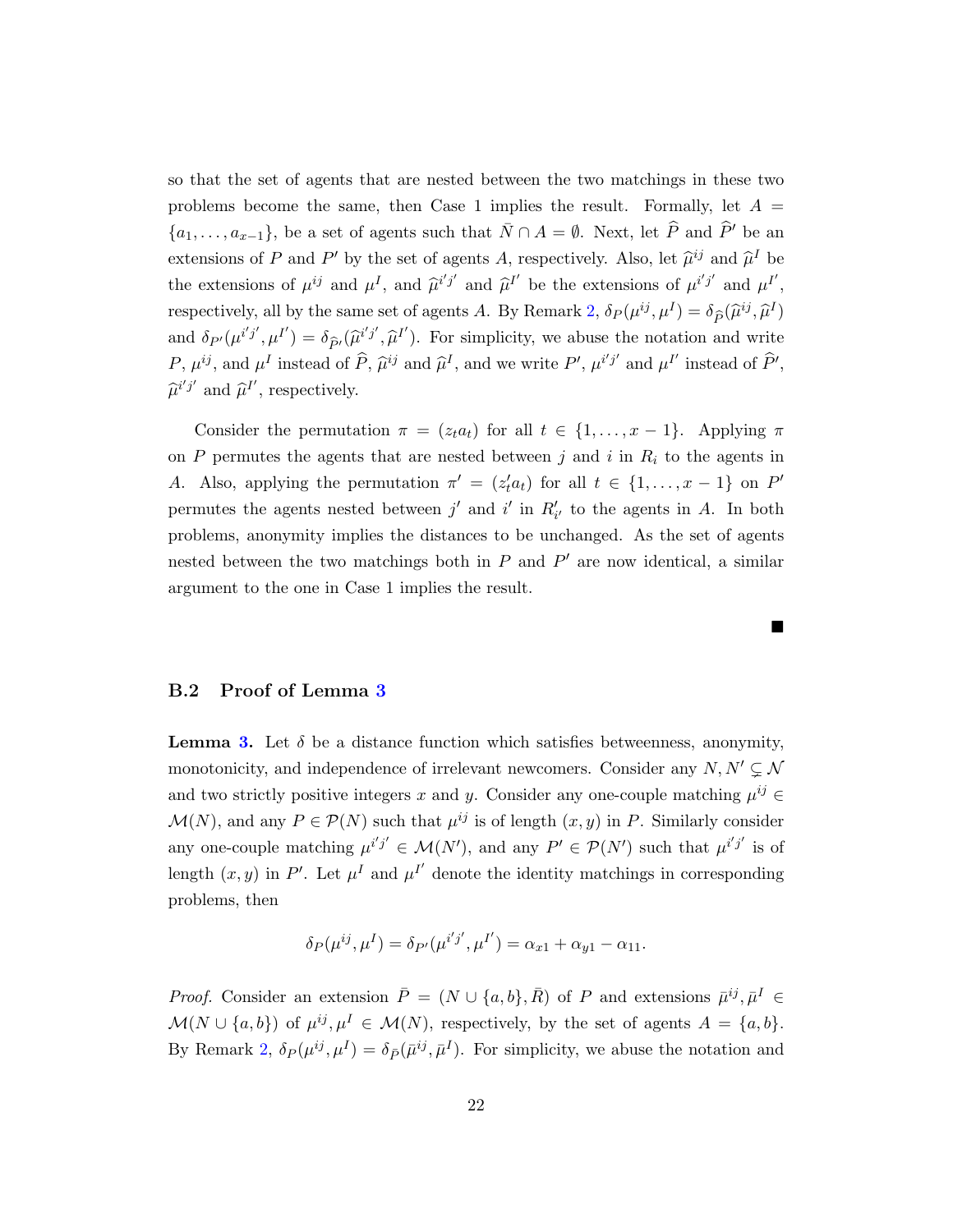<span id="page-22-0"></span>write P,  $\mu^{ij}$ , and  $\mu^I$  instead of  $\bar{P}$ ,  $\bar{\mu}^{ij}$  and  $\bar{\mu}^I$ , respectively (see Figure [8\)](#page-22-0).



Figure 8: Problem P after adding the two newcomers a and b.

Consider any problem  $\widehat{P} = (\widehat{N}, \widehat{R})$ , shown in Figure [9,](#page-23-0) with  $\widehat{N} = N$  and  $\widehat{R}$  such that

- $rank(a, \widehat{R}_i) = 1$  and  $[\mu^{ij}, \mu^I]_{R_i} = [\mu^{ij}, \mu^I]_{\widehat{R}_i}$ ,
- $rank(b, \widehat{R}_j) = 1$  and  $[\mu^{ij}, \mu^I]_{R_j} = [\mu^{ij}, \mu^I]_{\widehat{R}_j}$ ,
- $rank(i, \widehat{R}_a) = 1, rank(b, \widehat{R}_a) = |\widehat{N}| + 1, and rank(a, \widehat{R}_a) = |\widehat{N}| + 2,$
- $rank(j, \widehat{R}_b) = 1, rank(a, \widehat{R}_b) = |\widehat{N}| + 1, and rank(b, \widehat{R}_b) = |\widehat{N}| + 2.$

By monotonicity we have

<span id="page-22-1"></span>
$$
\delta_P(\mu^{ij}, \mu^I) = \delta_{\widehat{P}}(\mu^{ij}, \mu^I). \tag{8}
$$

Therefore it is sufficient to prove that  $\delta_{\hat{P}}(\mu^{ij}, \mu^{I}) = \alpha_{x1} + \alpha_{y1} - \alpha_{11}$ .

Consider the following two matchings in problem  $\widehat{P}$  such that  $\mu \in \mathcal{M}(\widehat{N})$  with  $\mu(i) = j$ ,  $\mu(a) = b$  and  $\mu(t) = t$  for all other agent t and  $\mu^T \in \mathcal{M}(\widehat{N})$  with  $\mu^T(i) = a$ ,  $\mu^T(j) = b$  and  $\mu^T(t) = t$  for all other agent t.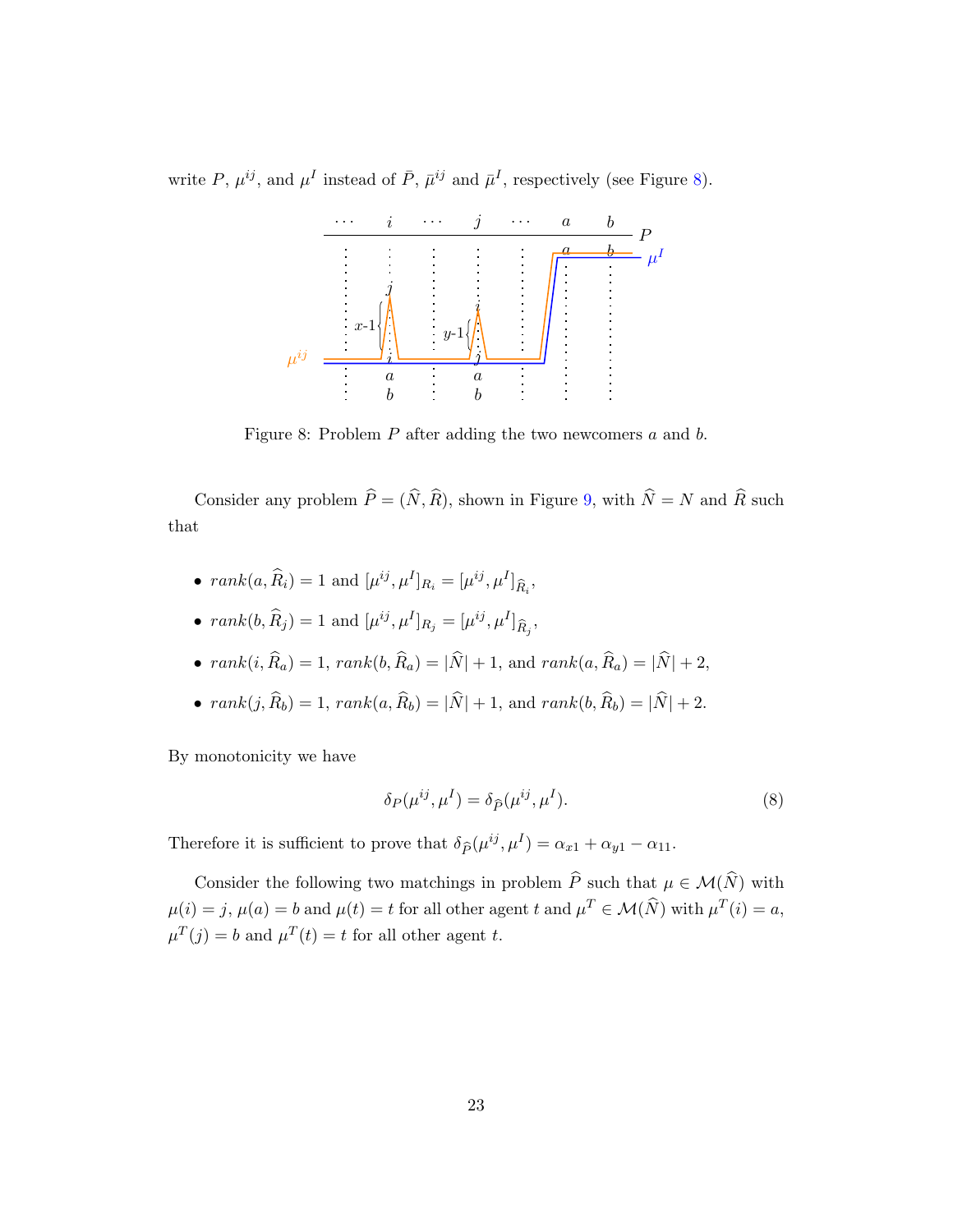<span id="page-23-0"></span>

Figure 9: Problem  $\widehat{P} = (\widehat{N}, \widehat{R})$ .

**Claim.** 
$$
\delta_{\widehat{P}}(\mu, \mu^I) = \alpha_{x1} + \alpha_{y1}
$$
.

*Proof of claim.* Consider a new problem  $\widehat{P}^{\pi}$  shown in Figure [10.](#page-23-1) Problem  $\widehat{P}^{\pi}$  is the permuted problem of  $\hat{P}$  with  $\pi = (aj)$ . By this permutation the identity matching remains the same, hence we write  $\mu^I$  instead of  $(\mu^I)^{\pi}$  in  $\widehat{P}^{\pi}$ . By anonymity the following equation holds,

<span id="page-23-1"></span>

<span id="page-23-2"></span> $\delta_{\widehat{P}}(\mu^T, \mu) = \delta_{\widehat{P}^{\pi}}((\mu^T)^{\pi}, \mu^{\pi})$ ). (9)

Figure 10: Problem  $\widehat{P}^{\pi}$  after permuting problem  $\widehat{P}$  in Figure [9](#page-23-0) with  $\pi = (aj)$ .

Consider a new problem  $\widetilde{P}$  shown in Figure [11.](#page-24-0) Problem  $\widetilde{P}$  is almost identical to problem  $\widehat{P}^{\pi}$  except that the position of the partners of each agent in  $(\mu^T)^{\pi}$  and  $\mu^{\pi}$  are swapped. By monotonicity for  $\widehat{P}^{\pi}$  and  $\widetilde{P}$ ,  $\delta_{\widehat{P}^{\pi}}((\mu^T)^{\pi}, \mu^{\pi}) = \delta_{\widetilde{P}}((\mu^T)^{\pi}, \mu^{\pi})$ . Plugging this into Equation [9](#page-23-2) we have,

<span id="page-23-3"></span>
$$
\delta_{\widehat{P}}(\mu^T, \mu) = \delta_{\widetilde{P}}((\mu^T)^{\pi}, \mu^{\pi}). \tag{10}
$$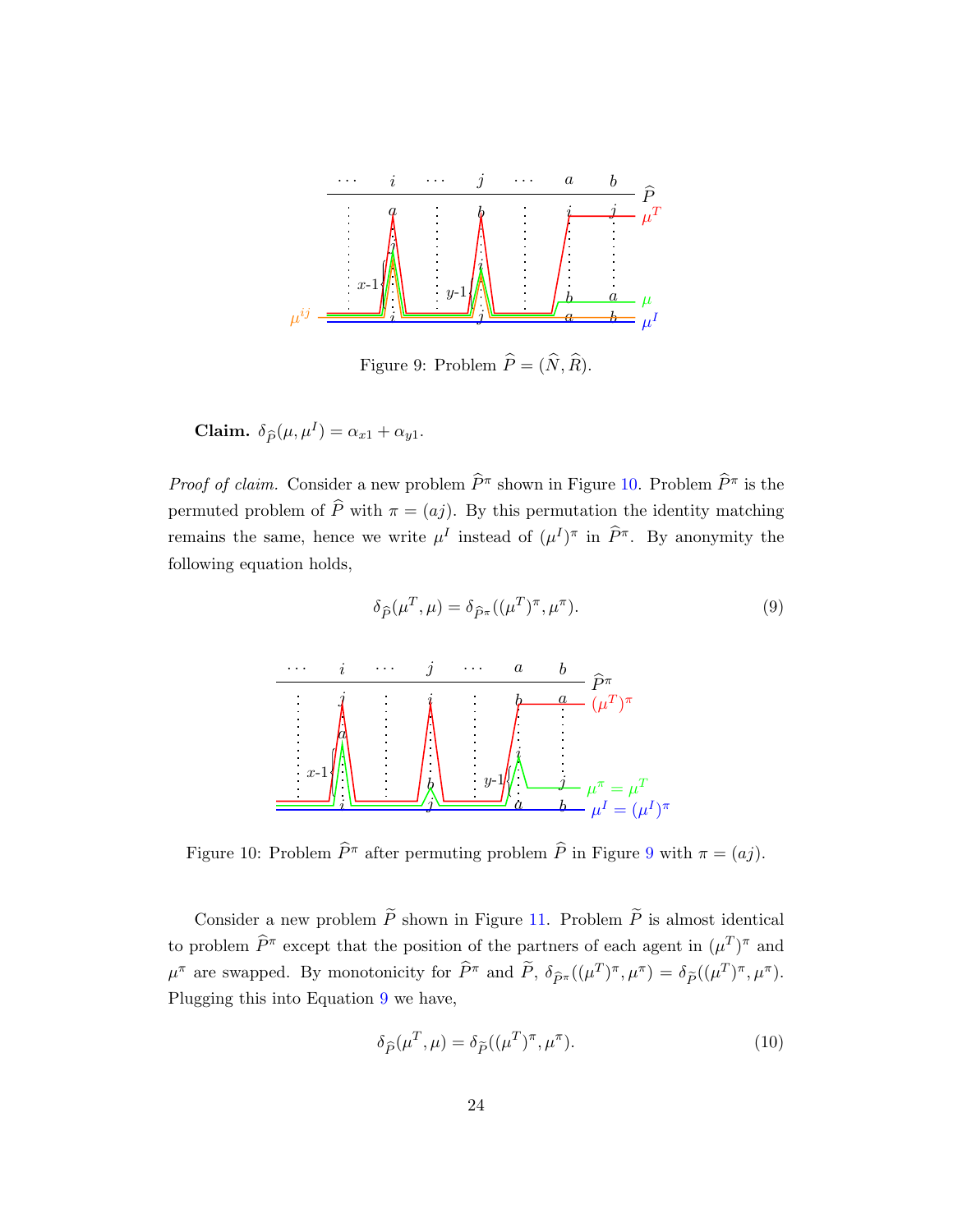<span id="page-24-0"></span>

Figure 11: Problem  $\tilde{P}$ , after swapping the positions of  $\mu^{\pi}$  and  $(\mu^T)^{\pi}$  in problem  $\hat{P}^{\pi}$ in Figure [10.](#page-23-1)

Since  $\mu$  is between  $\mu^T$  and  $\mu^I$  in problem  $\widehat{P}$ , and  $(\mu^T)^{\pi}$  is between  $\mu^{\pi}$  and  $\mu^I$  in problem  $\tilde{P}$ , betweenness yields

$$
\delta_{\widehat{P}}(\mu^T, \mu^I) = \delta_{\widehat{P}}(\mu^T, \mu) + \delta_{\widehat{P}}(\mu, \mu^I) \text{ and}, \qquad (11)
$$

<span id="page-24-2"></span><span id="page-24-1"></span>
$$
\delta_{\widetilde{P}}(\mu^{\pi}, \mu^{I}) = \delta_{\widetilde{P}}(\mu^{\pi}, (\mu^{T})^{\pi}) + \delta_{\widetilde{P}}((\mu^{T})^{\pi}, \mu^{I}).
$$
\n(12)

Note that by permutation  $\pi$ ,  $\mu^{\pi} = \mu^{T}$  hence  $\delta_{\widetilde{P}}(\mu^{\pi}, \mu^{I}) = \delta_{\widetilde{P}}(\mu^{T}, \mu^{I})$ . Considering this and the monotonicity for problems  $\tilde{P}$  and  $\hat{P}$  we have  $\delta_{\tilde{P}}(\mu^T, \mu^I) = \delta_{\hat{P}}(\mu^T, \mu^I)$ . Therefore the left hand sides of Equations [11](#page-24-1) and [12](#page-24-2) are equal which yields

$$
\delta_{\widehat{P}}(\mu^T, \mu) + \delta_{\widehat{P}}(\mu, \mu^I) = \delta_{\widetilde{P}}(\mu^{\pi}, (\mu^T)^{\pi}) + \delta_{\widetilde{P}}((\mu^T)^{\pi}, \mu^I).
$$

Combining this with Equation [10](#page-23-3) results in  $\delta_{\tilde{P}}(\mu, \mu^I) = \delta_{\tilde{P}}((\mu^T)^{\pi}, \mu^I)$ . Fi-nally, by Decomposition Lemma and Lemma [2,](#page-11-0)  $\delta_{\tilde{P}}((\mu^T)^{\pi}, \mu^I) = \alpha_{x1} + \alpha_{y1}$ . Hence  $\delta_{\hat{P}}(\mu, \mu^I) = \alpha_{x1} + \alpha_{y1}$ , which concludes the claim.

By Decomposition Lemma, for matching  $\mu$  in problem  $\hat{P}$ , we have  $\delta_{\hat{P}}(\mu, \mu^I) =$  $\delta_{\widehat{P}}(\mu^{ij}, \mu^{I}) + \delta_{\widehat{P}}(\mu^{ab}, \mu^{I}).$  By the claim proven above,  $\delta_{\widehat{P}}(\mu, \mu^{I}) = \alpha_{x1} + \alpha_{y1}$ , and by Lemma [2,](#page-11-0) we have  $\delta_{\widehat{P}}(\mu^{ab}, \mu^{I}) = \alpha_{11}$ . So,  $\delta_{\widehat{P}}(\mu^{ij}, \mu^{I}) = \alpha_{x1} + \alpha_{y1} - \alpha_{11}$ , and by Equation [8,](#page-22-1)  $\delta_P(\mu^{ij}, \mu^I) = \alpha_{x1} + \alpha_{y1} - \alpha_{11}$ . Finally, by Lemma [2,](#page-11-0) the right-hand side of this equation is independent of the set of agents  $N \subsetneq \mathcal{N}$ . Therefore, for all  $N \subsetneq \mathcal{N}$ , for all problems  $P \in \mathcal{P}(N)$  and for all one-couple matchings  $\mu^{ij}$  of length  $(x, y)$  we conclude that,

$$
\delta_P(\mu^{ij}, \mu^I) = \alpha_{x1} + \alpha_{y1} - \alpha_{11}.
$$

 $\blacksquare$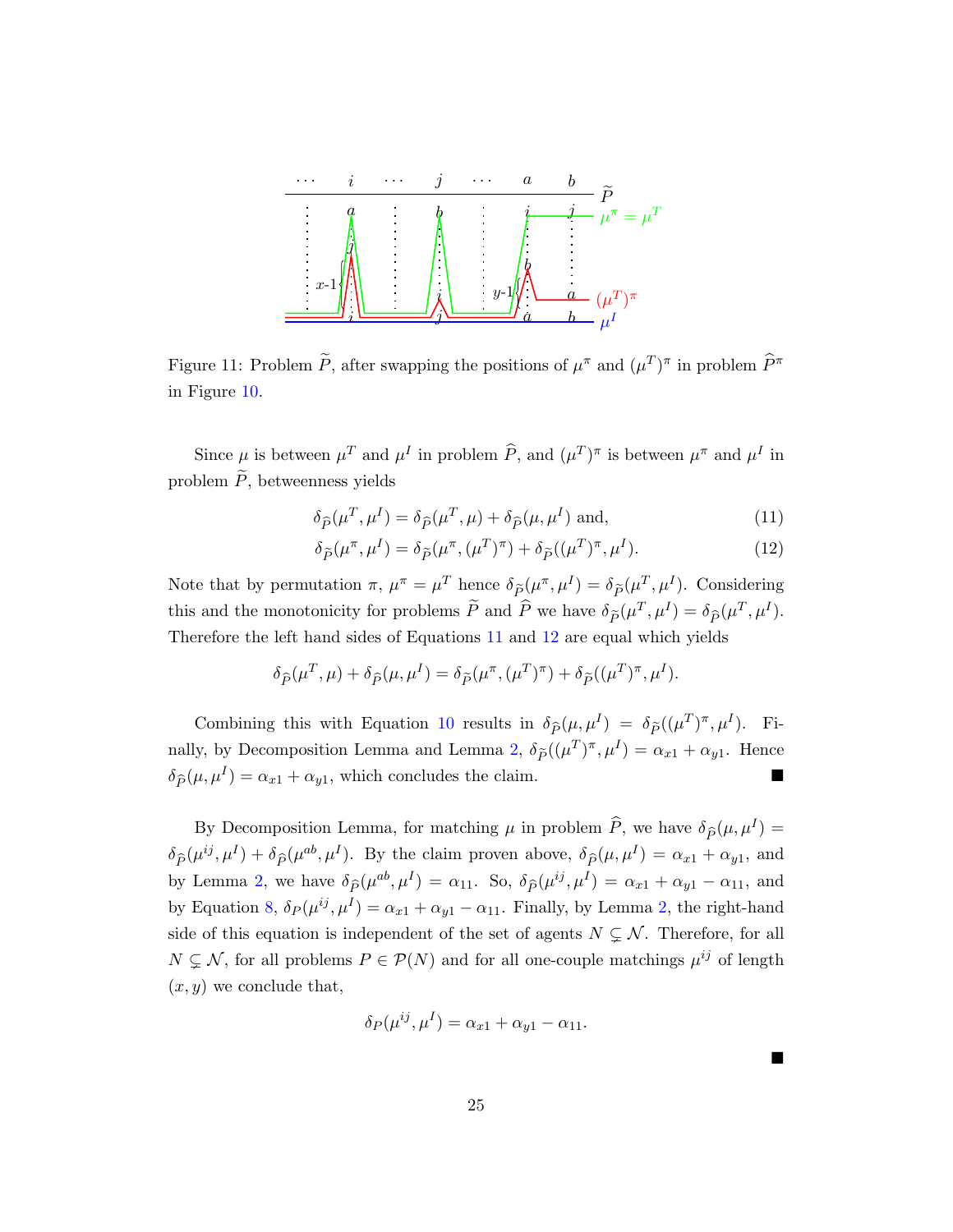### <span id="page-25-0"></span>B.3 Proof of Lemma [4](#page-12-0)

**Lemma [4.](#page-12-0)** Let  $\delta$  be a distance function which satisfies betweenness, anonymity, monotonicity, independence of irrelevant newcomers, and standardization. Consider any  $N \subsetneq \mathcal{N}$  and a strictly positive integer x. Consider any one-couple matching  $\mu^{ij} \in \mathcal{M}(N)$ , and any problem  $P \in \mathcal{P}(N)$  such that  $\mu^{ij}$  is of length  $(x, x)$  in P. Let  $\mu^I$  denote the identity matching, then

$$
\delta_P(\mu^{ij}, \mu^I) = x \times \alpha_{11}.
$$

Proof. By Lemma [3](#page-11-1) the distance between the identity matching and any one-couple matching of length  $(x, y)$  is the same across all problems in the domain. Therefore, it suffices to prove that the lemma holds for some problem  $\overline{P}$ , and some one-couple matching of length  $(x, x)$  in  $\overline{P}$ . Consider the following specific problem  $\overline{P} = (\overline{N}, \overline{R})$ with  $\bar{N} = \{1, 2, ..., 2x\}$  shown in Figure [12.](#page-26-0) Let  $\bar{\mu}^{x,x+1}$  be the one-couple matching of length  $(x, x)$  in  $\overline{P}$ . Note that the structure of matchings  $\overline{\mu}^x, \ldots, \overline{\mu}^1$  in problem  $\overline{P}$ is such that:

- $\bar{\mu}^x(1) = 2x, \bar{\mu}^x(2) = 2x 1$ , so on and so forth,
- for all  $k \in \{2, ..., x\}$ , and for all  $i \in \bar{N}$ ,  $\bar{\mu}^{k-1}(i) = \bar{\mu}^k((i+2) \mod (2x))$ , e.g.,  $\bar{\mu}^{x-1}(2x-1) = \bar{\mu}^x(1) = 2x,$
- for all  $k \in \{1, \ldots, x\}$ ,  $\bar{\mu}^k$  and  $\bar{\mu}^{k-1}$  are adjacent.

Next we show that  $\delta_{\bar{P}}(\bar{\mu}^{x,x+1}, \bar{\mu}^{I}) = x \times \alpha_{11}$  which in returns shows that  $\alpha_{xx} =$  $x \times \alpha_{11}$ . To ease the notation in this problem we denote the identity matching by  $\bar{\mu}^0.$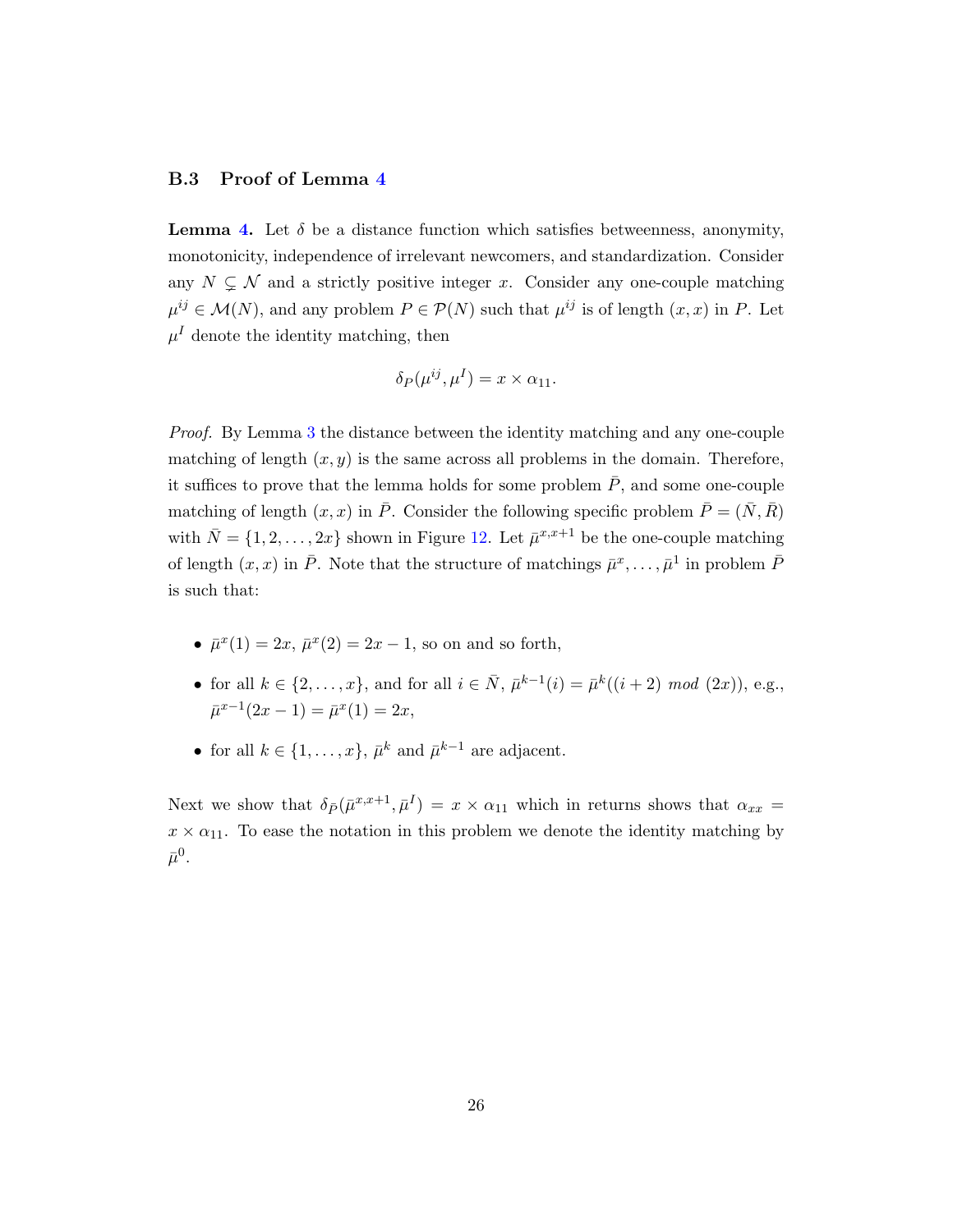<span id="page-26-0"></span>

Figure 12: Problem  $\bar{P} = (\bar{N}, \bar{R})$ .

**Claim.** 
$$
\delta_{\bar{P}}(\bar{\mu}^t, \bar{\mu}^{t+1}) = \frac{|\bar{N}|}{2}\alpha_{11}
$$
 for all  $t \in \{0, ..., x - 1\}$ 

*Proof of claim.* Note that by construction, the two matchings  $\bar{\mu}^0$  and  $\bar{\mu}^1$  in  $\bar{P}$  are disjoint. By standardization, for  $\bar{\mu}^0, \bar{\mu}^1$ , there exists a problem  $P' = (\bar{N}, R') \in \mathcal{P}(\bar{N})$ such that  $\delta_{P'}(\bar{\mu}^0, \bar{\mu}^1) = \kappa(\bar{N})$  and is minimal. Note that for all  $i \in \bar{N}$ , as  $\bar{\mu}^0, \bar{\mu}^1$  have the minimal possible intervals, we have  $[\bar{\mu}^0, \bar{\mu}^1]_{\bar{R}_i} \subseteq [\bar{\mu}^0, \bar{\mu}^1]_{R'_i}$ . Therefore monotonicity implies that  $\delta_{\bar{P}}(\bar{\mu}^0, \bar{\mu}^1) = \kappa(\bar{N})$ . By Decomposition Lemma, the distance between  $\bar{\mu}^0$  and  $\bar{\mu}^1$  can be decomposed as the sum of  $\frac{|\bar{N}|}{2}$  one-couple matchings, each of the same length (1, 1). Hence,  $\delta_{\bar{P}}(\bar{\mu}^0, \bar{\mu}^1) = \frac{|\bar{N}|}{2}\alpha_{11}$ . Together with the previous equation we have  $\kappa(\bar{N}) = \frac{|\bar{N}|}{2}\alpha_{11}$ . Note that, by monotonicity the distance between  $\bar{\mu}^t, \bar{\mu}^{t+1}$  for all  $t \in \{1, 2, ..., x-1\}$ , is also minimal, and by standardization this distance also equals  $\kappa(\bar{N})$ . Hence,  $\delta_{\bar{P}}(\bar{\mu}^t, \bar{\mu}^{t+1}) = \frac{|\bar{N}|}{2}\alpha_{11}$  for all  $t \in \{0, \ldots, x-1\}$ which completes the proof of the claim.

Next, we complete the proof of the lemma by showing  $\delta_{\bar{P}}(\bar{\mu}^{x,x+1}, \bar{\mu}^{I}) = x \times \alpha_{11}$ . Note that by construction of  $\bar{P}$ , the matchings  $[\bar{\mu}^x - \bar{\mu}^{x+1} - \cdots - \bar{\mu}^1 - \bar{\mu}^0]$  are on a line. Therefore, betweenness -together with the claim above- yields

<span id="page-26-1"></span>
$$
\delta_{\bar{P}}(\bar{\mu}^x, \bar{\mu}^0) = \sum_{t=0}^{x-1} \delta_{\bar{P}}(\bar{\mu}^t, \bar{\mu}^{t+1}) = x \times \frac{|\bar{N}|}{2} \alpha_{11}.
$$
\n(13)

By Decomposition Lemma, the distance between  $\bar{\mu}^x$  and  $\bar{\mu}^0$  can be decomposed as the sum of  $\frac{|\bar{N}|}{2}$  one-couple matchings, each of the same length  $(x, x)$ . Hence  $\delta_{\bar{P}}(\bar{\mu}^x, \bar{\mu}^0) = \frac{|\bar{N}|}{2} \alpha_{xx}$ . Together with Equation [13,](#page-26-1)  $\frac{|\bar{N}|}{2}$  $\frac{\bar{N}}{2} \alpha_{xx} = x \times \frac{\bar{N}}{2}$  $\frac{N}{2}\alpha_{11}$  which results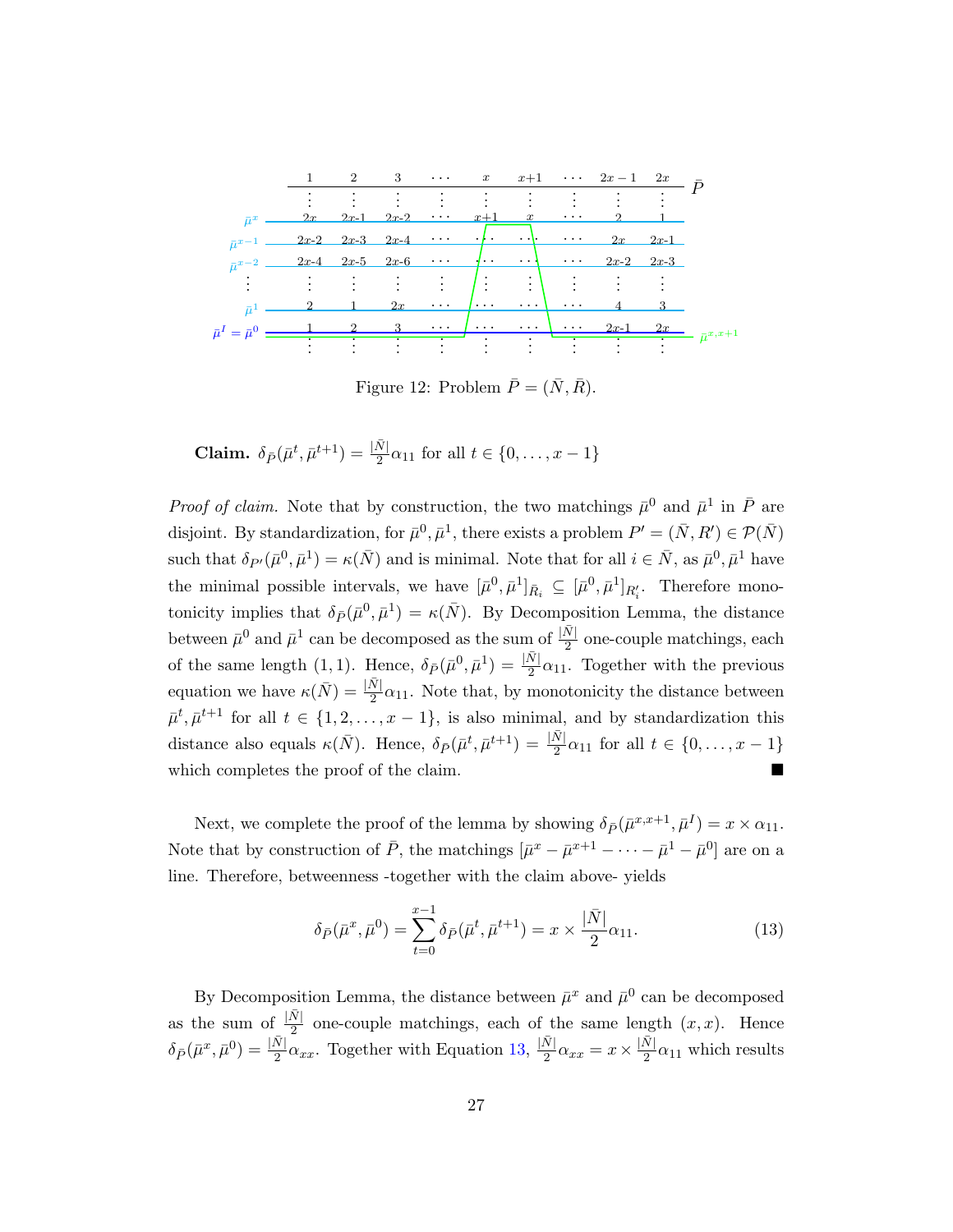in  $\alpha_{xx} = x \times \alpha_{11}$ . As  $\alpha_{xx}$  is the same across all problems in the domain Lemma [3,](#page-11-1) this completes the proof of the lemma.

 $\blacksquare$ 

 $\blacksquare$ 

## <span id="page-27-0"></span>B.4 Proof of Proposition [1](#page-12-1)

**Proposition [1.](#page-12-1)** Let  $\delta$  be a distance function which satisfies betweenness, anonymity, monotonicity, independence of irrelevant newcomers, and standardization. Then, for any problem  $P = (N, R)$  and any one-couple matching  $\mu^{ij} \in \mathcal{M}(N)$  we have

$$
\delta_P(\mu^{ij}, \mu^I) = \frac{1}{2} \alpha_{11} \sum_{k \in \{i, j\}} |rank(\mu^{ij}(k), R_k) - rank(\mu^I(k), R_k)|.
$$

*Proof.* Let  $\mu^{ij}$  be any one-couple matching of length  $(x, y)$ . By Lemma [3,](#page-11-1)  $\alpha_{xy} =$  $\alpha_{x1}+\alpha_{y1}-\alpha_{11}$ . On the other hand by Lemma [3,](#page-11-1)  $\alpha_{xx}=\alpha_{x1}+\alpha_{x1}-\alpha_{11}=2\alpha_{x1}-\alpha_{11}$ , and by Lemma [4,](#page-12-0)  $\alpha_{xx} = x\alpha_{11}$ . Combining the two implies  $\alpha_{x1} = \frac{(x+1)}{2}$  $\frac{+1}{2}\alpha_{11}$ . Setting  $\alpha_{x1} = \frac{(x+1)}{2}$  $\frac{+1)}{2}\alpha_{11}$  and  $\alpha_{y1} = \frac{(y+1)}{2}$  $\frac{1}{2}$  $\alpha_{11}$  into  $\alpha_{xy} = \alpha_{x1} + \alpha_{y1} - \alpha_{11}$  simplifies to

$$
\alpha_{xy} = \frac{1}{2}\alpha_{11}(x+y).
$$

Note that  $x = |\mu^{ij}, \mu^I|_{R_i}$  and  $y = |\mu^{ij}, \mu^I|_{R_j}$ . Then we have  $\alpha_{xy} = \frac{1}{2}$  $\frac{1}{2}\alpha_{11}(|\mu^{ij},\mu^{I}|_{R_{i}}+$  $|\mu^{ij}, \mu^I|_{R_j}$  which can be rearranged as

$$
\alpha_{xy} = \frac{1}{2}\alpha_{11} \sum_{k \in \{i,j\}} |rank(\mu^{ij}(k), R_k) - rank(\mu^{I}(k), R_k)|. \tag{14}
$$

#### <span id="page-27-1"></span>B.5 Proof of Proposition [2](#page-14-3)

Proposition [2.](#page-14-3) Scaled Borda distances satisfy betweenness, anonymity, monotonicity, independence of irrelevant newcomers and standardization.

Proof.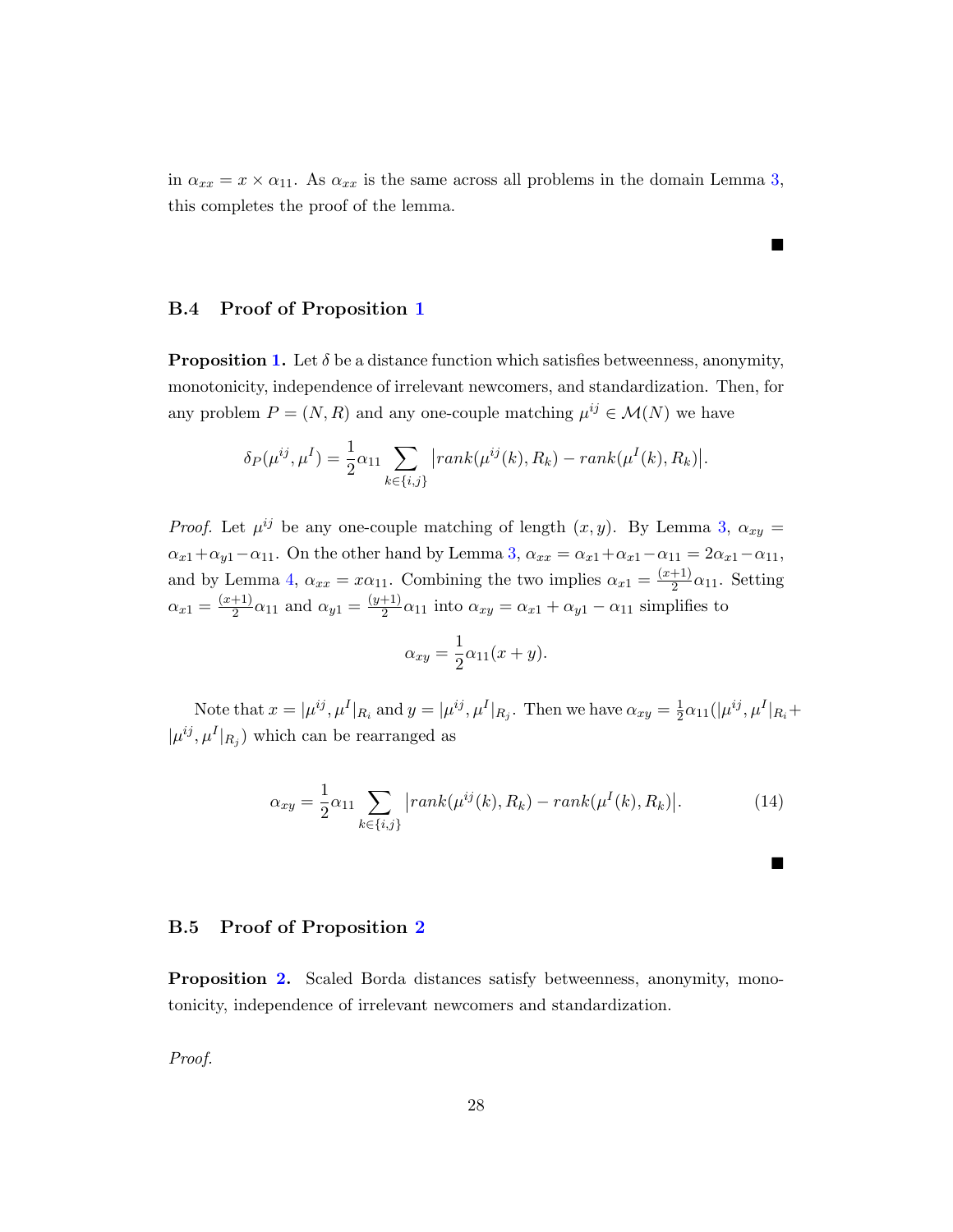• Betweenness: Consider any problem  $P = (N, R) \in \mathcal{D}$  and any three matchings  $\mu, \bar{\mu}, \bar{\mu} \in \mathcal{M}(N)$  such that  $\bar{\mu}$  is between  $\mu, \bar{\mu}$ . Note that by definition of the scaled Borda distances, for any  $\sigma \in \mathbb{R}_{++}$ , we have:

$$
\delta_P^{\sigma-Borda}(\mu,\bar{\mu}) + \delta_P^{\sigma-Borda}(\bar{\mu},\bar{\bar{\mu}}) = \sigma \delta_P^{Borda}(\mu,\bar{\mu}) + \sigma \delta_P^{Borda}(\bar{\mu},\bar{\bar{\mu}}).
$$

The right-hand side is equivalent to:

$$
\sigma \sum_{i \in N} \Big| rank(\mu(i), R_i) - rank(\bar{\mu}(i), R_i) \Big| + \sigma \sum_{i \in N} \Big| rank(\bar{\mu}(i), R_i) - rank(\bar{\mu}(i), R_i) \Big|.
$$

This can, then, be merged as:

$$
\sigma \sum_{i \in N} \Bigg( \Big| rank(\mu(i), R_i) - rank(\bar{\mu}(i), R_i) \Big| + \Big| rank(\bar{\mu}(i), R_i) - rank(\bar{\mu}(i), R_i) \Big| \Bigg).
$$

As  $\bar{\mu}$  is between  $\mu$  and  $\bar{\bar{\mu}}$ , we have either  $rank(\mu(i), R_i) \leq rank(\bar{\mu}(i), R_i) \leq$  $rank(\bar{\bar{\mu}}(i), R_i)$  or  $rank(\mu(i), R_i) \geq rank(\bar{\mu}(i), R_i) \geq rank(\bar{\bar{\mu}}(i), R_i)$ . Therefore the sign of each term in absolute values above must be the same. Hence we can simplify the equation as follows:

$$
\sigma \sum_{i \in N} \left( \left| rank(\mu(i), R_i) - rank(\bar{\mu}(i), R_i) \right| \right)
$$

which equals  $\delta_{P}^{\sigma-Borda}$  $_{P}^{\sigma-Borda}(\mu,\bar{\bar{\mu}})$ . Hence we can conclude:

$$
\delta_P^{\sigma-Borda}(\mu,\bar{\mu}) + \delta_P^{\sigma-Borda}(\bar{\mu},\bar{\bar{\mu}}) = \delta_P^{\sigma-Borda}(\mu,\bar{\bar{\mu}}).
$$

- Anonymity: Note that relabeling the agents has no effect on the length of the intervals of relabelled matchings. Therefore, the scaled Borda distances satisfy anonymity.
- Monotonicity: Consider any two problems  $P = (N, R) \in \mathcal{D}$  and  $\widehat{P} = (N, \widehat{R}) \in \mathcal{D}$ D, and any two matchings  $\mu, \bar{\mu} \in \mathcal{M}(N)$  as defined in the condition. Note that by definition of interval length, for all problems P and for all  $i \in N$ , we have  $|\mu, \bar{\mu}|_{R_i} = |rank(\mu(i), R_i) - rank(\bar{\mu}(i), R_i)|$ . By construction of P and P, we have  $[\mu, \bar{\mu}]_{R_i} \subseteq [\mu, \bar{\mu}]_{\widehat{R}_i}$  for all  $i \in N$  which implies  $|\mu, \bar{\mu}|_{R_i} \leq |\mu, \bar{\mu}|_{\widehat{R}_i}$ for all  $i \in N$ . The latter is equivalent to  $|rank(\mu(i), R_i) - rank(\bar{\mu}(i), R_i)| \leq$  $|rank(\mu(i), \hat{R}_i) - rank(\bar{\mu}(i), \hat{R}_i)|$  for all  $i \in N$ . Note also that by definition of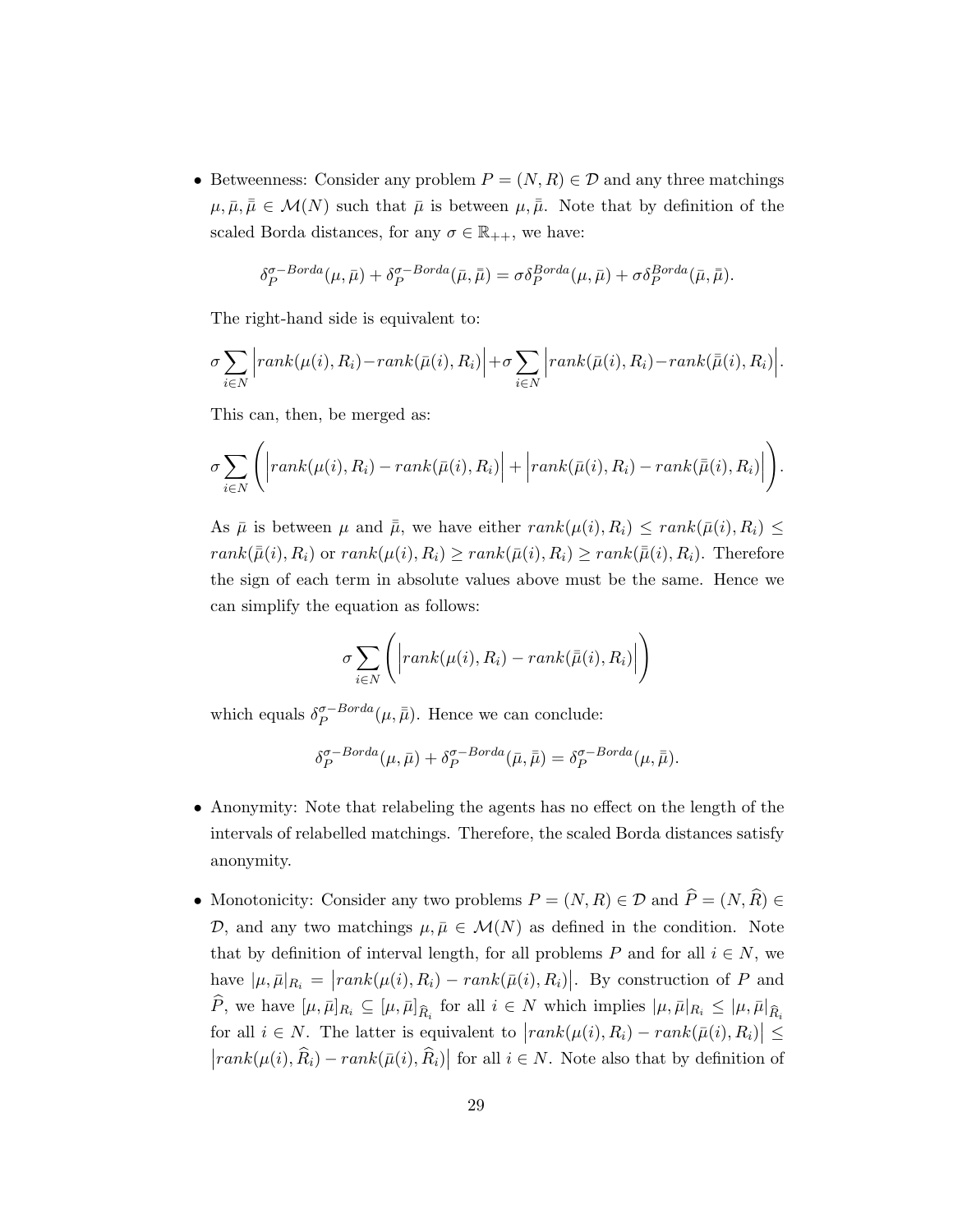the scaled Borda distances, we have  $\delta_P^{\sigma-Borda}$  $P^{a-Borda}_{P}(\mu,\bar{\mu}) = \sum_{i \in N} |rank(\mu(i), R_i)$  $rank(\bar{\mu}(i), R_i)|$ , which in turn implies  $\delta_P^{\sigma-Borda}$  $_{P}^{\sigma-Borda}(\mu,\bar{\bar{\mu}}) \leq \delta^{\sigma-Borda}_{\widehat{P}}$  $\overline{P}$  $(\mu, \bar{\bar{\mu}})$  for any  $\sigma \in \mathbb{R}_{++}$ .

- Independence of irrelevant newcomers: By construction, the newcomer in the new problem is single in both matchings. Therefore the Borda scores of both matchings do not change in the new problem. This implies for any  $\sigma \in \mathbb{R}_{++}$ , the scaled Borda distances are unchanged.
- Standardization: Note that for any two disjoint matchings the minimal interval length for any individual is 1, i.e., the matches are adjacent in individuals preferences. Summing across all individuals leads to:

$$
\min_{P \in \mathcal{P}(N)} \delta_P^{\sigma-Borda}(\mu, \bar{\mu}) = \sigma \times |N|,
$$

 $\blacksquare$ 

which concludes that  $\kappa(N) = \sigma \times |N|$  for any  $\sigma \in \mathbb{R}_{++}$ .

## <span id="page-29-0"></span>B.6 Proof of Theorem [1](#page-14-1)

**Theorem [1.](#page-14-1)** A distance function  $\delta$  satisfies betweenness, anonymity, monotonicity, independence of irrelevant newcomers and standardization if and only if  $\delta$  equals a scaled Borda distance when comparing the identity matching with others. That is, there exists  $\sigma > 0$  such that for any problem  $P = (N, R)$  and any  $\mu \in \mathcal{M}(N)$ , we have

$$
\delta_P(\mu, \mu^I) = \delta_P^{\sigma-Borda}(\mu, \mu^I).
$$

Proof. Proposition [2](#page-14-3) proves the "if part" for any two matchings. To show the "only-if" part for comparing any matching with the identity matching, consider the distance between any one-couple matching  $\mu^{ij}$  of any length  $(x, y)$  and the identity matching  $\mu^I$ . We can then plug Equation [3](#page-13-1) into Proposition [1](#page-12-1) which yields:

$$
\delta_P(\mu^{ij}, \mu^I) = \alpha_{xy} = \frac{1}{2}\alpha_{11} \times \delta_P^{Borda}(\mu^{ij}, \mu^I).
$$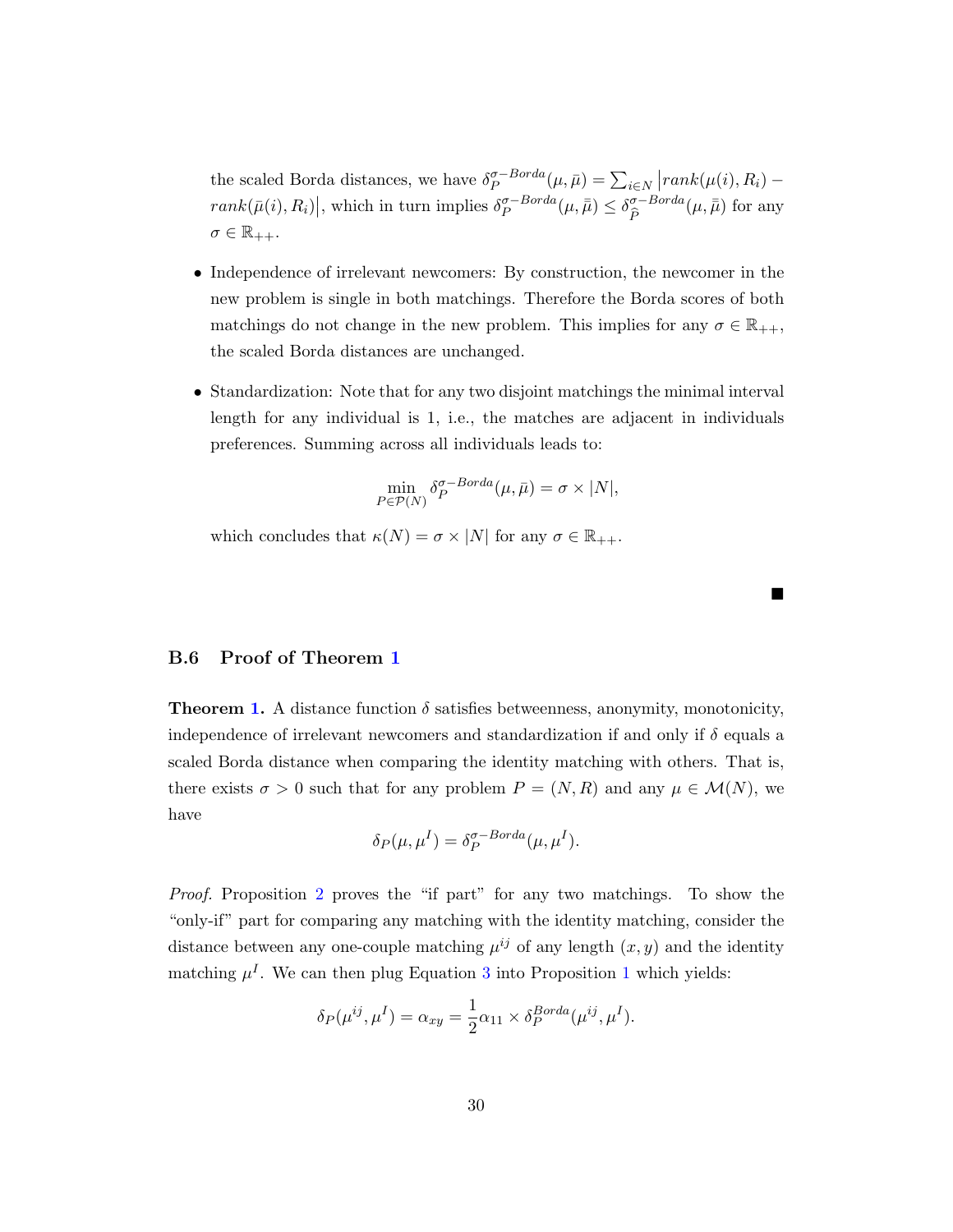Note that by the Decomposition Lemma, both for  $\delta_P$  and  $\delta_P^{Borda}$ , the distance between any  $\mu$  and the identity matching  $\mu^I$  is the sum of distances between the identity matching and all one-couple matchings induced by  $\mu$ . Therefore:

$$
\delta_P(\mu, \mu^I) = \frac{1}{2} \alpha_{11} \times \delta_P^{Borda}(\mu, \mu^I)
$$

Finally, as  $\delta_P$  is a metric function,  $\alpha_{11} > 0$  (nonnegativity and the identity of indiscernibles). Setting  $\sigma = \frac{1}{2}$  $\frac{1}{2}\alpha_{11} > 0$ , we conclude the distance function is a scaled Borda distance with  $\sigma = \frac{1}{2}$  $rac{1}{2}\alpha_{11}.$ 

$$
\delta_P(\mu, \mu^I) = \sigma \times \delta_P^{Borda}(\mu, \mu^I) = \delta_P^{\sigma-Borda}(\mu, \mu^I).
$$

 $\blacksquare$ 

# C Proofs of Section [4.2](#page-14-0)

## <span id="page-30-0"></span>C.1 Proof of Proposition [3](#page-14-2)

**Proposition [3.](#page-14-2)** Let  $\delta$  be a distance function which satisfies betweenness, anonymity, monotonicity, independence of irrelevant newcomers, and standardization. Consider a problem  $P$  over four agents with the preference profile and the matchings shown in Figure [6.](#page-15-1) Note that one singleton is nested between  $\mu^1$  and  $\mu^2$  and another is nested between  $\mu^2$  and  $\mu^3$ . In such specific cases,

1. 
$$
\delta_P(\mu^1, \mu^2) = \delta_P^{\sigma-Borda}(\mu^1, \mu^2)
$$
 for  $\sigma = \frac{1}{2}\alpha_{11}$ ,  
2.  $\delta_P(\mu^2, \mu^3) = \delta_P^{\sigma-Borda}(\mu^2, \mu^3)$  for  $\sigma = \frac{1}{2}\alpha_{11}$ .

*Proof.* First we show  $\delta_P(\mu^1, \mu^2) = \delta_P(\mu^2, \mu^3)$ , and then using this we prove the proposition. Consider the permutation  $\pi = (23)$ . Applying this permutation on P results in the problem  $P^{\pi}$  shown on the right-hand side of Figure [13.](#page-31-0)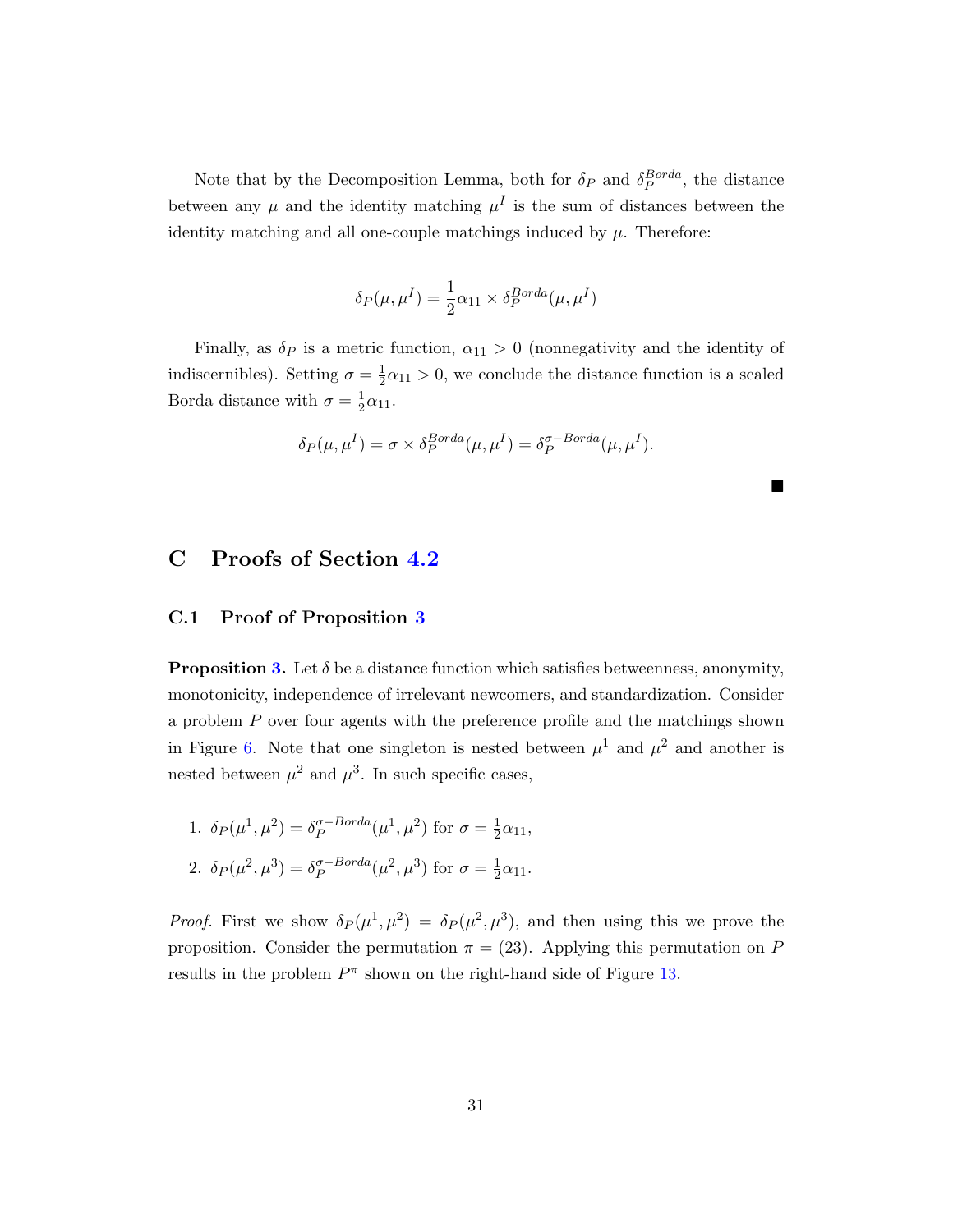<span id="page-31-0"></span>

Figure 1[3](#page-14-2): The original problem  $P$  in Proposition 3 (on the left) and the permuted problem  $P^{\pi}$  (on the right) after permuting with  $\pi = (23)$ .

Note that by anonymity we have,  $\delta_P(\mu^2, \mu^1) = \delta_{P^{\pi}}((\mu^2)^{\pi}, (\mu^1)^{\pi})$ . Furthermore, under the permutation  $\pi$ ,  $(\mu^1)^{\pi} = \mu^3$  and  $(\mu^2)^{\pi} = \mu^2$ , which implies  $\delta_{P^{\pi}}((\mu^2)^{\pi}, (\mu^1)^{\pi}) =$  $\delta_{P^{\pi}}(\mu^2, \mu^3)$ . Note that by monotonicity for two problems P and  $P^{\pi}$ , we have  $\delta_{P^{\pi}}(\mu^2, \mu^3) = \delta_P(\mu^2, \mu^3)$ . Combining these equations and the fact that  $\delta$  is a symmetric function, proves that  $\delta_P(\mu^1, \mu^2) = \delta_P(\mu^2, \mu^3)$ .

1. Proving  $\delta_P(\mu^1, \mu^2) = \delta_P^{\sigma-Borda}$  $_{P}^{\sigma-Borda}(\mu^{1},\mu^{2})$  for  $\sigma = \frac{1}{2}$  $\frac{1}{2}\alpha_{11}$ . Let  $\bar{P}, \bar{\mu}^1, \bar{\mu}^2$ , and  $\bar{\mu}^3$ be extensions of  $P, \mu^1, \mu^2$ , and  $\mu^3$ , respectively, by the set of agents  $A =$  $\{1', 2', 3', 4'\}$  (see Figure [14\)](#page-31-1). By Remark [2,](#page-7-1)  $\delta_P(\mu^1, \mu^2) = \delta_{\bar{P}}(\bar{\mu}^1, \bar{\mu}^2), \delta_P(\mu^2, \mu^3) =$  $\delta_{\bar{P}}(\bar{\mu}^2, \bar{\mu}^3)$ , and  $\delta_{P}(\mu^1, \mu^3) = \delta_{\bar{P}}(\bar{\mu}^1, \bar{\mu}^3)$ . For simplicity, we abuse the notation and write  $P, \mu^1, \mu^2$ , and  $\mu^3$  instead of  $\bar{P}, \bar{\mu}^1, \bar{\mu}^2$  and  $\bar{\mu}^3$ , respectively.

<span id="page-31-1"></span>

Figure 14: An extension of the problem P in Figure [6](#page-15-1) by the set of agents  $A =$  ${1', 2', 3', 4'}$ .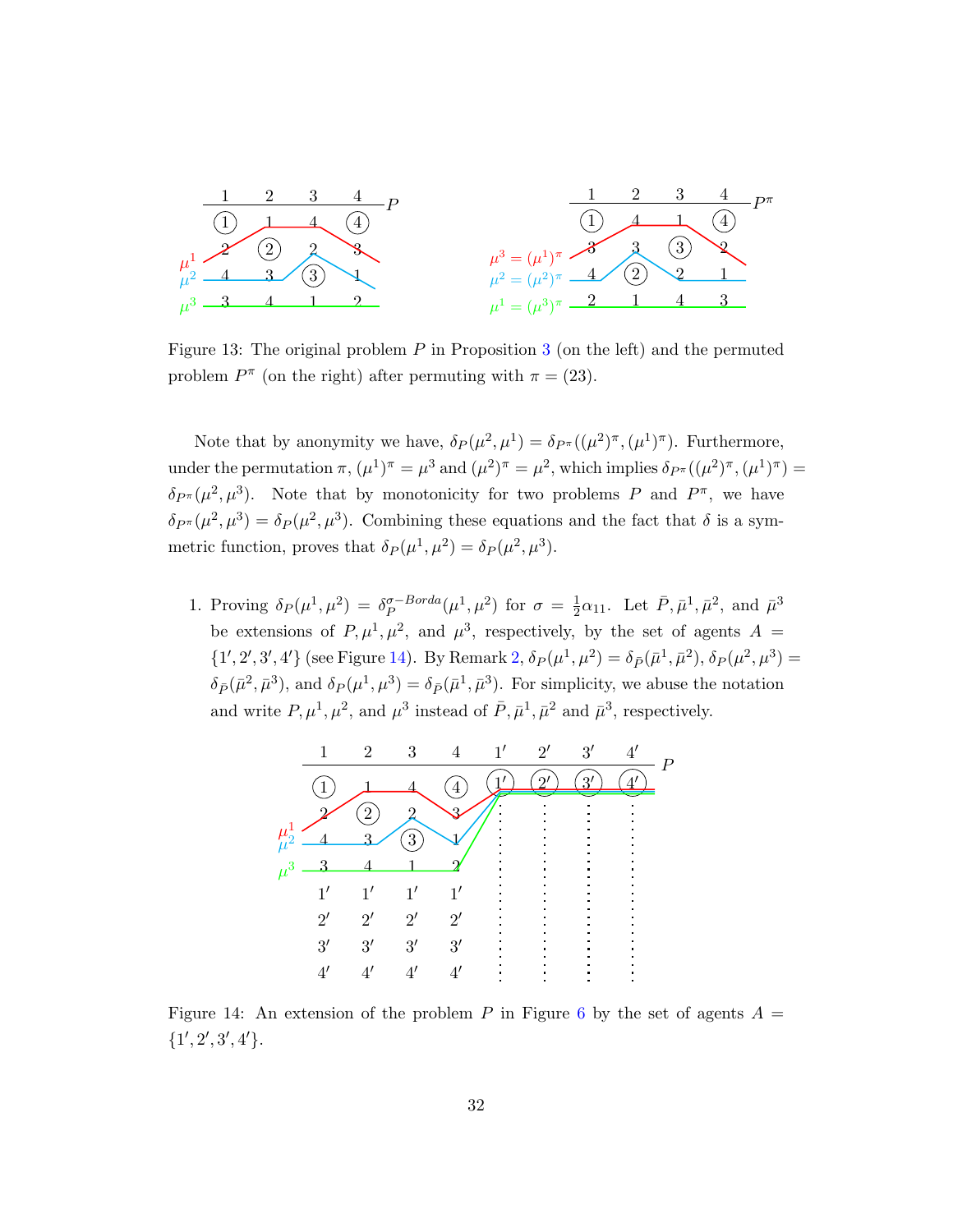<span id="page-32-0"></span>Consider also another problem  $\widehat{P}$  shown in Figure [15.](#page-32-0)



Figure 15: Problem  $\widehat{P}$ .

Note that by monotonicity for two problems P and  $\widehat{P}$  we have  $\delta_P (\mu^1, \mu^2) =$  $\delta_{\widehat{P}}(\mu^1, \mu^2)$ , and  $\delta_P(\mu^2, \mu^3) = \delta_{\widehat{P}}(\mu^2, \mu^3)$ . Therefore, using the first part of the proposition,  $\delta_{\widehat{P}}(\mu^1, \mu^2) = \delta_{\widehat{P}}(\mu^2, \mu^3)$ . As in problem  $\widehat{P}$ ,  $[\mu^4 - \mu^1 - \mu^2 - \mu^3]$  are on a line, by betweenness  $\delta_{\hat{P}}(\mu^4, \mu^3) = \delta_{\hat{P}}(\mu^4, \mu^1) + \delta_{\hat{P}}(\mu^1, \mu^2) + \delta_{\hat{P}}(\mu^2, \mu^3)$ . Combining this with the previous equation implies

<span id="page-32-1"></span>
$$
\delta_{\hat{P}}(\mu^4, \mu^3) = \delta_{\hat{P}}(\mu^4, \mu^1) + 2\delta_{\hat{P}}(\mu^1, \mu^2)
$$
  

$$
\Rightarrow \delta_{\hat{P}}(\mu^1, \mu^2) = \frac{1}{2}(\delta_{\hat{P}}(\mu^4, \mu^3) - \delta_{\hat{P}}(\mu^4, \mu^1))
$$
(15)

Next we show that the right hand side of Equation [15](#page-32-1) equals  $\delta \frac{\sigma - Borda}{\hat{p}}$  $\overline{P}$  $(\mu^1, \mu^2)$ for  $\sigma = \frac{1}{2}$  $\frac{1}{2}\alpha_{11}$ , i.e.,  $\sigma \times \delta_{\widehat{P}}^{Borda}$  $B^{b}$ <br>  $\widehat{P}$   $\widehat{P}$  ( $\mu$ <sup>1</sup>,  $\mu$ <sup>2</sup>). We do this by proving two claims for each of the terms on the right-hand side of Equation [15.](#page-32-1)

**Claim 1.**  $\delta_{\widehat{P}}(\mu^4, \mu^3) = \delta_{\widehat{P}}^{\sigma-Borda}$  $\overline{P}$  $(\mu^4, \mu^3)$  for  $\sigma = \frac{1}{2}$  $rac{1}{2}\alpha_{11}.$ 

*Proof of claim 1.* As in  $\hat{P}$ , the identity matching is between  $\mu^4$  and  $\mu^3$ , betweenness implies  $\delta_{\widehat{P}}(\mu^4, \mu^3) = \delta_{\widehat{P}}(\mu^4, \mu^I) + \delta_{\widehat{P}}(\mu^I, \mu^3)$ . Using Theorem [1,](#page-14-1)  $\delta_{\widehat{P}}(\mu^4, \mu^I) = \sigma \times \delta_{\widehat{P}}^{Borda}(\mu^4, \mu^I)$  for  $\sigma = \frac{1}{2}$  $P^{(p_1, p_2)} = P^{(p_1, p_2)} = P^{(p_2, p_2)} = P^{(p_3, p_3)} = P^{(p_4, p_4)} = P^{(p_5, p_4)} = P^{(p_6, p_5)} = P^{(p_6, p_6)} = P^{(p_6, p_6)} = P^{(p_6, p_6)} = P^{(p_6, p_6)} = P^{(p_6, p_6)} = P^{(p_6, p_6)} = P^{(p_6, p_6)} = P^{(p_6, p_6)} = P^{(p_6, p_6)} = P^{(p_6, p_6)} = P^{(p_6, p_6)} = P^{(p$  $\frac{1}{2}\alpha_{11}$  and  $\delta_{\widehat{P}}(\mu^I, \mu^3) = \sigma \times \delta_{\widehat{P}}^{Borda}(\mu^I, \mu^3)$ for  $\sigma = \frac{1}{2}$  $\frac{1}{2}\alpha_{11}$ . With respect to this, and as  $\delta^{Borda}$  satisfies betweenness, we have  $\delta_{\widehat{P}}(\mu^4, \mu^3) = \delta_{\widehat{P}}^{\sigma-Borda}$  $\overline{P}$  $(\mu^4, \mu^3)$  where  $\sigma = \frac{1}{2}$  $\frac{1}{2}\alpha_{11}$ .

**Claim 2.**  $\delta_{\widehat{P}}(\mu^4, \mu^1) = \delta_{\widehat{P}}^{\sigma-Borda}$  $\overline{P}$  $(\mu^4, \mu^1)$  for  $\sigma = \frac{1}{2}$  $rac{1}{2}\alpha_{11}.$ 

*Proof of claim 2.* To show this, consider the problem  $\widetilde{P}$  shown in Figure [16.](#page-33-0) Note that, by monotonicity for two problems  $\widehat{P}$  and  $\widetilde{P}$  we have  $\delta_{\widehat{P}}(\mu^4, \mu^1) =$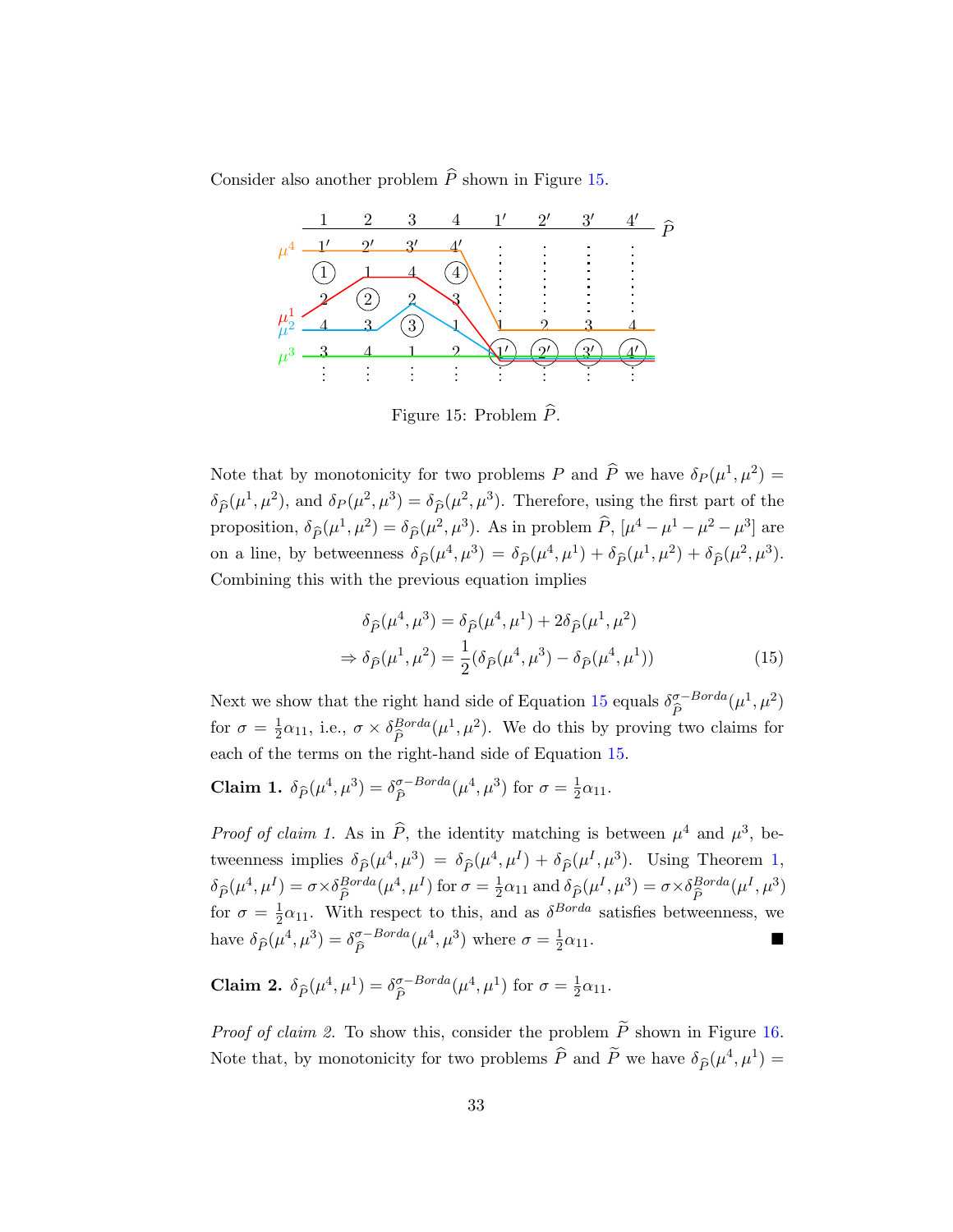$\delta_{\widetilde{P}}(\mu^4, \mu^1)$ , and  $\delta_{\widehat{P}}^{Borda}$  $B^{Borda}_{\widehat{P}}(\mu^4, \mu^1) = \delta_{\widetilde{P}}^{Borda}$  $\tilde{P}^{Borda}(\mu^4, \mu^1)$ . Hence it is sufficient to show  $\delta_{\widetilde{P}}(\mu^4,\mu^1)=\delta_{\widetilde{P}}^{\sigma-Borda}$ Pe  $(\mu^4, \mu^1)$  for  $\sigma = \frac{1}{2}$  $rac{1}{2}\alpha_{11}.$ 

<span id="page-33-0"></span>To proceed, we show that  $\delta_{\tilde{P}}(\mu^4, \mu^1) = \delta_{\tilde{P}}(\mu^1, \mu^5)$ . Applying permutation  $\pi = (12)(34)$ , on  $\widetilde{P}$  results in problem  $\widetilde{P}^{\pi}$  which is shown in Figure [17.](#page-33-1)



Figure 16: Problem  $\widetilde{P}$ .

<span id="page-33-1"></span>

Figure 17: Problem  $\tilde{P}^{\pi}$  after permuting  $\tilde{P}$  in Figure [18](#page-35-1) with  $\pi = (12)(34)$ .

Note that by anonymity we have,  $\delta_{\widetilde{P}}(\mu^1, \mu^4) = \delta_{\widetilde{P}^{\pi}}((\mu^1)^{\pi}, (\mu^4)^{\pi})$ . Furthermore, under the permutation  $\pi$ ,  $(\mu^1)^\pi = \mu^1$  and  $(\mu^4)^\pi = \mu^5$ , which implies  $\delta_{\widetilde{P}^{\pi}}((\mu^1)^{\pi},(\mu^4)^{\pi}) = \delta_{\widetilde{P}^{\pi}}(\mu^1,\mu^5)$ . Note that by monotonicity for two problems  $\widetilde{P}$  and  $\widetilde{P}^{\pi}$  we have  $\delta_{\widetilde{P}^{\pi}}(\mu^1, \mu^5) = \delta_{\widetilde{P}}(\mu^1, \mu^5)$ , which shows  $\delta_{\widetilde{P}}(\mu^1, \mu^4) =$  $\delta_{\widetilde{P}}(\mu^1, \mu^5)$ . Considering this and as in problem  $\widetilde{P}$  matching  $\mu^1$  is between  $\mu^4$ and  $\mu^5$ , we have

<span id="page-33-2"></span>
$$
\delta_{\widetilde{P}}(\mu^4, \mu^1) = \delta_{\widetilde{P}}(\mu^1, \mu^5) = \frac{\delta_{\widetilde{P}}(\mu^4, \mu^5)}{2}.
$$
\n(16)

On the other hand, betweenness of  $\mu^I$  in problem  $\tilde{P}$  yields  $\delta_{\tilde{P}}(\mu^4, \mu^5)$  $\delta_{\widetilde{P}}(\mu^4, \mu^I) + \delta_{\widetilde{P}}(\mu^I, \mu^5)$ . By Theorem [1,](#page-14-1)  $\delta_{\widetilde{P}}(\mu^4, \mu^I) = \sigma \times \delta_{\widetilde{P}}^{Borda}$  $\frac{Borda}{\tilde{P}}(\mu^4, \mu^I)$  for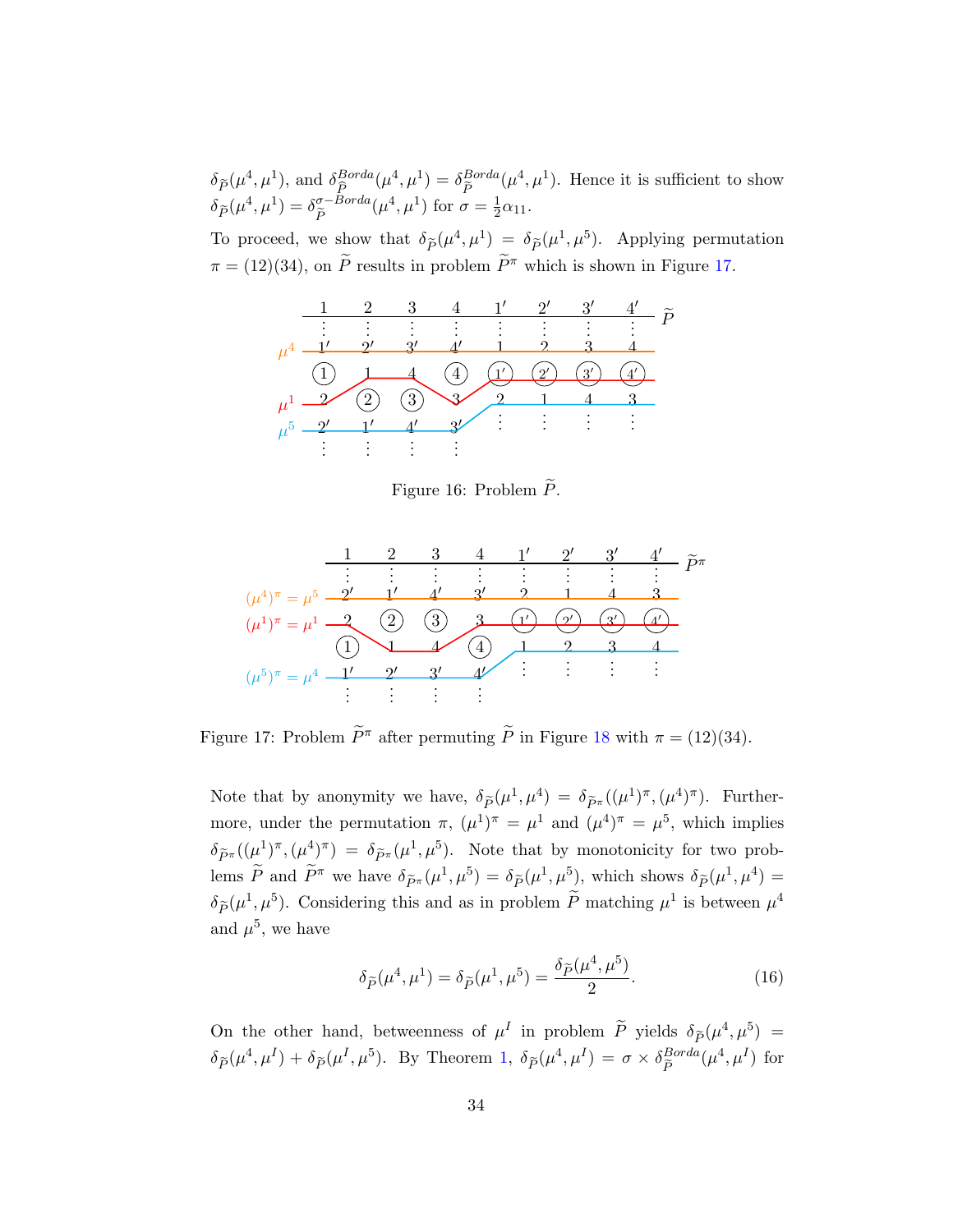$\sigma = \frac{1}{2}$  $\frac{1}{2}\alpha_{11}$  and  $\delta_{\widetilde{P}}(\mu^I, \mu^5) = \sigma \times \delta_{\widetilde{P}}^{Borda}$  $\frac{Borda}{\tilde{P}}(\mu^I, \mu^5)$  for  $\sigma = \frac{1}{2}$  $\frac{1}{2}\alpha_{11}$ . Therefore,  $\delta_{\widetilde{P}}(\mu^4, \mu^5) = \frac{1}{2}\alpha_{11}(\delta_{\widetilde{P}}^{Borda})$  $\frac{\beta}{\widetilde{P}}^{Borda}(\mu^4, \mu^I) + \delta_{\widetilde{P}}^{Borda}$  $_{\tilde{P}}^{Borda}(\mu^I, \mu^5)$ . It can be verified that  $\delta_{\widetilde{P}}^{Borda}$  $\frac{\beta}{\widetilde{P}}^{Borda}(\mu^4, \mu^I) + \delta_{\widetilde{P}}^{Borda}$  $\frac{Borda}{\tilde{P}}(\mu^I, \mu^5) = 2\delta_{\tilde{P}}^{Borda}$  $\tilde{P}^{Borda}_{\tilde{P}}(\mu^4, \mu^1)$ , which with the previous equation implies  $\delta_{\tilde{P}}(\mu^4, \mu^5) = \alpha_{11} \delta_{\tilde{P}}^{Borda}$  $E_P^{Borda}(\mu^4, \mu^1)$ . Plugging this into Equation [16](#page-33-2) results in  $\delta_{\tilde{P}}(\mu^4, \mu^1) = \frac{1}{2}\alpha_{11}\delta_{\tilde{P}}^{Borda}(\mu^4, \mu^1)$ . Note that by monotonicity for  $\frac{P}{c}$ two problems  $\widehat{P}$  and  $\widetilde{P}$  we have  $\delta_{\widehat{P}}(\mu^4, \mu^1) = \delta_{\widetilde{P}}(\mu^4, \mu^1)$ , and  $\delta_{\widehat{P}}^{Borda}(\mu^4, \mu^1) =$  $\overline{P}$  $\delta_{\tilde{P}}^{Borda}$  ${}^{Borda}_{\tilde{P}}(\mu^4, \mu^1)$ . Hence  $\delta_{\hat{P}}(\mu^4, \mu^1) = \delta_{\hat{P}}^{\sigma-Borda}$  $\overline{P}$  $(\mu^4, \mu^1)$  for  $\sigma = \frac{1}{2}$  $\frac{1}{2}\alpha_{11}$ , which completes the proof of the claim.

Having proven the claims, we plug these back into Equation [15](#page-32-1) and,

$$
\delta_{\widehat{P}}(\mu^1, \mu^2) = \frac{1}{2} \Big( \delta_{\widehat{P}}^{\sigma - Borda}(\mu^4, \mu^3) - \delta^{\sigma - Borda} \delta_{\widehat{P}}(\mu^4, \mu^1) \Big)
$$
  
\n
$$
= \frac{1}{2} \Big( \frac{1}{2} \alpha_{11} \delta_{\widehat{P}}^{Borda}(\mu^4, \mu^3) - \frac{1}{2} \alpha_{11} \delta^{Borda} \delta_{\widehat{P}}(\mu^4, \mu^1) \Big)
$$
  
\n
$$
= \frac{1}{4} \alpha_{11} \Big( \delta_{\widehat{P}}^{Borda}(\mu^4, \mu^3) - \delta^{Borda} \delta_{\widehat{P}}(\mu^4, \mu^1) \Big)
$$
  
\n
$$
= \frac{1}{4} \alpha_{11} \Big( \delta_{\widehat{P}}^{Borda}(\mu^1, \mu^3) \Big)
$$
  
\n
$$
= \frac{1}{4} \alpha_{11} \Big( 2 \delta_{\widehat{P}}^{Borda}(\mu^1, \mu^2) \Big)
$$
  
\n
$$
= \frac{1}{2} \alpha_{11} \Big( \delta_{\widehat{P}}^{Borda}(\mu^1, \mu^2) \Big)
$$

where the fourth and the fifth equations are due to betweenness of  $\delta^{Borda}$ . Finally, by monotonicity for two problems P and  $\hat{P}$  we have  $\delta_P (\mu^1, \mu^2)$  =  $\delta_{\widehat{P}}(\mu^1, \mu^2)$  and  $\delta_P^{\sigma-Borda}$  $\mathcal{L}_{P}^{\sigma-Borda}(\mu^{1},\mu^{2}) = \delta_{\widehat{P}}^{\sigma-Borda}(\mu^{1},\mu^{2}).$  Therefore,  $\delta_{P}(\mu^{1},\mu^{2}) =$  $\int_{1}^{p}$  $\delta_P^{\sigma-Borda}$  $_{P}^{\sigma-Borda}(\mu^{1},\mu^{2})$  for  $\sigma=\frac{1}{2}$  $\frac{1}{2}\alpha_{11}$ , which completes the proof of the first part of the proposition.

2. Proving  $\delta_P(\mu^2, \mu^3) = \delta_P^{\sigma-Borda}$  $_{P}^{\sigma-Borda}(\mu^2,\mu^3)$  for  $\sigma=\frac{1}{2}$  $\frac{1}{2}\alpha_{11}$ . As we proved  $\delta_P(\mu^1,\mu^2)$  =  $\delta_P(\mu^2, \mu^3)$ , and by the first part of this proposition and the fact that  $\delta_P^{Borda}(\mu^1, \mu^2)$  =  $\delta_P^{Borda}(\mu^2, \mu^3)$ , it can be easily concluded.

 $\blacksquare$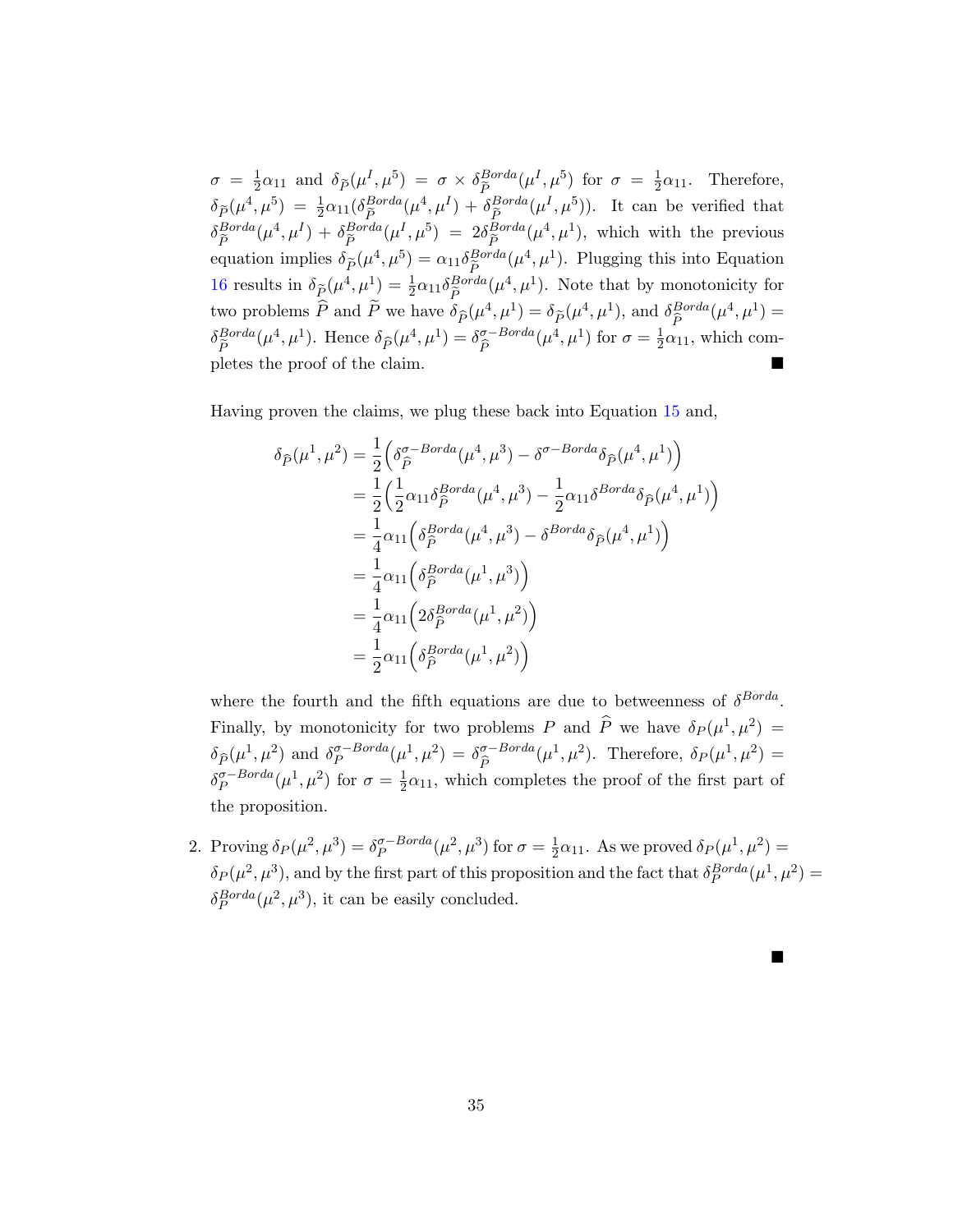## <span id="page-35-0"></span>C.2 Proof of Proposition [4](#page-15-0)

**Proposition [4.](#page-15-0)** Let  $\delta$  be a distance function which satisfies betweenness, anonymity, monotonicity, independence of irrelevant newcomers, and standardization. Consider a problem P over four agents with the preference profile and the matchings shown in Figure [7.](#page-15-2) Note that two singletons are nested between  $\mu^1$  and  $\mu^2$  and another two are nested between  $\mu^2$  and  $\mu^3$ . In such specific cases,

1. 
$$
\delta_P(\mu^2, \mu^3) = \delta_P^{\sigma-Borda}(\mu^2, \mu^3)
$$
 for  $\sigma = \frac{1}{2}\alpha_{11}$ ,  
2.  $\delta_P(\mu^1, \mu^2) = \delta_P^{\sigma-Borda}(\mu^1, \mu^2)$  for  $\sigma = \frac{1}{2}\alpha_{11}$ .

*Proof.* Consider another problem  $\overline{P}$  shown on the right-hand side of Figure [18.](#page-35-1) Note that by monotonicity for two problems P and  $\bar{P}$  we have  $\delta_P(\mu^2, \mu^3) = \delta_{\bar{P}}(\mu^2, \mu^3)$ and  $\delta_P^{Borda}(\mu^2, \mu^3) = \delta_{\bar{P}}^{Borda}(\mu^2, \mu^3)$ . Next we show that for problem  $\bar{P}, \delta_{\bar{P}}(\mu^3, \mu^2) =$  $\delta_{\bar{P}}^{\sigma-Borda}(\mu^3, \mu^2)$  for  $\sigma = \frac{1}{2}$  $rac{1}{2}\alpha_{11}.$ 

<span id="page-35-1"></span>

Figure 18: The original problem P of Proposition [4](#page-15-0) (on the left) and problem  $\bar{P}$  (on the right) after swapping the positions of  $\mu^2$  and  $\mu^3$  in problem P.

**Claim.**  $\delta_{\bar{P}}(\mu^3, \mu^2) = \delta_{\bar{P}}^{\sigma-Borda}(\mu^3, \mu^2)$  for  $\sigma = \frac{1}{2}$  $rac{1}{2}\alpha_{11}.$ 

*Proof of claim.* Consider the permutation  $\pi = (1324)$ . Applying this permutation on  $\bar{P}$  results in the problem  $\bar{P}^{\pi}$ , which is shown in Figure [19.](#page-36-0)

Note that by anonymity we have,  $\delta_{\bar{P}}(\mu^1, \mu^3) = \delta_{\bar{P}^{\pi}}((\mu^1)^{\pi}, (\mu^3)^{\pi})$ . Furthermore, under the permutation  $\pi$ ,  $(\mu^1)^{\pi} = \mu^2$  and  $(\mu^3)^{\pi} = \mu^3$ , which implies  $\delta_{\bar{P}^{\pi}}((\mu^1)^{\pi}, (\mu^3)^{\pi}) =$  $\delta_{\bar{P}^{\pi}}(\mu^2, \mu^3)$ . Note that by monotonicity for two problems  $\bar{P}$  and  $\bar{P}^{\pi}$ , we have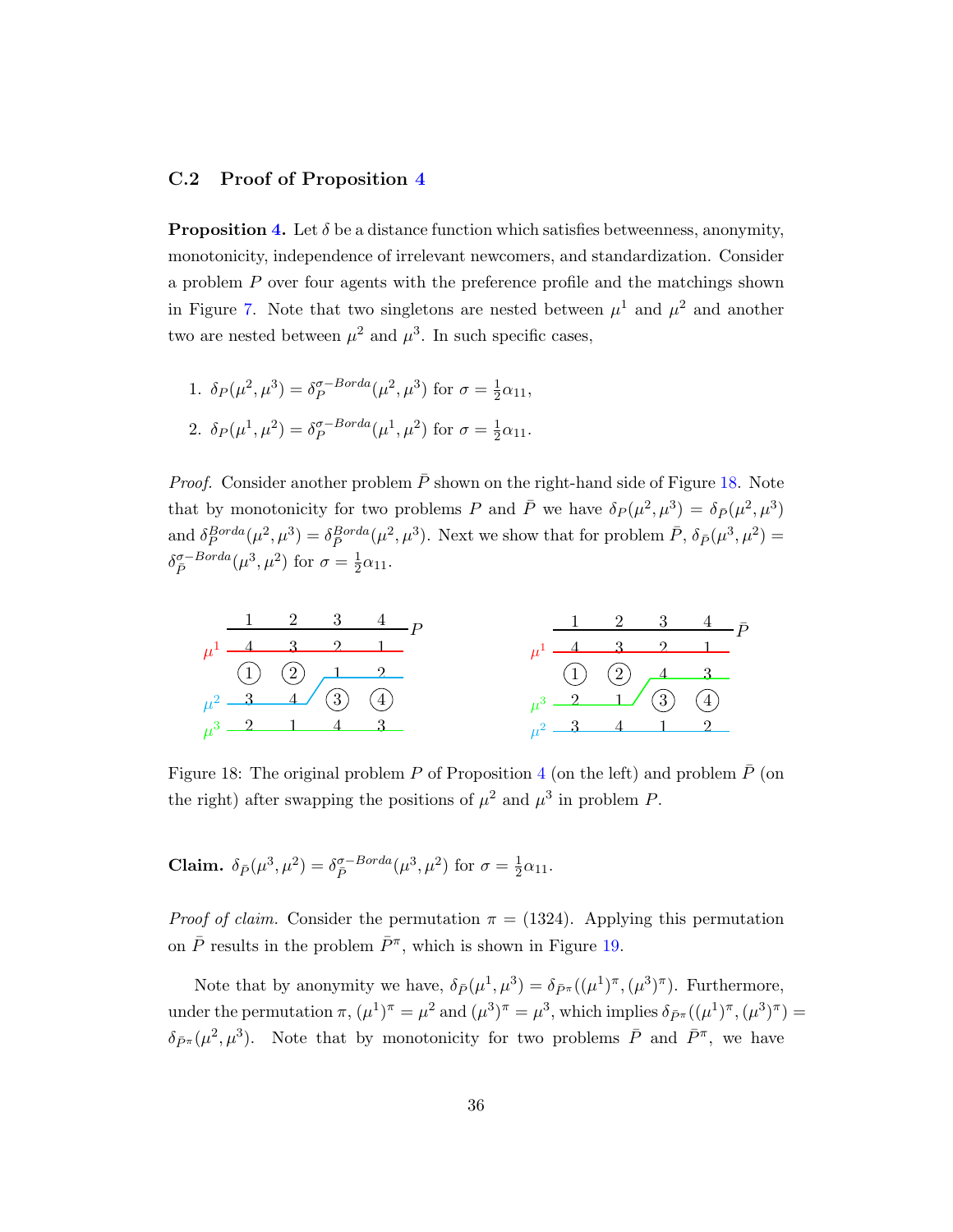<span id="page-36-0"></span>

Figure 19: Permuted problem  $\bar{P}^{\pi}$  after permuting problem  $\bar{P}$  of Figure [18](#page-35-1) with  $\pi = (1324).$ 

 $\delta_{\bar{P}^{\pi}}(\mu^2, \mu^3) = \delta_{\bar{P}}(\mu^2, \mu^3)$ . Combining these equations and the fact that  $\delta$  is a symmetric function proves that  $\delta_{\bar{P}}(\mu^1, \mu^3) = \delta_{\bar{P}}(\mu^3, \mu^2)$ . As in  $\bar{P}$ ,  $\mu^3$  is between  $\mu^1$  and  $\mu^2$ , betweenness implies  $\delta_{\bar{P}}(\mu^1, \mu^2) = \delta_{\bar{P}}(\mu^1, \mu^3) + \delta_{\bar{P}}(\mu^3, \mu^2)$ , this with the previous equation implies

<span id="page-36-2"></span>
$$
\delta_{\bar{P}}(\mu^3, \mu^2) = \frac{\delta_{\bar{P}(\mu^1, \mu^2)}}{2} \tag{17}
$$

Now, as in problem  $\bar{P}$  the identity matching is between  $\mu^1$  and  $\mu^2$ , betweenness yields  $\delta_{\bar{P}}(\mu^1, \mu^2) = \delta_{\bar{P}}(\mu^1, \mu^I) + \delta_{\bar{P}}(\mu^I, \mu^2)$  $\delta_{\bar{P}}(\mu^1, \mu^2) = \delta_{\bar{P}}(\mu^1, \mu^I) + \delta_{\bar{P}}(\mu^I, \mu^2)$  $\delta_{\bar{P}}(\mu^1, \mu^2) = \delta_{\bar{P}}(\mu^1, \mu^I) + \delta_{\bar{P}}(\mu^I, \mu^2)$ . By Theorem 1,  $\delta_{\bar{P}}(\mu^1, \mu^I) =$  $\sigma \times \delta_{\bar{P}}^{Borda}(\mu^1, \mu^I)$  for  $\sigma = \frac{1}{2}$  $\frac{1}{2}\alpha_{11}$  and  $\delta_{\bar{P}}(\mu^I, \mu^2) = \sigma \times \delta_{\bar{P}}^{Borda}(\mu^I, \mu^2)$  for  $\sigma = \frac{1}{2}$  $rac{1}{2}\alpha_{11}.$ Therefore,

<span id="page-36-1"></span>
$$
\delta_{\bar{P}}(\mu^1, \mu^2) = \sigma \left( \delta_P^{Borda}(\mu^1, \mu^I) + \delta_P^{Borda}(\mu^I, \mu^2) \right) \text{ for } \sigma = \frac{1}{2}\alpha_{11}.
$$
 (18)

It can be verified that  $\delta_{\bar{P}}^{Borda}(\mu^1, \mu^I) + \delta_{\bar{P}}^{Borda}(\mu^I, \mu^2) = \delta_{\bar{P}}^{Borda}(\mu^1, \mu^3) + \delta_{\bar{P}}^{Borda}(\mu^3, \mu^2),$ and that  $\delta_{\bar{P}}^{Borda}(\mu^1, \mu^3) = \delta_{\bar{P}}^{Borda}(\mu^3, \mu^2)$ . Replacing this into Equation [18](#page-36-1) implies  $\delta_{\bar{P}}(\mu^1, \mu^2) = 2\sigma \times \delta_{\bar{P}}^{Borda}(\mu^3, \mu^2)$  for  $\sigma = \frac{1}{2}$  $\frac{1}{2}\alpha_{11}$ . Plugging this into Equation [17](#page-36-2) yields  $\delta_{\bar{P}}(\mu^3, \mu^2) = \sigma \times \delta_{\bar{P}}^{Borda}(\mu^3, \mu^2)$  for  $\sigma = \frac{1}{2}$  $\frac{1}{2}\alpha_{11}$ . This concludes the claim.

- 1. Proving that  $\delta_P(\mu^2, \mu^3) = \delta_P^{\sigma-Borda}$  $_{P}^{\sigma-Borda}(\mu^2, \mu^3)$  for  $\sigma = \frac{1}{2}$  $\frac{1}{2}\alpha_{11}$ . Note that by monotonicity for two problems P and  $\bar{P}$  we have  $\delta_P(\mu^2, \mu^3) = \delta_{\bar{P}}(\mu^2, \mu^3)$ . Replacing the latter using the above claim we have  $\delta_P(\mu^2, \mu^3) = \sigma \times \delta_{\bar{P}}^{Borda}(\mu^2, \mu^3)$ for  $\sigma = \frac{1}{2}$  $\frac{1}{2}\alpha_{11}$ . As  $\delta_P^{Borda}(\mu^2, \mu^3) = \delta_P^{Borda}(\mu^2, \mu^3)$ , we have  $\delta_P(\mu^2, \mu^3) =$  $\sigma \times \delta_P^{Borda}(\mu^2, \mu^3)$  for  $\sigma = \frac{1}{2}$  $\frac{1}{2}\alpha_{11}$ , which concludes the first part of the proposition.
- 2. Proving that  $\delta_P(\mu^1, \mu^2) = \delta_P^{\sigma-Borda}$  $_{P}^{\sigma- Borda}(\mu^{1}, \mu^{2})$  for  $\sigma = \frac{1}{2}$  $\frac{1}{2}\alpha_{11}$ . As in problem P the identity matching is between  $\mu^1$  and  $\mu^3$ , betweenness implies  $\delta_P(\mu^1, \mu^3)$  =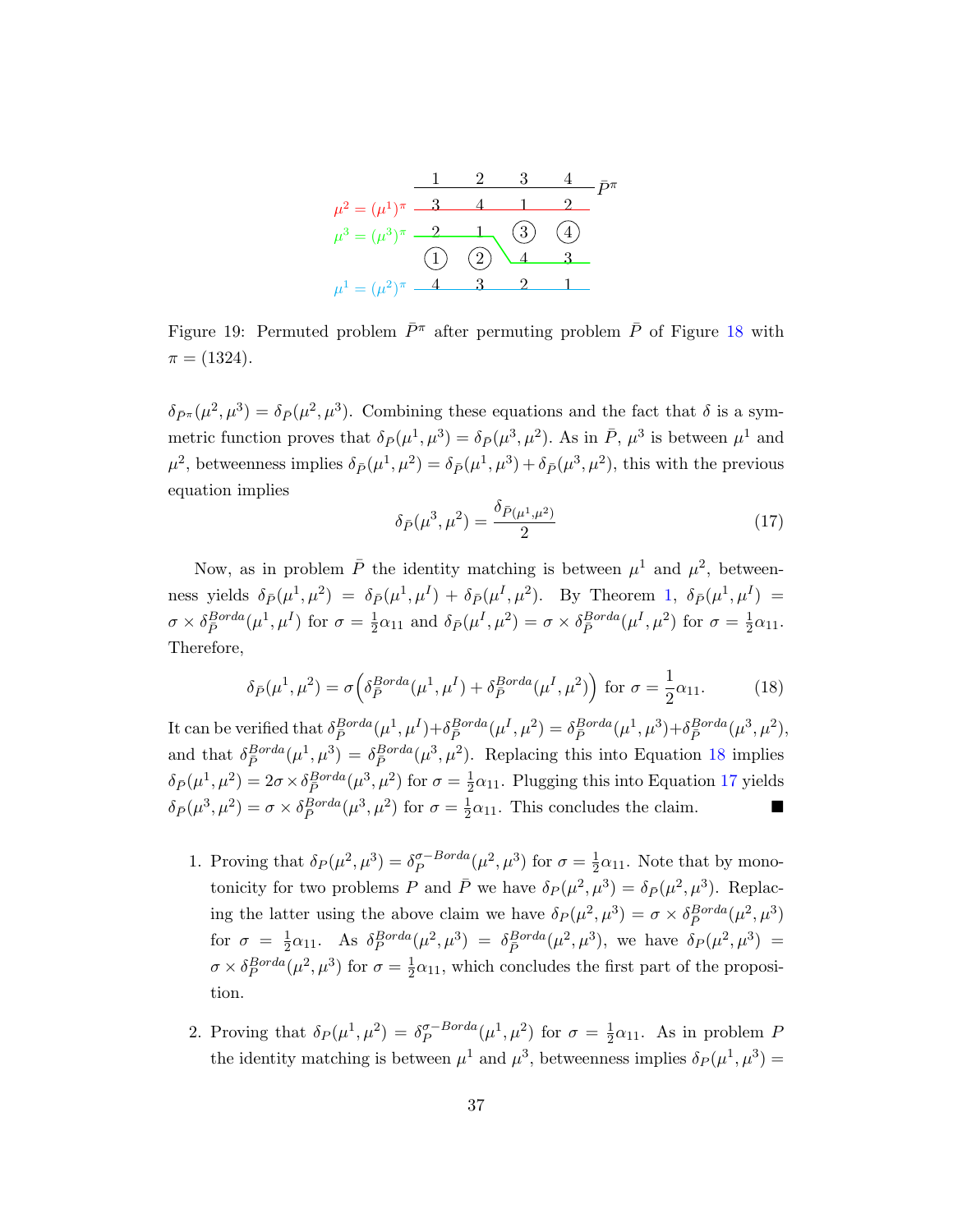$\delta_P(\mu^1, \mu^I) + \delta_P(\mu^I, \mu^3)$  $\delta_P(\mu^1, \mu^I) + \delta_P(\mu^I, \mu^3)$  $\delta_P(\mu^1, \mu^I) + \delta_P(\mu^I, \mu^3)$ . Using Theorem 1,  $\delta_P(\mu^1, \mu^3) = \sigma \times \delta_P^{Borda}(\mu^1, \mu^3)$  for  $\sigma = \frac{1}{2}$  $\frac{1}{2}\alpha_{11}$ . As in problem P,  $\mu^2$  is between  $\mu^1$  and  $\mu^3$ , betweenness implies  $\delta_P(\mu^1, \mu^3) = \delta_P(\mu^1, \mu^2) + \delta_P(\mu^2, \mu^3)$ . Together with the previous equation, we have  $\sigma \times \delta_P^{Borda}(\mu^1, \mu^3) = \delta_P(\mu^1, \mu^2) + \delta_P(\mu^2, \mu^3)$  for  $\sigma = \frac{1}{2}$  $\frac{1}{2}\alpha_{11}$ . Replacing  $\delta_P(\mu^2, \mu^3)$  with the first part of the proposition results in  $\sigma \times \delta_P^{Borda}(\mu^1, \mu^3) =$  $\delta_P(\mu^1, \mu^2) + \sigma \times \delta_P^{Borda}(\mu^2, \mu^3)$  for  $\sigma = \frac{1}{2}$  $\frac{1}{2}\alpha_{11}$ . Rearranging, will result in  $\delta_P(\mu^1, \mu^2) = \sigma \times \delta_P^{Borda}(\mu^1, \mu^3) - \sigma \times \delta_P^{Borda}(\mu^2, \mu^3)$  for  $\sigma = \frac{1}{2}$  $\frac{1}{2}\alpha_{11}$  which by betweenness of the Borda distance equals  $\delta_P(\mu^1, \mu^2) = \sigma \times \delta_P^{Borda}(\mu^1, \mu^2)$  for  $\sigma = \frac{1}{2}$  $\frac{1}{2}\alpha_{11}$ . This concludes the second part of the proposition.

 $\blacksquare$ 

#### <span id="page-37-0"></span>C.3 Proof of Theorem [2](#page-16-0)

**Theorem [2.](#page-16-0)** A distance function  $\delta$  satisfies betweenness, anonymity, monotonicity, independence of irrelevant newcomers and standardization if and only if  $\delta$  equals a scaled Borda distance. That is, there exists  $\sigma > 0$  such that for any problem  $P = (N, R)$  and any  $\mu, \tilde{\mu} \in \mathcal{M}(N)$ , we have

$$
\delta_P(\mu, \tilde{\mu}) = \delta_P^{\sigma-Borda}(\mu, \tilde{\mu}).
$$

Proof. Proposition [2](#page-14-3) proves the "if part" for any two matchings. To show the "only-if" part for comparing any two matchings, without loss of generality, let  $N =$  $\{1, 2, \ldots, n\}$  be the set of agents and consider any  $P \in \mathcal{P}(N)$ . In case  $\mu = \tilde{\mu}$ , as  $\delta$  is a metric function we have  $\delta_P(\mu, \tilde{\mu}) = 0$  which equals  $\delta_P^{\sigma-Borda}$  $_{P}^{\sigma-Borda}(\mu,\tilde{\mu})$  for any  $\sigma>0$ . In case  $\mu = \mu^I$  (or  $\tilde{\mu} = \mu^I$ ), by Theorem [1,](#page-14-1) we have  $\delta_P(\mu, \tilde{\mu}) = \delta_P^{\sigma-Borda}$  $_{P}^{\sigma- Borda}(\mu,\tilde{\mu})$ for  $\sigma = \frac{1}{2}$  $\frac{1}{2}\alpha_{11}$ . Next we shall prove that for any other possible pairs of matchings  $\mu, \widetilde{\mu} \in \mathcal{M}(N) \setminus {\{\mu^I\}}$  such that  $\mu \neq \widetilde{\mu}$ , the distance also equals a scaled Borda distance with  $\sigma = \frac{1}{2}$  $\frac{1}{2}\alpha_{11}$ , i.e.,  $\delta_P(\mu, \tilde{\mu}) = \delta_P^{\sigma-Borda}$  $_{P}^{\sigma-Borda}(\mu,\tilde{\mu})$  for  $\sigma=\frac{1}{2}$  $rac{1}{2}\alpha_{11}.$ 

Note that if the number of agents is odd, we can use extensions of  $P, \mu$ , and  $\tilde{\mu}$ by one irrelevant newcomer. By independence of irrelevant newcomers, the distance would be unchanged. So without loss of generality we can assume that the number of agents to be even. Furthermore, by monotonicity, we can assume that  $\mu$  is weakly above  $\tilde{\mu}$ .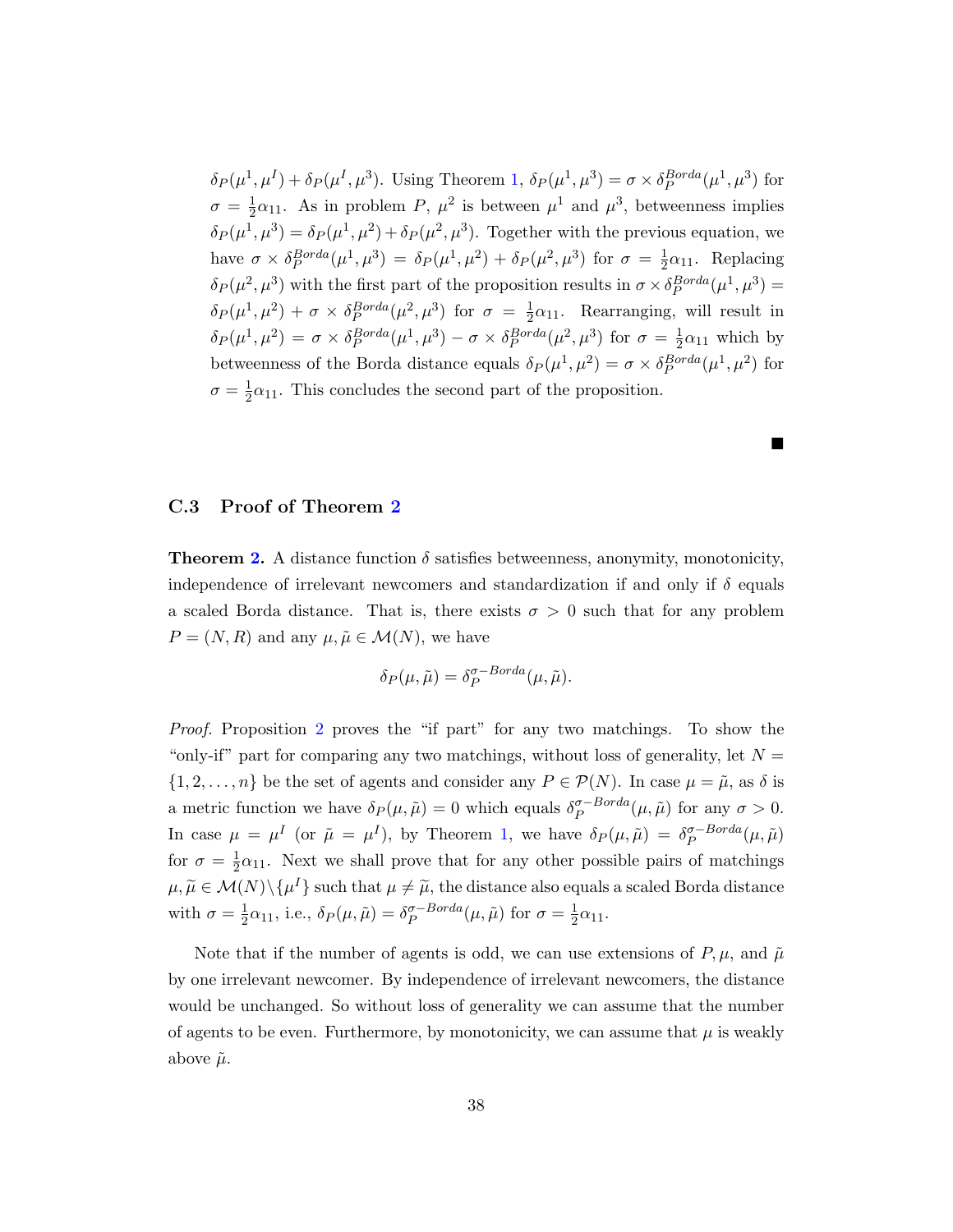Let  $N' = \{1', 2', \ldots, n'\}$  be a set of agents such that  $|N| = |N'|$  and  $N \cap N' = \emptyset$ . Let  $\bar{N} = N \cup N'$ . Let  $P^*, \mu^*, \tilde{\mu}^*$  be an extension of  $P, \mu, \tilde{\mu}$  by the set N'. By Remark [2,](#page-7-1)  $\delta_P(\mu, \tilde{\mu}) = \delta_{P^*}(\mu^*, \tilde{\mu}^*)$ . For simplicity, we abuse the notation and write P,  $\mu$  and  $\tilde{\mu}$  instead of writing  $P^*, \mu^*$  and  $\tilde{\mu}^*$ , respectively. Let us define two additional matchings  $\mu^B, \mu^T \in \mathcal{M}(\bar{N})$  such that: (1) for all  $i \in N$ ,  $\mu^B(i) = i' \in N'$ , and (2) for all odd  $i \in N$ ,  $\mu^{T}(i) = (i + 1)' \in N'$  and for all even  $i \in N$ ,  $\mu^{T}(i) = (i - 1)' \in N'$ .

Next we construct another problem  $\overline{P} = (\overline{N}, \overline{R})$  on the same set of agents  $\overline{N}$ (see Figure [20](#page-38-0) for a general view of the structure of this problem) such that

- 1.  $[\mu, \tilde{\mu}]_{R_i} = [\mu, \tilde{\mu}]_{\bar{R_i}}$  for all  $i \in \bar{N}$ , i.e., the intervals of  $\mu$  and  $\tilde{\mu}$  in  $\bar{P}$  are the same as those in  $P$ ,
- 2.  $\mu^T$  is weakly above  $\mu^B$ ,  $\mu^B$  is weakly above  $\mu$  (and they are adjacent), and  $\mu$ is weakly above  $\tilde{\mu}$ ,
- 3. if  $i \in [\mu, \tilde{\mu}]_{\bar{R}_i}$  then  $[\mu^T, \mu^B]_{\bar{R}_i} = {\mu^T(i), \mu^B(i)}$ , i.e., if i is nested between  $\mu(i)$ and  $\tilde{\mu}(i)$  then no other agent is nested between  $\mu^T(i)$  and  $\mu^B(i)$ ,
- 4. if  $i \notin [\mu, \tilde{\mu}]_{\bar{R}_i}$  then  $[\mu^T, \mu^B]_{\bar{R}_i} = {\mu^T(i), i, \mu^B(i)}$ , i.e., if i is not nested between  $\mu(i)$  and  $\tilde{\mu}(i)$  then i is the only other agent nested between  $\mu^T(i)$  and  $\mu^B(i)$ .

<span id="page-38-0"></span>

Figure 20: General structure for  $P$ .

Note that by monotonicity for problems P and  $\bar{P}$ , we have  $\delta_P(\mu, \tilde{\mu}) = \delta_{\bar{P}}(\mu, \tilde{\mu})$ . Also,  $\delta_P^{Borda}(\mu, \tilde{\mu}) = \delta_{\bar{P}}^{Borda}(\mu, \tilde{\mu})$ . Hence it is sufficient to show  $\delta_{\bar{P}}(\mu, \tilde{\mu}) = \sigma \times$  $\delta_{\bar{P}}^{Borda}(\mu, \tilde{\mu})$  for  $\sigma = \frac{1}{2}$  $rac{1}{2}\alpha_{11}.$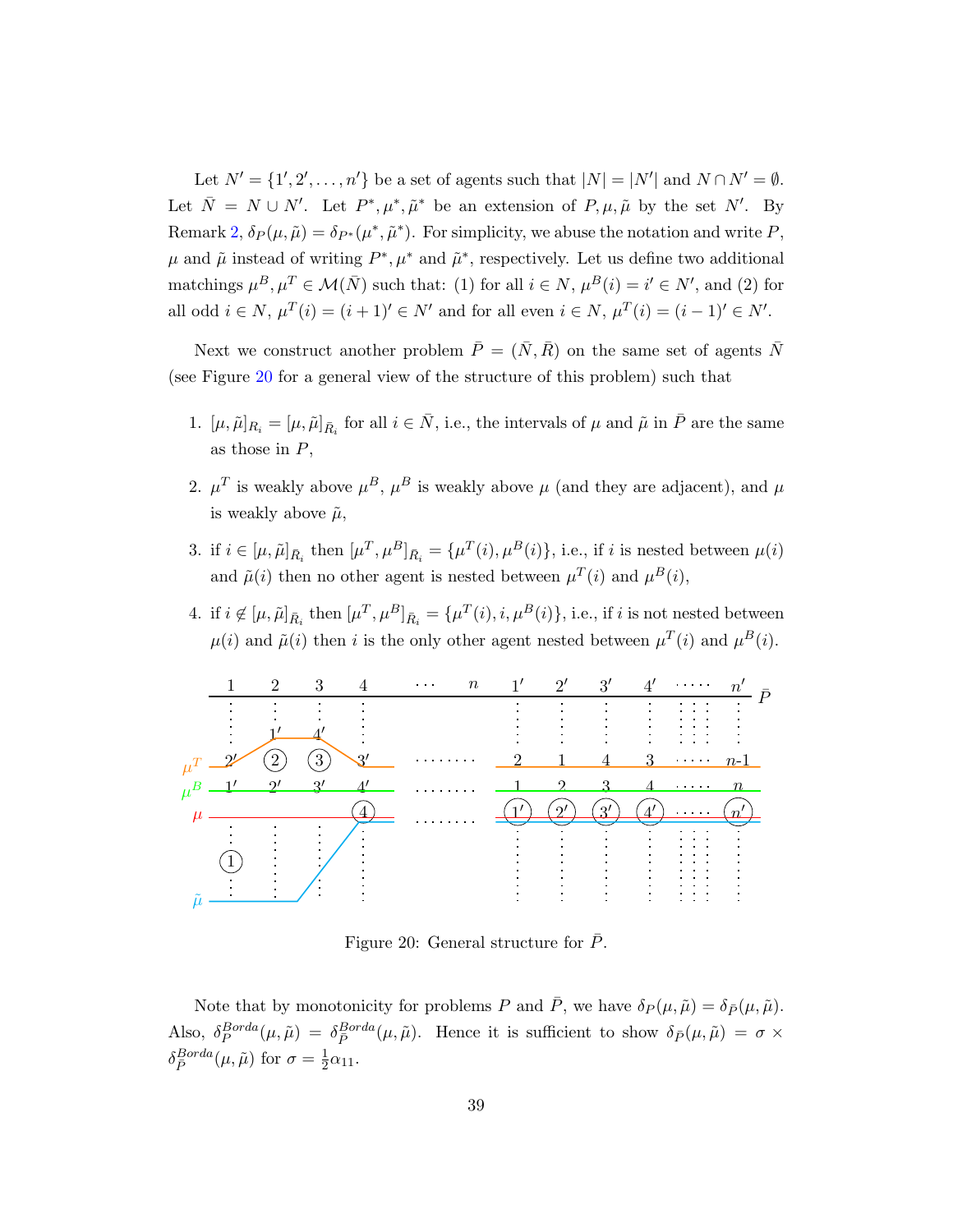Note that  $[\mu^T - \mu^B - \mu - \tilde{\mu}]$  are on a line in problem  $\bar{P}$ , therefore betweenness implies  $\delta_{\bar{P}}(\mu^T, \tilde{\mu}) = \delta_{\bar{P}}(\mu^T, \mu^B) + \delta_{\bar{P}}(\mu^B, \mu) + \delta_{\bar{P}}(\mu, \tilde{\mu})$  and hence

<span id="page-39-0"></span>
$$
\delta_{\bar{P}}(\mu, \tilde{\mu}) = \delta_{\bar{P}}(\mu^T, \tilde{\mu}) - \delta_{\bar{P}}(\mu^T, \mu^B) - \delta_{\bar{P}}(\mu^B, \mu). \tag{19}
$$

In the next three steps we show that the distance between each of the three pairs of matchings on the right-hand side of Equation [19](#page-39-0) equals the scaled Borda distance for some  $\sigma > 0$ . By betweenness of scaled Borda distances, this in return shall imply  $\delta_{\bar{P}}(\mu, \tilde{\mu}) = \sigma \times \delta_{\bar{P}}^{Borda}(\mu, \tilde{\mu})$  for some  $\sigma > 0$ .

**Step 1.** (Proving that  $\delta_{\bar{P}}(\mu^T, \tilde{\mu})$  equals the scaled Borda distance for some  $\sigma > 0$ .) By construction of  $\bar{P}$ ,  $[\mu^T - \mu^I - \tilde{\mu}]$  are on a line. Then by betweenness and Theorem [1,](#page-14-1)  $\delta_{\bar{P}}(\mu^T, \tilde{\mu}) = \sigma \times \delta_{\bar{P}}^{Borda}(\mu^T, \tilde{\mu})$  for  $\sigma = \frac{1}{2}$  $rac{1}{2}\alpha_{11}.$ 

**Step 2.** (Proving that  $\delta_{\bar{P}}(\mu^B, \mu)$  equals the scaled Borda distance for some  $\sigma > 0$ .) By construction of  $\bar{P}$  we can consider any problem  $\bar{\bar{P}}$  where  $[\mu^B - \mu - \mu^I]$  are on a line, and the intervals of  $\mu^B$  and  $\mu$  are unchanged, i.e.,  $[\mu^B, \mu]_{\bar{R}_i} = [\mu^B, \mu]_{\bar{R}_i}$  for all  $i \in \overline{N}$ , therefore by monotonicity the distance is unchanged. Then by betweenness and Theorem [1,](#page-14-1)  $\delta_{\bar{P}}(\mu^B, \mu) = \sigma \times \delta_{\bar{P}}^{Borda}(\mu^B, \mu)$  for  $\sigma = \frac{1}{2}$  $rac{1}{2}\alpha_{11}.$ 

**Step 3.** (Proving that  $\delta_{\bar{P}}(\mu^T, \mu^B)$  equals the scaled Borda distance for some  $\sigma > 0$ .) Consider the partition of  $\overline{N}$  into the following subsets of agents  $T_1 =$  $\{1, 2, 1', 2'\}, T_2 = \{3, 4, 3', 4'\}, \ldots, T_{\frac{n}{2}} = \{n - 1, n, (n - 1)', n'\}$  where  $\overline{N} =$ 2 c  $l=1$  $\bigcup^{\frac{n}{2}} T_l$ . Let  $\mu^{T_l}$  denote a matching where  $\mu^{T_l}(i) = \mu^{T}(i)$  for all  $i \in T_l$ , and  $\mu^{T_l}(i) = \mu^{B}(i)$ for all  $i \in \overline{N} \setminus T_l$ . By construction for all  $l \in \{1, \ldots, \frac{n}{2}\}$  $\frac{n}{2}$ ,  $\mu^{T_l}$  is between  $\mu^T$  and  $\mu^B$ . By Decomposition Lemma, we have:

<span id="page-39-1"></span>
$$
\delta_{\bar{P}}(\mu^T, \mu^B) = \sum_{l=1}^{\frac{n}{2}} \delta_{\bar{P}}(\mu^{T_l}, \mu^B).
$$
 (20)

To simplify notation, we denote a generic  $\mu^{T_l}$  simply by  $\mu^S$ . Based on the construction of  $\mu^T$  and  $\mu^B$ , each of these matchings,  $\mu^S$ , will have one of the following three structures: (1) **no singleton** is nested between  $\mu^S$  and  $\mu^B$  (see Figure [21\)](#page-40-0), or (2) one singleton is nested between  $\mu^S$  and  $\mu^B$  (see Figure [22](#page-40-1) and [25\)](#page-42-0), or (3) two singletons are nested between  $\mu^S$  and  $\mu^B$  (see Figure [26\)](#page-42-1). In the sequel, we shall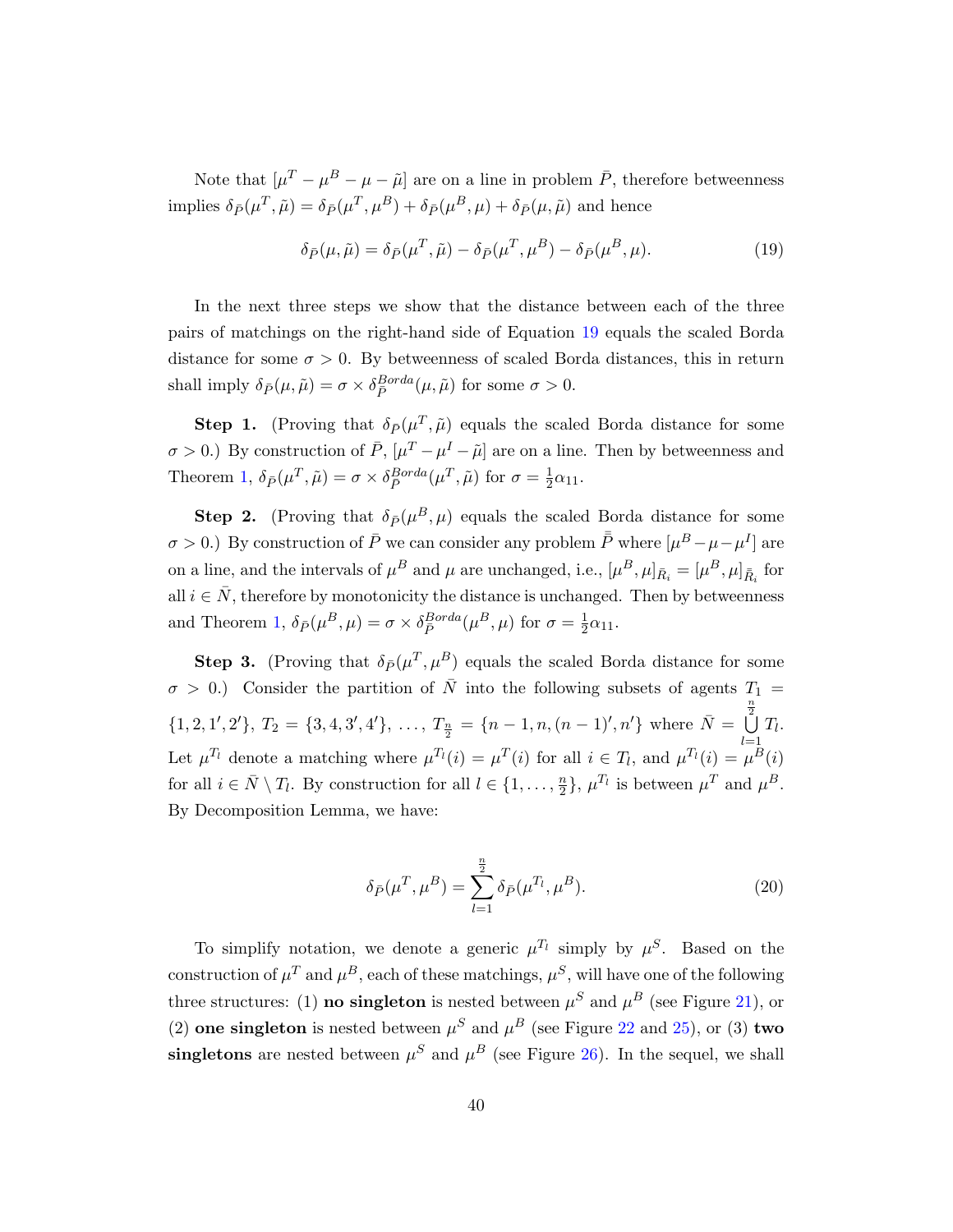show that for each of the three possible structures,  $\delta_{\bar{P}}(\mu^S, \mu^B) = \sigma \times \delta_{\bar{P}}^{Borda}(\mu^S, \mu^B)$ for  $\sigma = \frac{1}{2}$  $\frac{1}{2}\alpha_{11}$ , i.e., the distance is a scaled Borda distance.

<span id="page-40-0"></span>• Case 1. (no singleton) Consider the case in which no singleton is nested between  $\mu^S$  and  $\mu^B$  (Figure [21\)](#page-40-0).

$$
\frac{i}{(i+1)'\cdots} \frac{i+1}{i'} \frac{i'}{(i+1)'\cdots} \bar{P}
$$
  

$$
\mu^S \frac{1}{1+i} \frac{i'}{i'} \frac{(i+1)'\cdots (i+1)'\cdots (i+1)'\cdots (i+1)'\cdots (i+1)'}{i'}
$$

Figure 21: The no singleton structure.

By construction of  $\overline{P}$  we can consider any problem  $\overline{\overline{P}}$  where  $[\mu^S - \mu^B - \mu^I]$ are on a line, and the intervals of  $\mu^S$  and  $\mu^B$  are unchanged, i.e.,  $[\mu^S, \mu^B]_{\bar{R}_i} =$  $[\mu^S, \mu^B]_{\bar{R}_i}$  for all  $i \in \bar{N}$ , therefore by monotonicity the distance is unchanged. Then by betweenness and Theorem [1,](#page-14-1)  $\delta_{\bar{P}}(\mu^S, \mu^B) = \sigma \times \delta_{\bar{P}}^{Borda}(\mu^S, \mu^B)$  for  $\sigma = \frac{1}{2}$  $rac{1}{2}\alpha_{11}.$ 

- Case 2. (one singleton) Consider the case in which one singleton is nested between  $\mu^S$  and  $\mu^B$ . By construction of  $\mu^T$  and  $\mu^B$  the singleton is either i or  $i + 1$ . Therefore, two situations are plausible,
	- I. i is the singleton nested (see Figure [22\)](#page-40-1).

<span id="page-40-1"></span>

Figure 22: The one singleton structure with  $i$  as the singleton.

Consider the four agent problem  $P$  in Proposition [3,](#page-14-2) and rename the agents as  $2 = i, 4 = i + 1, 3 = i'$  and  $1 = (i + 1)'$ . Let  $\widehat{P}$  be an extension of this problem P, by the set of agents  $A = \overline{N} \setminus \{i, i', (i + 1), (i + 1)'\},\$ and  $\hat{\mu}^1$  and  $\hat{\mu}^2$  be the extension of  $\mu^1$  and  $\mu^2$  by the set A, respectively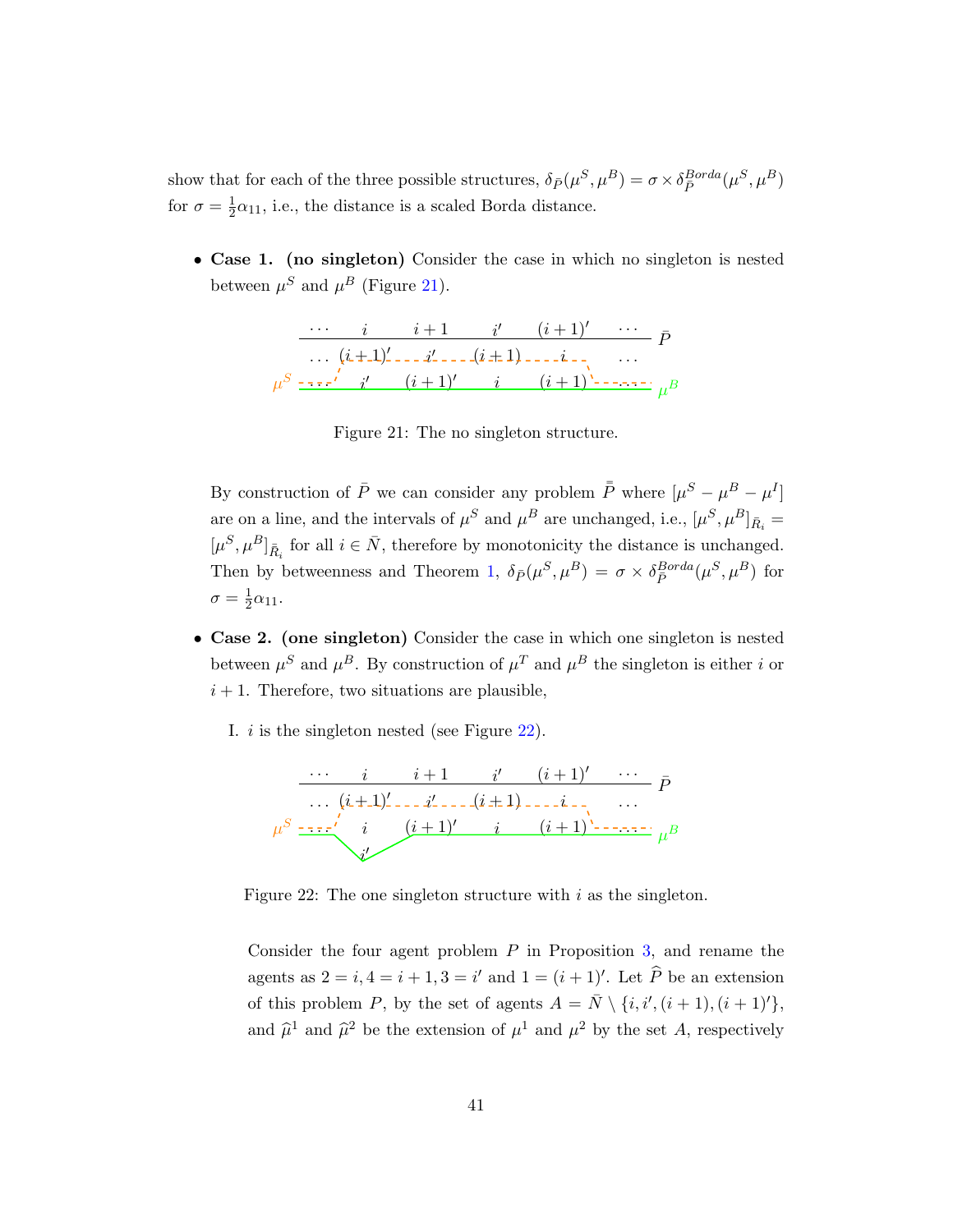(see Figure [23\)](#page-41-0). By Remark [2,](#page-7-1)

<span id="page-41-2"></span>
$$
\delta_P(\mu^1, \mu^2) = \delta_{\widehat{P}}(\widehat{\mu}^1, \widehat{\mu}^2). \tag{21}
$$

<span id="page-41-0"></span>

Figure 23: The four agents problem P of Proposition [3](#page-14-2) after adding the set of agents  $A = \overline{N} \setminus \{i, i', (i + 1), (i + 1)'\}$ , as irrelevant newcomers.

Now, consider another problem  $P'$  shown in Figure [24.](#page-41-1) Monotonicity implies

<span id="page-41-3"></span>
$$
\delta_{\widehat{P}}(\widehat{\mu}^1, \widehat{\mu}^2) = \delta_{P'}(\widehat{\mu}^1, \widehat{\mu}^2). \tag{22}
$$

<span id="page-41-1"></span>
$$
\widehat{\mu}^{1} \xrightarrow{\qquad i \qquad i \qquad i+1 \qquad i' \qquad (i+1)' \qquad \cdots \qquad n' \qquad P'}
$$
\n
$$
\widehat{\mu}^{1} \xrightarrow{\qquad \qquad (i+1)' \qquad \qquad (i+1)' \qquad \qquad (i+1)' \qquad \qquad (i+1) \qquad \qquad (i') \qquad \qquad \widehat{\mu}^{2}}
$$
\n
$$
\mu^{S} \xrightarrow{\qquad \qquad (i+1)' \qquad i \qquad (i+1) \qquad \qquad (i+1) \qquad \qquad (i')
$$

Figure 24: The problem  $P'$ .

Note that the structure of the four matchings,  $\hat{\mu}^1, \hat{\mu}^2, \mu^S \mu$ , in problem P' corresponds to the four matchings in Figure [3](#page-9-1) (to  $\bar{\mu}, \bar{\mu}^S, \mu^S, \mu^B$  respectively). Therefore by Equation [7](#page-19-1) in Decomposition Lemma we have

<span id="page-41-4"></span>
$$
\delta_{P'}(\widehat{\mu}^1, \widehat{\mu}^2) = \delta_{P'}(\mu^S, \mu^B). \tag{23}
$$

Putting Equations [21,](#page-41-2) [22,](#page-41-3) and [23](#page-41-4) together results in  $\delta_P(\mu^1, \mu^2) = \delta_{P'}(\mu^S, \mu^B)$ . Note that by monotonicity for problems  $P'$  and  $\bar{P}$ , we have  $\delta_{P'}(\mu^S, \mu^B)$  =  $\delta_{\bar{P}}(\mu^S, \mu^B)$ . Combining these two equations yields

<span id="page-41-5"></span>
$$
\delta_P(\mu^1, \mu^2) = \delta_{\bar{P}}(\mu^S, \mu^B). \tag{24}
$$

By Proposition [3,](#page-14-2) we have  $\delta_P(\mu^1, \mu^2) = \sigma \times \delta_P^{Borda}(\mu^1, \mu^2)$  for  $\sigma = \frac{1}{2}$  $rac{1}{2}\alpha_{11},$ which also equals  $\sigma \times \delta_{\bar{P}}^{Borda}(\mu^S, \mu^B)$  for  $\sigma = \frac{1}{2}$  $\frac{1}{2}\alpha_{11}$ . Plugging the last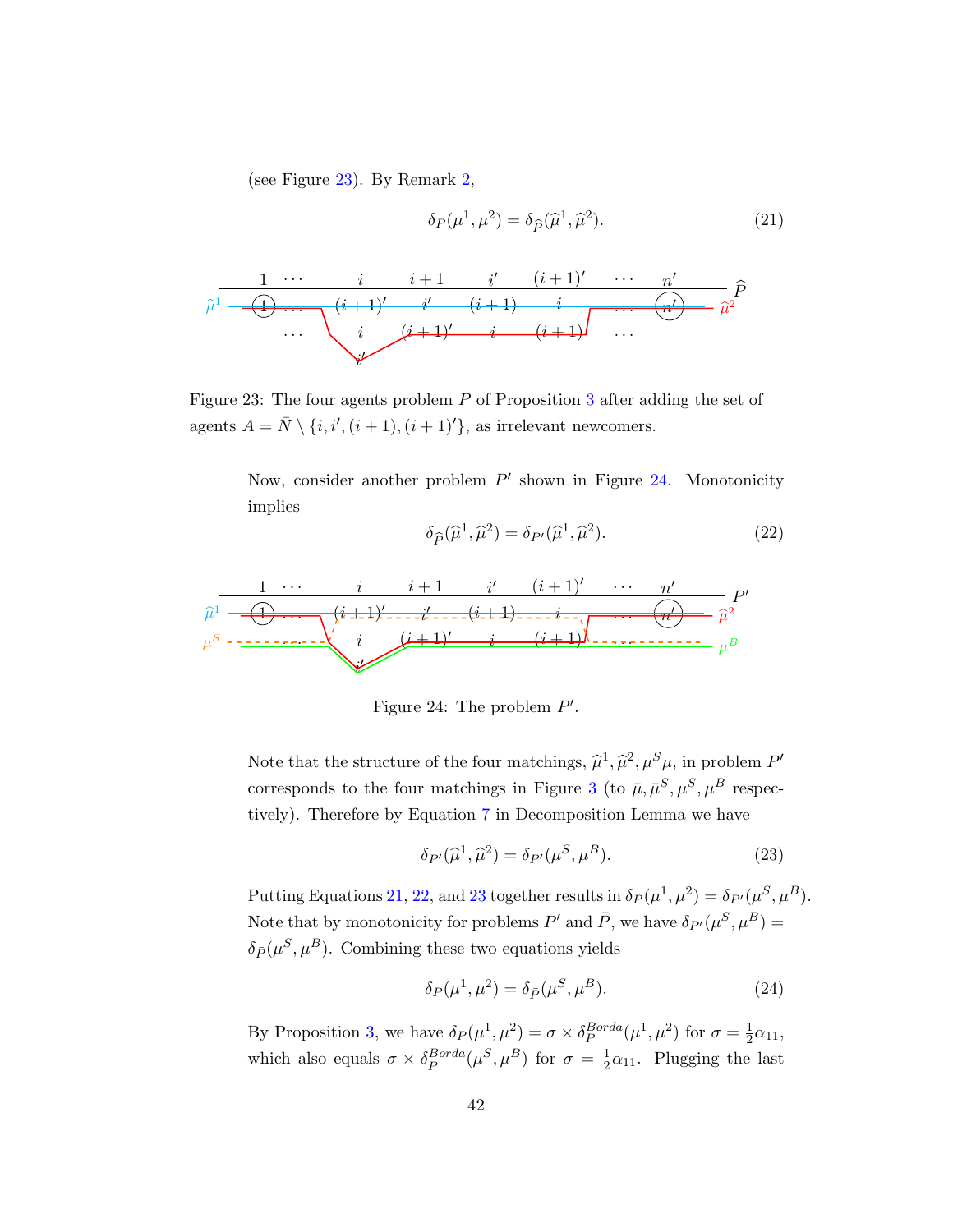term back into the left-hand side of Equation [24](#page-41-5) yields  $\delta_{\bar{P}}(\mu^S, \mu^B)$  =  $\sigma \times \delta_{\bar{P}}^{Borda}(\mu^S, \mu^B)$  for  $\sigma = \frac{1}{2}$  $rac{1}{2}\alpha_{11}.$ 

<span id="page-42-0"></span>II.  $(i + 1)$  is the singleton nested (see Figure [25\)](#page-42-0).

$$
\frac{\cdots i \quad i+1 \quad i' \quad (i+1)'\quad \cdots}{\cdots (i+1)'\cdots i'\cdots i'\cdots (i+1)\cdots i'\cdots i'} \ \overline{P}
$$
\n
$$
\mu^{S} \xrightarrow{--\cdot i'} i' \quad (i+1) \quad i \quad (i+1)'\cdots \cdots \mu^{B}
$$
\n
$$
(i+1)'
$$



Renaming the agents in Proposition [3](#page-14-2) as  $4 = i, 2 = i + 1, 1 = i'$  and  $3 = (i + 1)'$  and using a similar argument as above yields  $\delta_{\bar{P}}(\mu^S, \mu^B) =$  $\sigma \times \delta_{\bar{P}}^{Borda}(\mu^S, \mu^B)$  for  $\sigma = \frac{1}{2}$  $rac{1}{2}\alpha_{11}.$ 

<span id="page-42-1"></span>• Case 3. (two singleton) Consider the case in which two singletons are nested between  $\mu^S$  and  $\mu^B$ . By the construction of  $\mu^T$  and  $\mu^B$  only i and  $i+1$ can be the singletons (see Figure [26\)](#page-42-1).

$$
\begin{array}{c|cccc}\n&\cdots& i & i+1 & i' & (i+1)' & \cdots & \bar{P} \\
&\cdots& (i+1)' & \cdots & i'-1 & \cdots & \bar{P} \\
\mu^S & \cdots & i & i+1 & i & (i+1)' & \cdots & \mu^B \\
& & & i' & (i+1)' & & \cdots & \mu^B\n\end{array}
$$

Figure 26: The two singleton structure with both  $i$  and  $i+1$  as the singleton agents.

Renaming the agents in Proposition [4](#page-15-0) as  $1 = i$ ,  $2 = i+1$ ,  $3 = i'$ ,  $4 = (i+1)'$  and using a similar argument as above, where only *i* was single, yields  $\delta_{\bar{P}}(\mu^S, \mu^B)$  =  $\sigma \times \delta_{\bar{P}}^{Borda}(\mu^S, \mu^B)$  for  $\sigma = \frac{1}{2}$  $rac{1}{2}\alpha_{11}.$ 

Plugging the results of the three cases above into Equation [20](#page-39-1) yields:

<span id="page-42-2"></span>
$$
\delta_{\bar{P}}(\mu^T, \mu^B) = \sigma \times \sum_{l=1}^{\frac{n}{2}} \delta_{\bar{P}}^{Borda}(\mu^{T_l}, \mu^B) \text{ for } \sigma = \frac{1}{2}\alpha_{11}.
$$
 (25)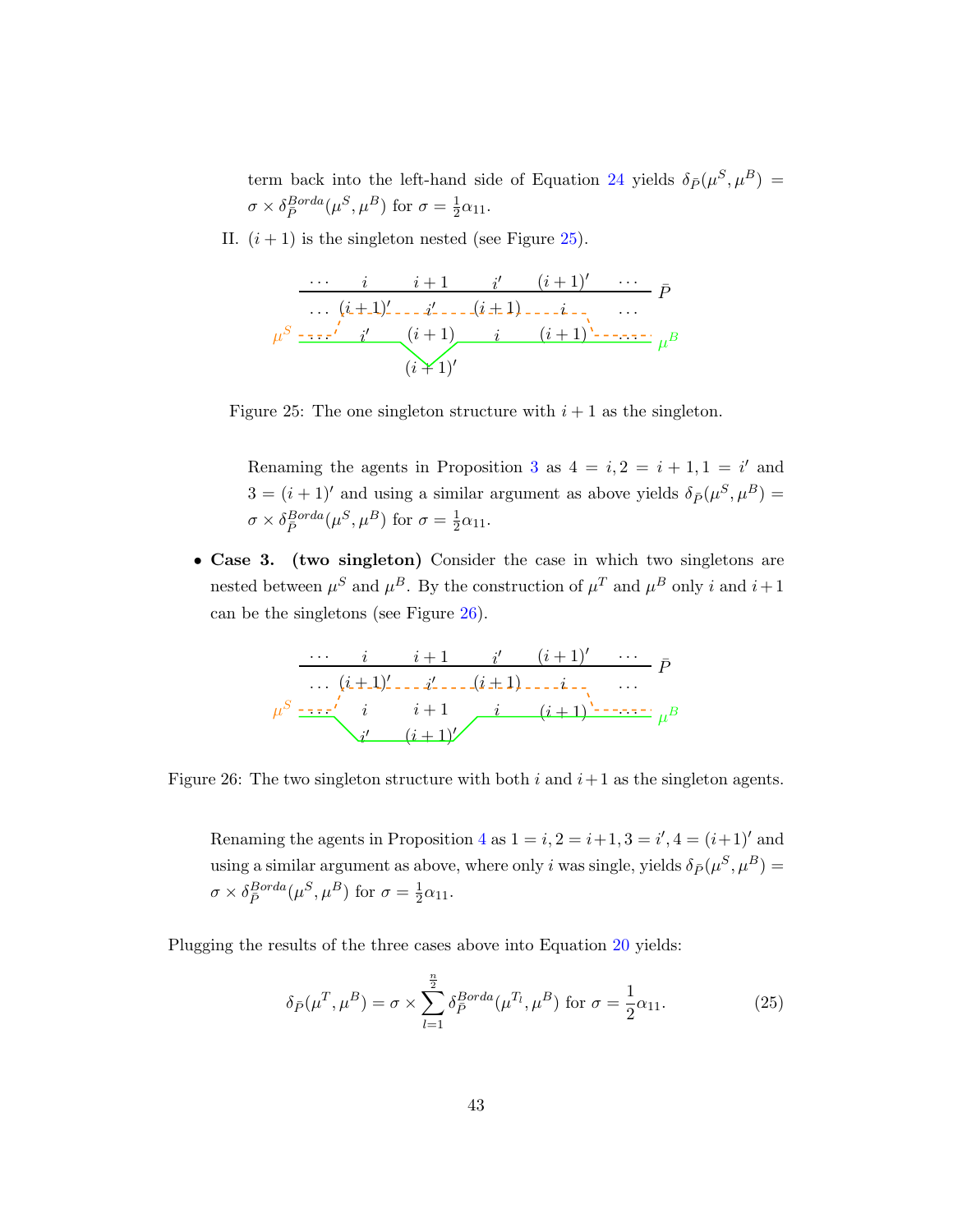As Borda distance satisfies the conditions, and by Decomposition Lemma, the righthand side of Equation [25](#page-42-2) can be rearranged as:

$$
\delta_{\bar{P}}(\mu^T, \mu^B) = \sigma \times \delta_{\bar{P}}^{Borda}(\mu^T, \mu^B) \text{ for } \sigma = \frac{1}{2}\alpha_{11}.
$$

Finally, combining all the three steps for  $\delta_{\bar{P}}(\mu^T, \tilde{\mu}), \delta_{\bar{P}}(\mu^T, \mu^B)$ , and  $\delta_{\bar{P}}(\mu^B, \mu)$ into Equation [19](#page-39-0) yields:

$$
\delta_{\bar{P}}(\mu,\tilde{\mu})=\sigma\times\left(\delta_{\bar{P}}^{Borda}(\mu^T,\tilde{\mu})-\delta_{\bar{P}}^{Borda}(\mu^T,\mu^B)-\delta_{\bar{P}}^{Borda}(\mu^B,\mu)\right)\,\text{for}\,\,\sigma=\frac{1}{2}\alpha_{11}.
$$

By betweenness of scaled Borda distances and symmetry, the right-hand side of the equation above reduces to  $\sigma \times \delta_{\bar{P}}^{Borda}(\mu, \tilde{\mu})$  and hence  $\delta_{\bar{P}}(\mu, \tilde{\mu}) = \sigma \times \delta_{\bar{P}}^{Borda}(\mu, \tilde{\mu})$ for  $\sigma = \frac{1}{2}$  $rac{1}{2}\alpha_{11}.$ 

Note that by monotonicity for problems P and  $\bar{P}$ , we have  $\delta_P(\mu, \tilde{\mu}) = \delta_{\bar{P}}(\mu, \tilde{\mu})$ . Also,  $\delta_P^{Borda}(\mu,\tilde{\mu}) = \delta_P^{Borda}(\mu,\tilde{\mu})$ . Therefore, with respect to the previous equation we have  $\delta_P(\mu, \tilde{\mu}) = \sigma \times \delta_P^{Borda}(\mu, \tilde{\mu})$  for  $\sigma = \frac{1}{2}$  $\frac{1}{2}\alpha_{11}$ .

# <span id="page-43-0"></span>D Logical Independence of the Conditions

In this section we discuss the logical independence of the conditions used in the characterization, by presenting different distances which satisfy every condition except one of them.

#### D.1 Betweenness

For any N and for any  $P \in \mathcal{P}(N)$  the following rule satisfies everything except betweenness.

$$
\delta_P^B(\mu,\bar{\mu}) = |\{i \in N : \mu(i) \neq \bar{\mu}(i)\}|
$$

The following example shows  $\delta^B$  violates the betweenness condition.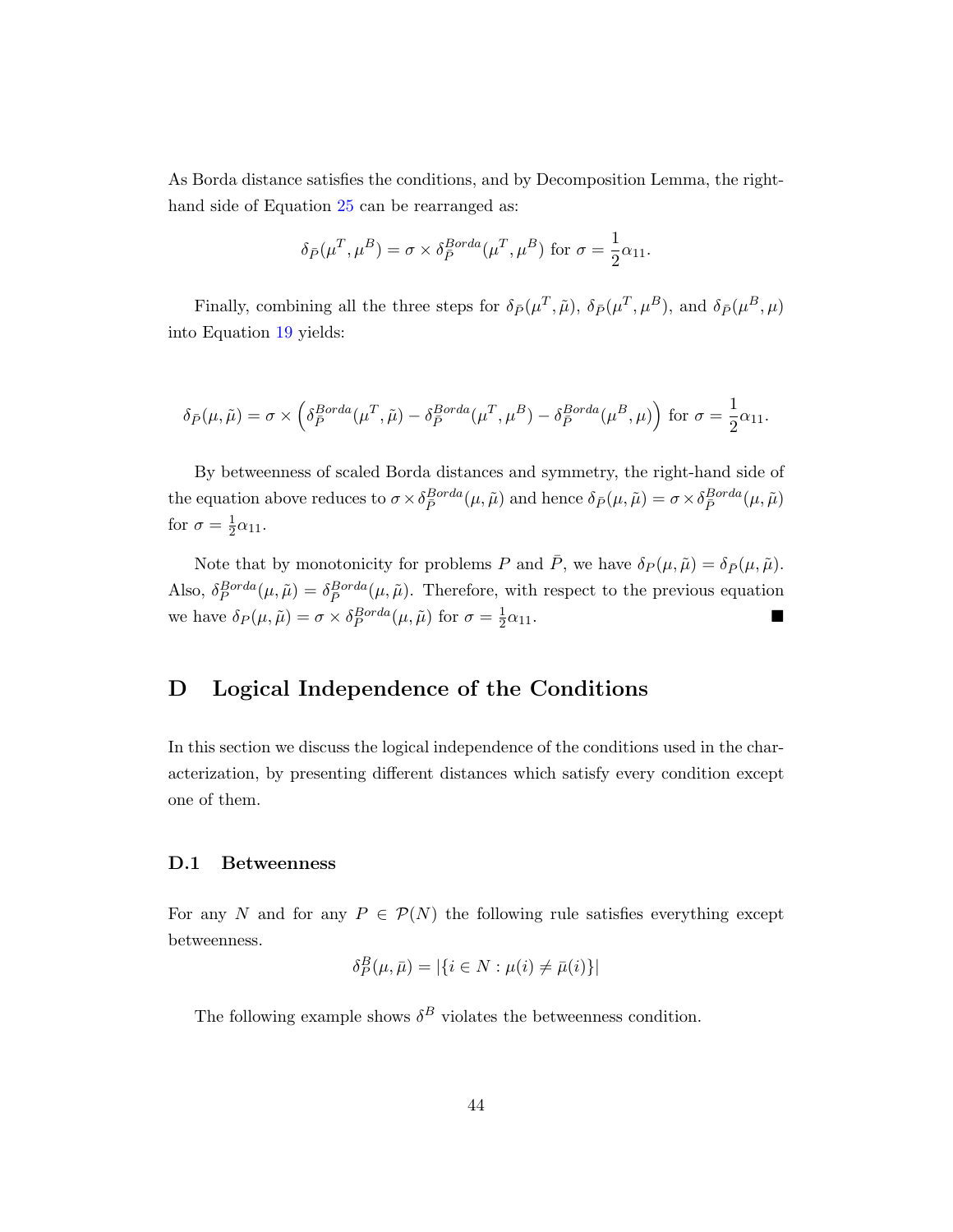

It is easy to verify that  $\delta_P^B(\mu,\bar{\mu}) = 2$ ,  $\delta_P^B(\bar{\mu},\bar{\bar{\mu}}) = 4$  and  $\delta_P^B(\mu,\bar{\bar{\mu}}) = 4$ , however according to betweenness we must have  $\delta_P^B(\mu, \bar{\bar{\mu}}) = 6$ . It is easy to see that this rule satisfies anonymity, monotonicity, independence of irrelevant newcomers and standardization.

## D.2 Anonymity

Let the set of potential agents  $\mathcal N$  equal to natural numbers that is N, then for any N and for any  $P \in \mathcal{P}(N)$  the following rule satisfies everything except anonymity.

$$
\delta_P^A(\mu,\bar\mu) = 2\times\sum_{i\in O}|\mu,\bar\mu|_{R_i} + \sum_{i\in E}|\mu,\bar\mu|_{R_i}
$$

where  $O$  denotes the set of odd numbered agents and  $E$  denotes the set of even numbered agents.

The following example shows  $\delta^A$  violates the anonymity condition.



It is easy to check that  $\delta_P^M(\mu, \bar{\mu}) = 2(1+1) + (2+2) = 8$ , however after applying the permutation  $\pi = (12)(34)$ , we have  $\delta_{P^{\pi}}^A(\mu, \bar{\mu}) = 2(2+2) + (1+1) = 10$ . It is easy to see that this rule satisfies betweenness, monotonicity, independence of irrelevant newcomers and standardization.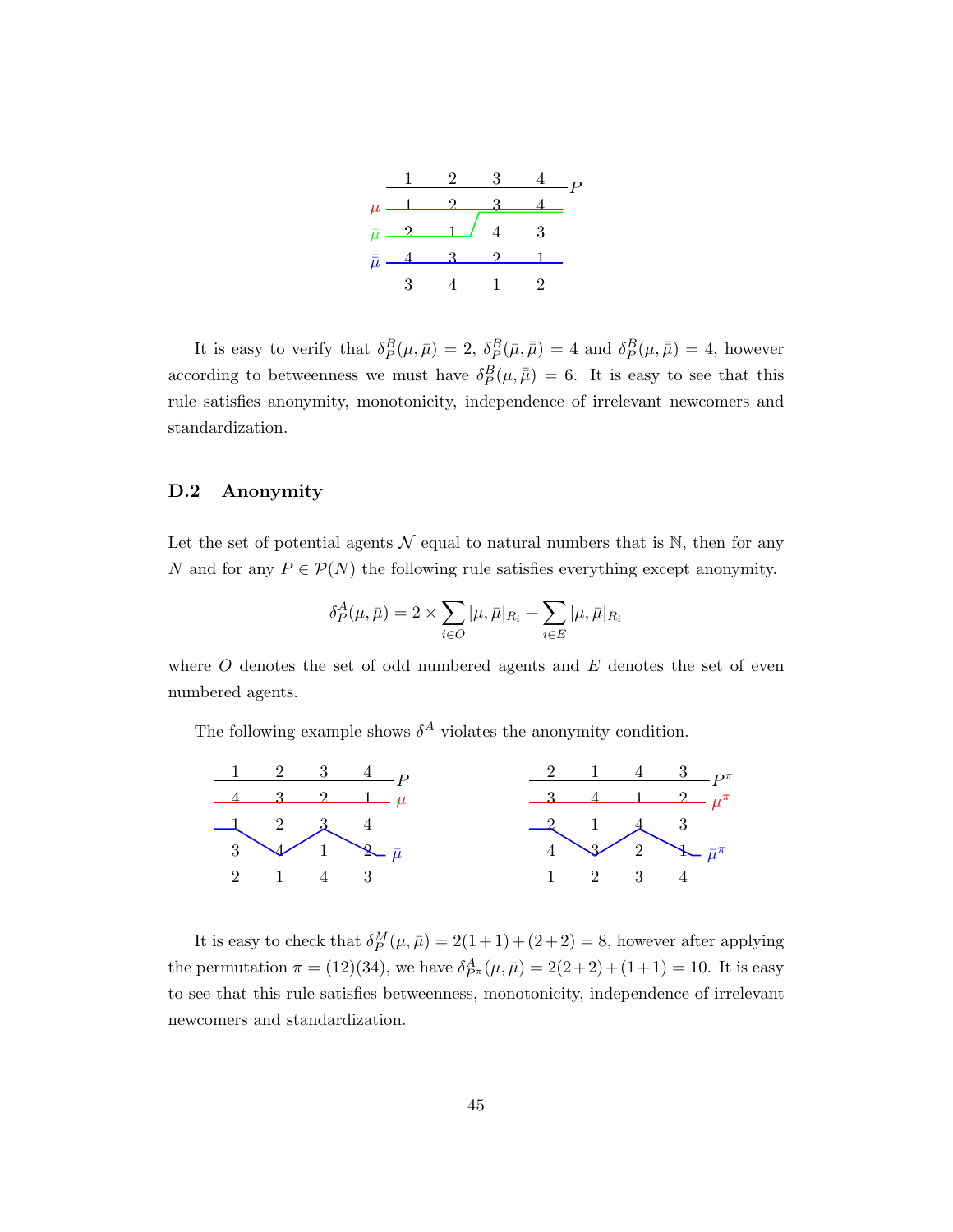#### D.3 Monotonicity

For any N and for any  $P \in \mathcal{P}(N)$  the following rule satisfies everything except monotonicity.

$$
\delta_P^M(\mu, \bar{\mu}) = \sum_{i \in N} \left| 2^{rank(\mu(i), R_i)} - 2^{rank(\bar{\mu}(i), R_i)} \right|
$$

The following example shows  $\delta^A$  violates the monotonicity condition.



It is obvious that  $[\mu, \bar{\mu}]_{R_i} \subseteq [\mu, \bar{\mu}]_{\hat{R}_i}$ , for  $i \in \{1, 2, 3\}$ , however  $\delta_P^M(\mu, \bar{\mu}) = 3 \times$  $|2^2 - 2^3| = 12$  and  $\delta^M_{\hat{p}}$  $\frac{M}{\hat{P}}(\mu,\bar{\mu}) = |2^1 - 2^3| + |2^1 - 2^2| + |2^1 - 2^2| = 10$  which violates monotonicity.

To see that  $\delta^M$  satisfies betweenness, let P be a problem and  $\bar{\mu}$  be such that it is between  $\mu$  and  $\bar{\bar{\mu}}$ . We have,

$$
\delta_P^M(\mu, \bar{\mu}) + \delta_P^M(\bar{\mu}, \bar{\bar{\mu}}) = \sum_{i \in N} \left| 2^{rank(\mu(i), R_i)} - 2^{rank(\bar{\mu}(i), R_i)} \right| + \sum_{i \in N} \left| 2^{rank(\bar{\mu}(i), R_i)} - 2^{rank(\bar{\mu}(i), R_i)} \right|
$$
  

$$
= \sum_{i \in N} \left( \left| 2^{rank(\mu(i), R_i)} - 2^{rank(\bar{\mu}(i), R_i)} \right| + \left| 2^{rank(\bar{\mu}(i), R_i)} - 2^{rank(\bar{\mu}(i), R_i)} \right| \right)
$$
  

$$
= \sum_{i \in N} \left( \left| 2^{rank(\mu(i), R_i)} - 2^{rank(\bar{\mu}(i), R_i)} \right| \right)
$$
  

$$
= \delta_P^M(\mu, \bar{\mu})
$$

Note that the third equality is due to the fact that for each  $i \in N$  we have either  $\mu(i)R_i\bar{\mu}(i)$  or  $\bar{\mu}(i)R_i\mu(i)$ . Therefore,  $rank(\mu(i), R_i) \leq rank(\bar{\mu}(i), R_i) \leq rank(\bar{\mu}(i), R_i)$ or  $rank(\mu(i), R_i) \ge rank(\bar{\mu}(i), R_i) \ge rank(\bar{\mu}(i), R_i)$ . Hence, in the second equation both absolute values have the same sign which allows to conclude the third equation. It is easy to see that this rule satisfies anonymity, independence of irrelevant newcomers and standardization.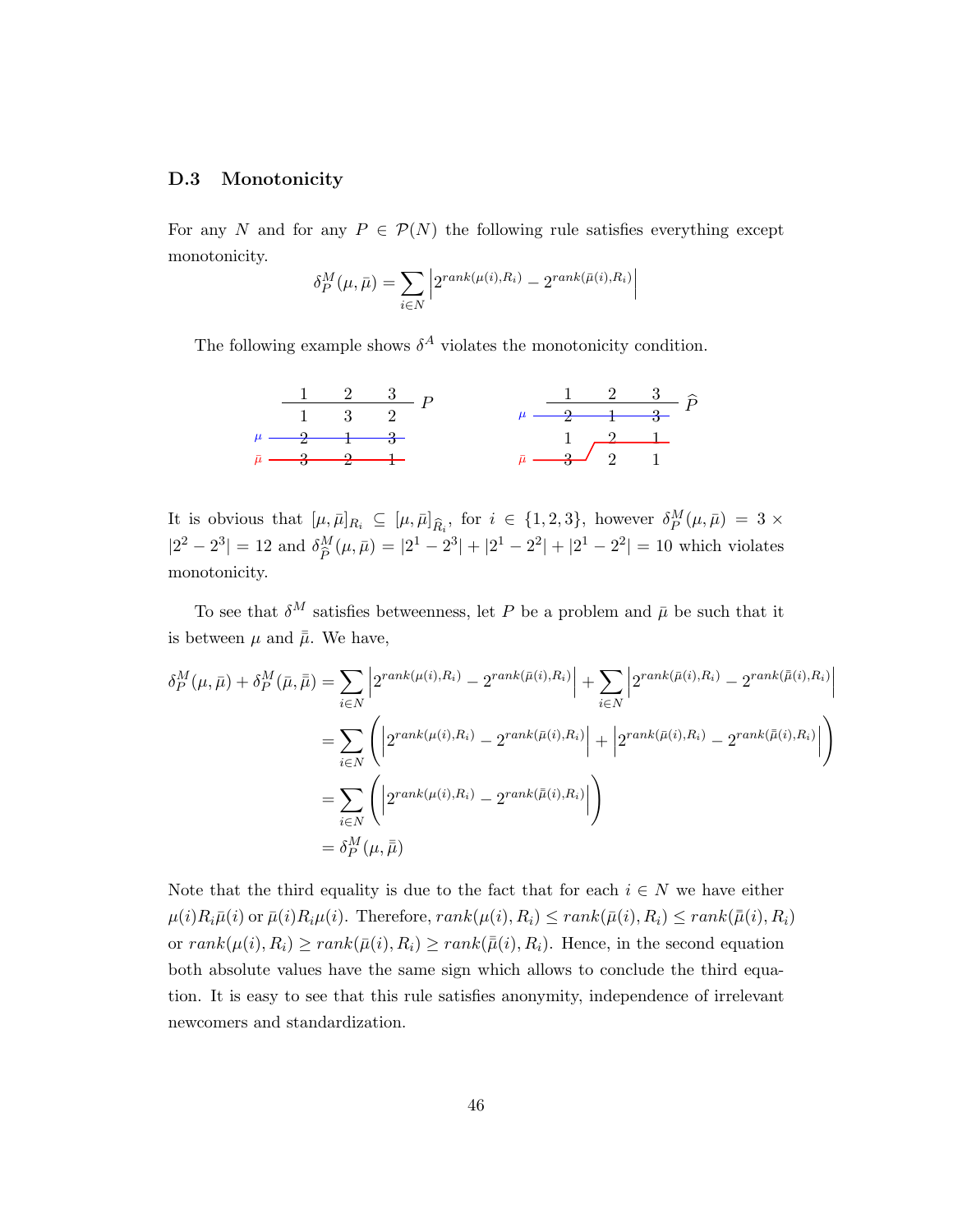#### D.4 Independence of irrelevant newcomers

To show that the independence of irrelevant newcomers is logically independent from other conditions, we first define the set of matchings that are between two given matchings.

The following rule satisfies everything except independence of irrelevant newcomers.

 $\delta_P^I(\mu,\bar{\mu}) = \begin{cases} 3, & \text{if } |N| = 3 \text{ and } \mu, \bar{\mu} \text{ are disjoint and there is no matching between } \mu, \bar{\mu} \end{cases}$  $\delta_P^{Borda}(\mu,\bar{\mu}),$  otherwise

The following example shows  $\delta^I$  violates the independence of irrelevant newcomers condition.



As  $|N| = 3$ , and  $\mu$  and  $\bar{\mu}$  are disjoint and there is no other matching between them we have  $\delta_P^I(\mu,\bar{\mu}) = 3$ . Now assume that an irrelevant newcomer joins and hence  $|N| = 4$ , which results in  $\delta_P^I(\mu, \bar{\mu}) = \delta_P^{Borda}(\mu, \bar{\mu}) = 4$ . It is easy to verify that the rule satisfies anonymity, monotonicity, betweenness and standardization.

## D.5 Standardization

Let N be any set of agents and  $P \in \mathcal{P}(N)$ . First we define the following sets for any two matchings  $\mu, \bar{\mu} \in \mathcal{M}(N)$ . Let  $\Gamma$  be the set of agents such that they are single in only one of the matchings, that is  $\Gamma(\mu,\bar{\mu}) = \{i \in N \mid [\mu(i) = i \text{ or } \bar{\mu}(i) = j\}]$ i] and  $[\mu(i) \neq \bar{\mu}(i)]$ . Also let  $\Omega$  be the set of agents that are single in the strict interval between  $\mu$  and  $\bar{\mu}$ . Formally,  $\Omega(\mu, \bar{\mu}) = \{i \in N \mid i \in [\mu, \bar{\mu}]_{R_i} \text{ and } i \neq j\}$  $\mu(i)$  and  $i \neq \bar{\mu}(i)$ . Consider the following rule

$$
\delta_P^S(\mu,\bar{\mu}) = \delta_P^{Borda}(\mu,\bar{\mu}) - \frac{1}{2}|\Gamma(\mu,\bar{\mu})| - |\Omega(\mu,\bar{\mu})|.
$$